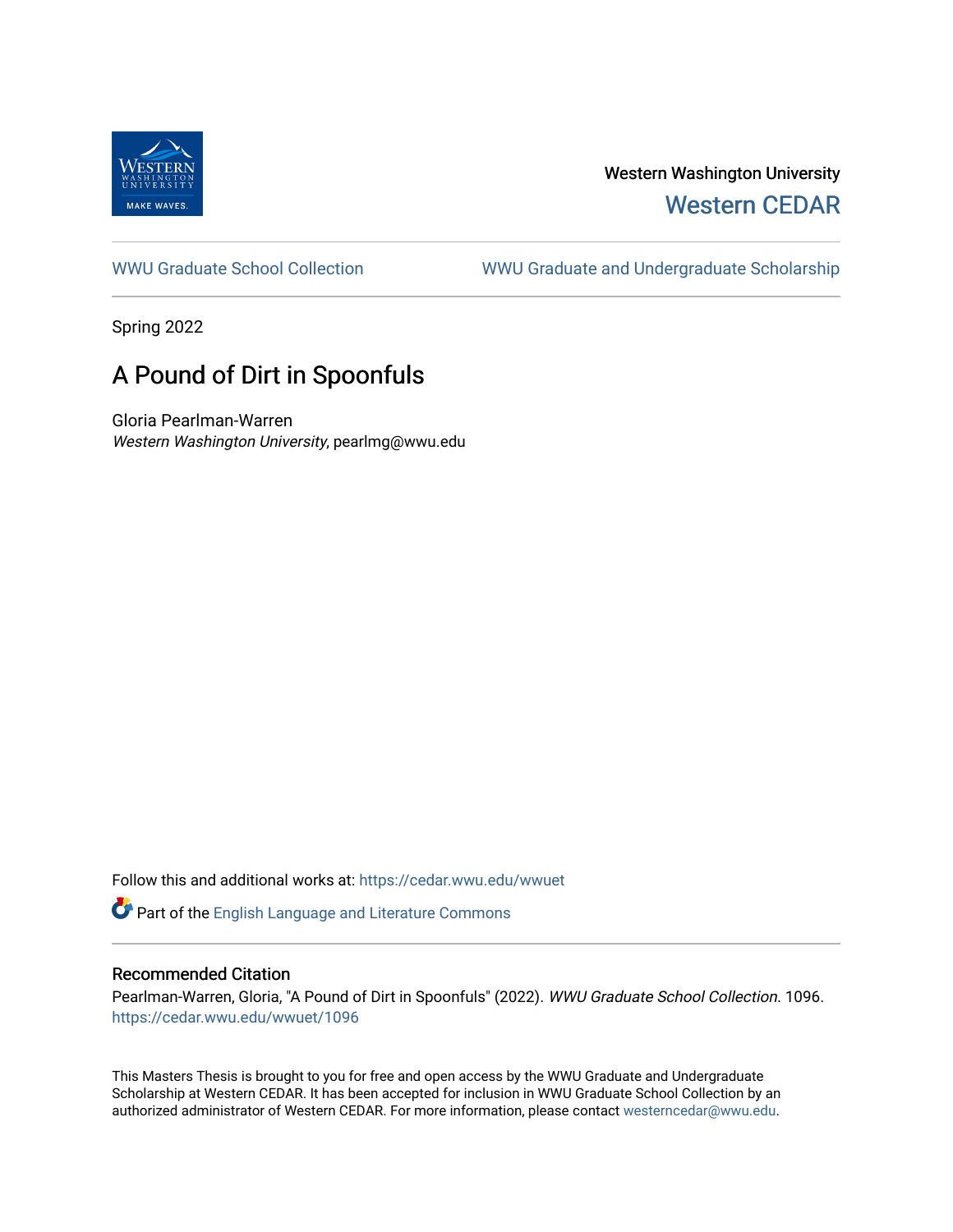### **A Pound of Dirt in Spoonfuls**

By

Gloria Pearlman-Warren

Accepted in Partial Completion of the Requirements for the Degree Master of Fine Arts

### ADVISORY COMMITTEE

Dr. Kiik Araki-Kawaguchi, Chair

Dr. Suzanne Paola

Dr. Jean Lee

#### GRADUATE SCHOOL

David L. Patrick, Dean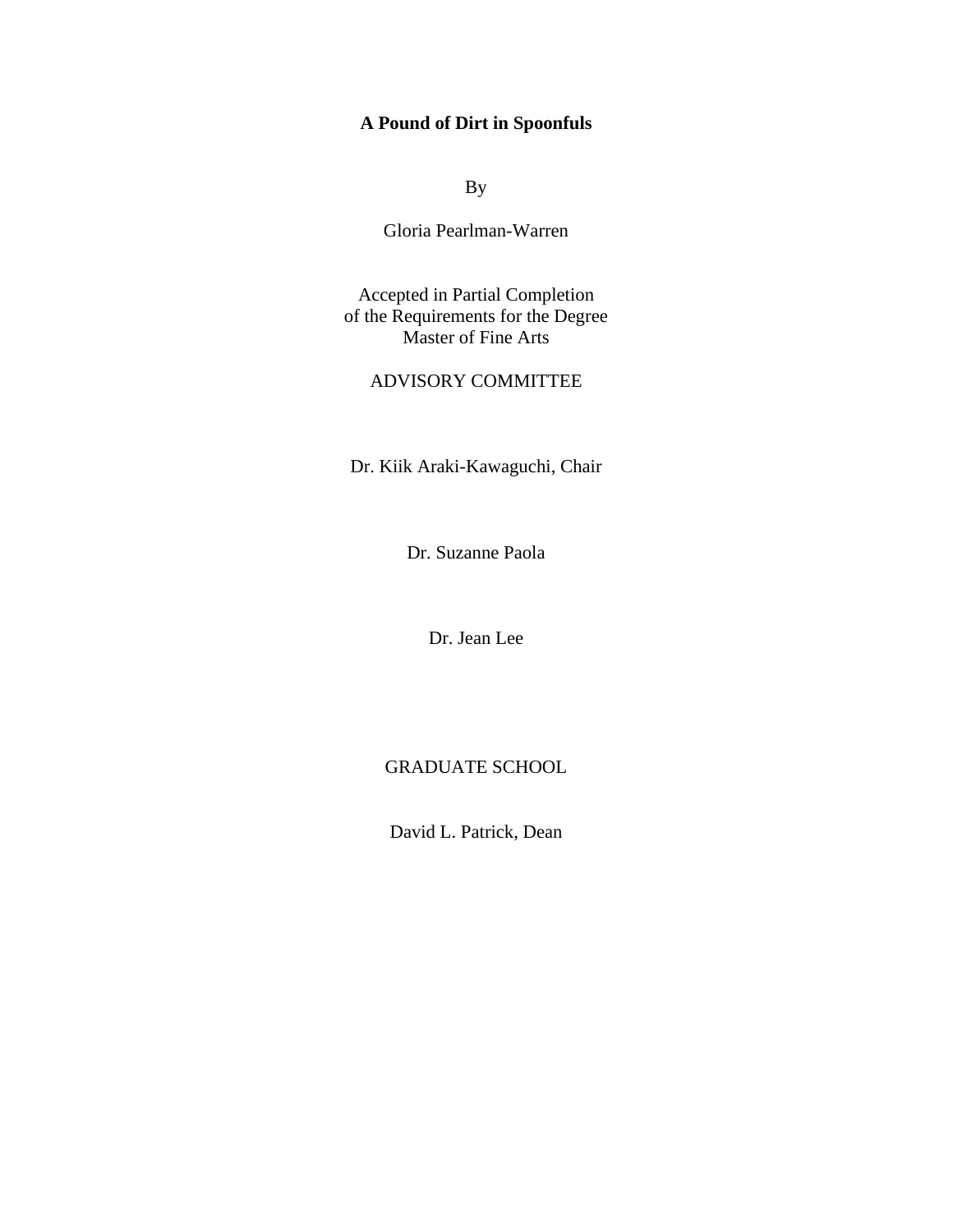### **Master's Thesis**

In presenting this thesis in partial fulfillment of the requirements for a master's degree at Western Washington University, I grant to Western Washington University the non-exclusive royalty-free right to archive, reproduce, distribute, and display the thesis in any and all forms, including electronic format, via any digital library mechanisms maintained by WWU.

I represent and warrant this is my original work, and does not infringe or violate any rights of others. I warrant that I have obtained written permissions from the owner of any third party copyrighted material included in these files.

I acknowledge that I retain ownership rights to the copyright of this work, including but not limited to the right to use all or part of this work in future works, such as articles or books.

Library users are granted permission for individual, research and non-commercial reproduction of this work for educational purposes only. Any further digital posting of this document requires specific permission from the author.

Any copying or publication of this thesis for commercial purposes, or for financial gain, is not allowed without my written permission.

Gloria Pearlman May  $20^{th}$ ,  $2022$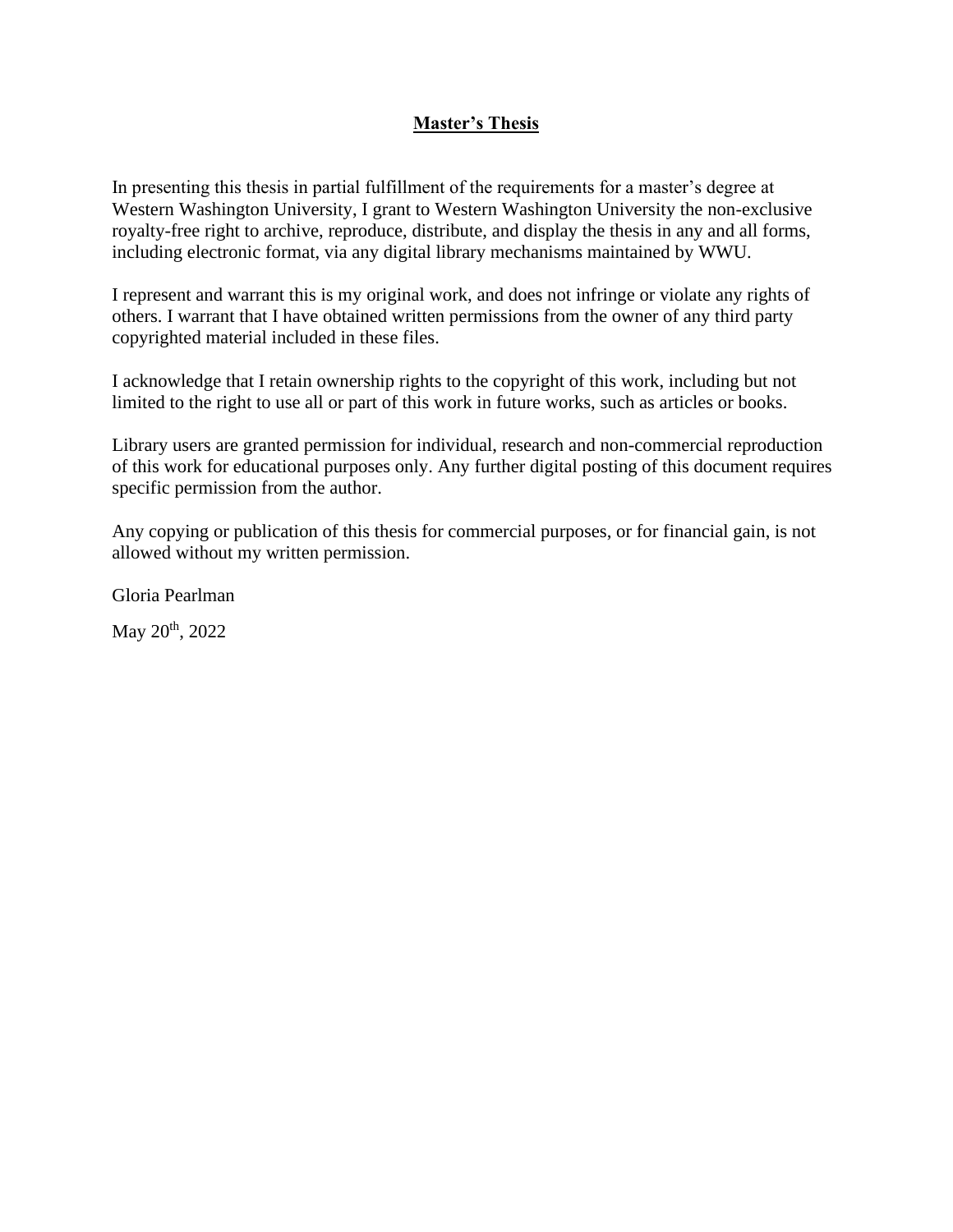## **A Pound of Dirt in Spoonfuls**

A Thesis Presented to The Faculty of Western Washington University

In Partial Fulfillment Of the Requirements for the Degree Master of Fine Arts

> by Gloria Pearlman-Warren May 2022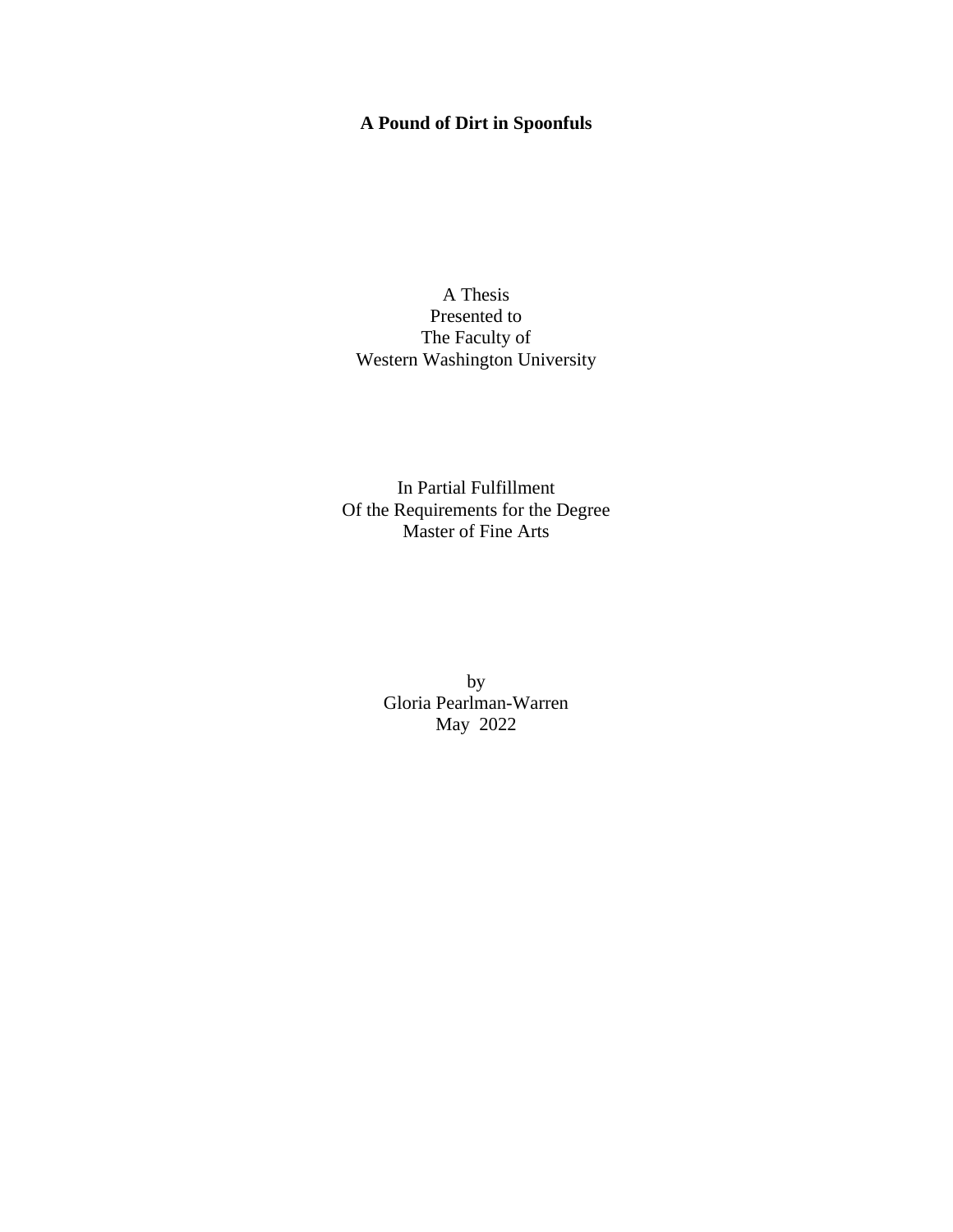#### **Abstract**

*A Pound of Dirt in Spoonfuls* is a collection of essays that seeks to tell stories about the body in interaction with the world, our environment, and other bodies both physical and celestial. A hybrid experimentation, *Spoonfuls* includes prose, poetry, and visual images to examine grief, intimacy, conception, and growth. Included in the collection is an archive of familial trauma, an interrogation of a fertility deity, a catalogue of broken bones, and a still life rendered in prose.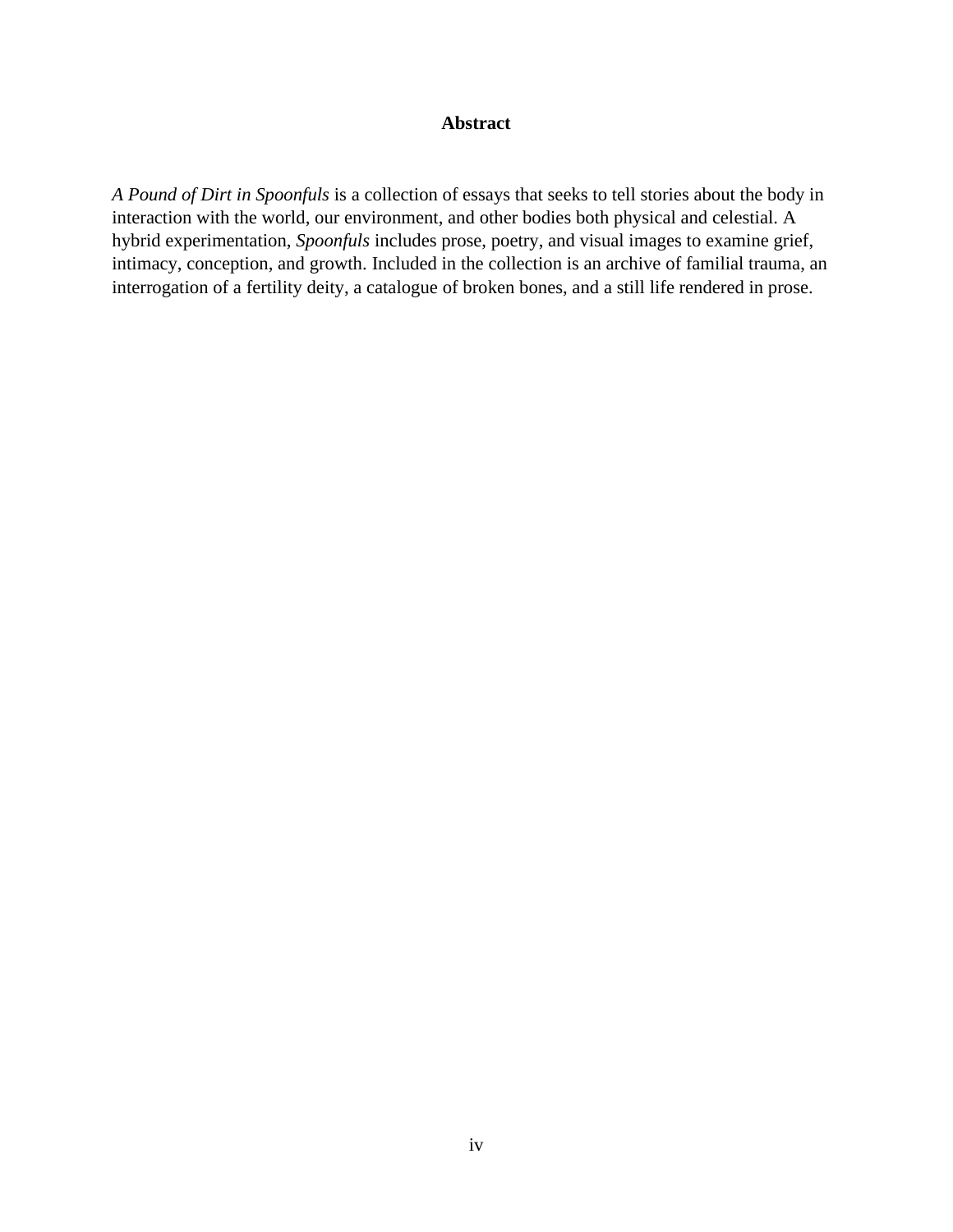#### **Acknowledgements**

Heal McKnight for her careful reading of my early work and unwavering mentorship.

Dean Engle, witness to my arc and archive as a writer, for his patience and participation in my process.

Tate Proga, living record of my childhood, for his infectious joy and unique perspective of the world and art.

Liam O'Brien, an unflinching critic and reader, for their trust in me as an artist and for pushing me ever closer towards the ideal.

My committee and professors at Western for the opportunity to push myself into the poetic and realize myself as theorist and artist.

"Bottom Feeders: Specimens in Silhouette" originally appeared in *Atlas & Alice*.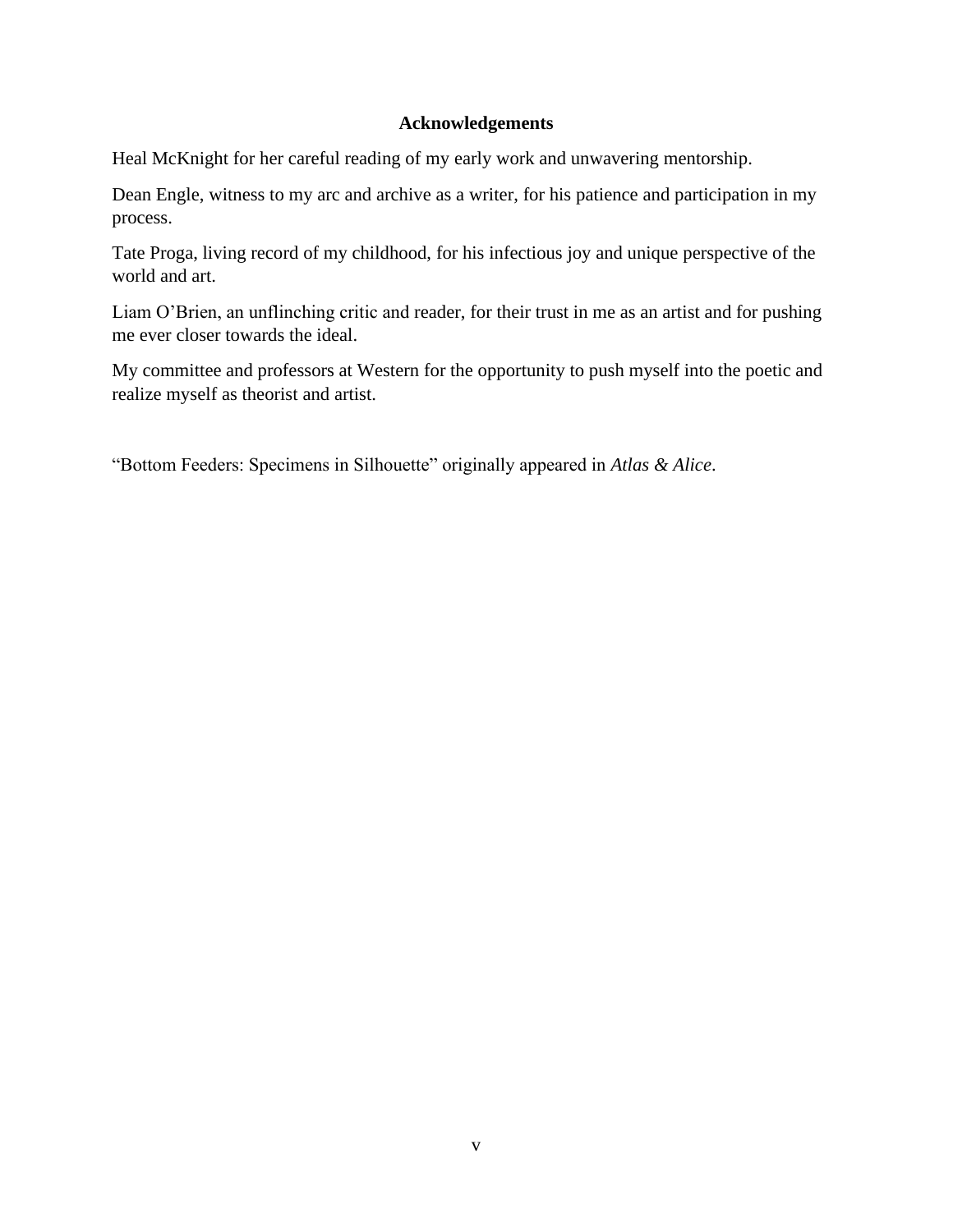## **Table of Contents**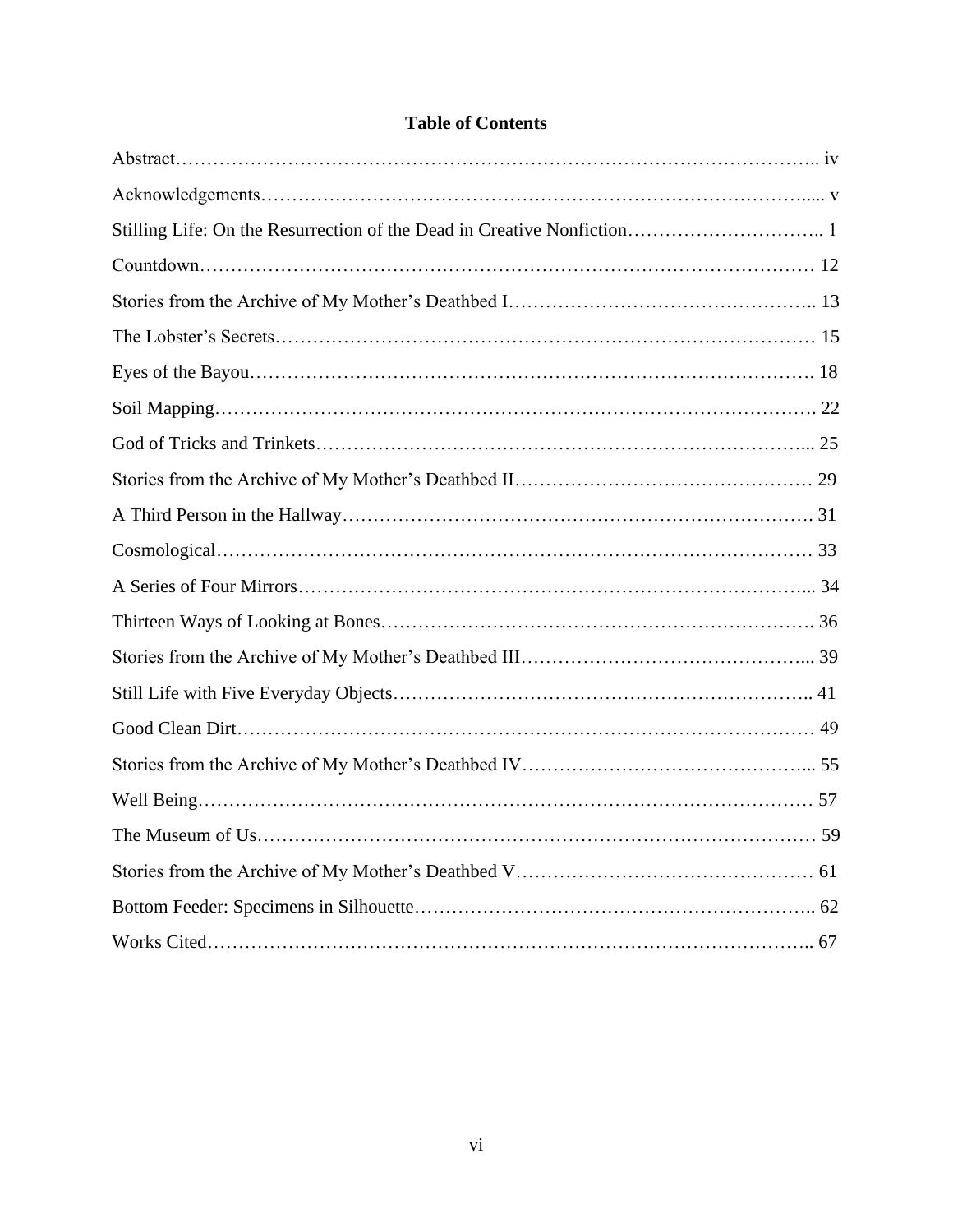Stilling Life: On the Resurrection of the Dead in Creative Nonfiction

The creation of a still life is an act of prolonged examination, producing a closeness with objects, which decay at a pace too rapid for the artist to capture. Fruit rots and flowers wilt and the artist is painting against the effects of time. Ana de Alvear's photorealistic still life drawings were shown at the San Diego Museum of Art in an exhibit entitled "Everything You See Could Be a Lie."



*Ana de Alvear, Two Hares, 2014.*

Though taking compositional structure from traditional still life of the

17th century, Alvear's subjects of stuffed animals strung up in the style of dead game, plastic flower arrangements, and fake butterflies hung on fishing line composed the most intriguing conglomerates of objects I've seen in the still life form. I saw the exhibit at the same museum that punctuates most of my childhood memories after finishing *Still Life with Oysters and Lemon* by Mark Doty, a memoir of an obsession with one single painting by Osais Beert.

One of Doty's main arguments in his analysis of the art form was the fact that subjects of still life will rot, and, well, Alvear's won't. The intimacy Doty ascribes to the painting which forms the center point of *Still Life* is turned into an inside joke by Alvear's work—a nudge against origin. Her drawings exhibit this same intimacy of examination, but through the quality of hyperrealism craft the stillest possible life in which hearts have never beat and not even the subtle movements of decay are visible.

The realism of Alvear's work in the medium of colored pencil induces photographic quality; they are so true to life, they evoke *trompe l'oeil* (fooling the eye) techniques which Belgian surrealist artist, René Magritte, called "the treachery of images" (SDMA). As I walked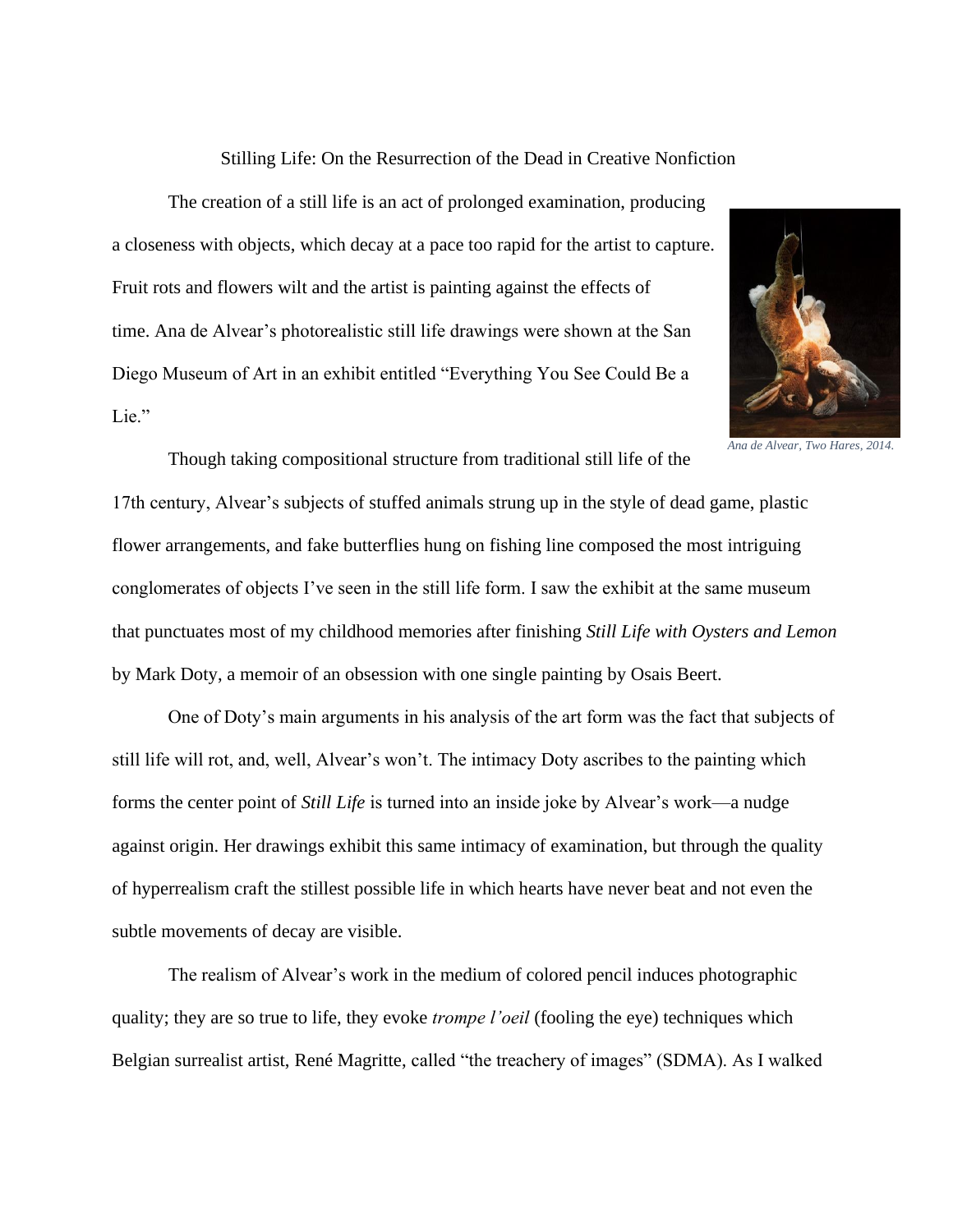the exhibit, I felt the overwhelming sensation that I had been lied to with the truth of things, an experience not unlike writing and reading creative nonfiction

As soon as I began to consider still life paintings as a fruitful form in conjunction with creative nonfiction, the concept began to appear, innocuous at first and then increasingly insistent on the periphery of my reading and my evolving understanding of this work. The intimacy between the creative nonfiction writer and subject is also a drawing from life. It may be in prose, but we writers use our frames, shift perspective, and cultivate the real into representation. We objectify, not with any malicious intent, but for the same reason Beert cut the lemon—to reveal the vulnerable insides of our characters.

The still life is an art that "reaches for a scale beyond the human," as is the writer who seeks to resurrect the dead in prose (Doty 53). This reaching I do with writing, across boundaries I cannot penetrate and into the spaces between decay, is also a still life. I have fallen in love with a painting I cannot stop looking at; I've felt the loss of my subject, and therefore have been cast into a cycle of examination and representation.

When I told my friend, a painter, of my preoccupation with still life he said, "artists" should be wary of clutching the objects too closely or handling a single object for too long." Returning too often to stroke an object in your composition, like returning too often to a memory, will corrupt its image and meaning over time. You will not be able to render an object you cannot let go of, and this is true for a person you seek to bring to life on the page.

In still life, objects "form not a single whole but a concert, a community of separate presence…they are each a separate city, a separate child in a field of silent children" (Doty 17). The dead are already transformed into caricatures by virtue of being brought to the page without consenting to representation. Writers can bring characters into the "field" of their work, placing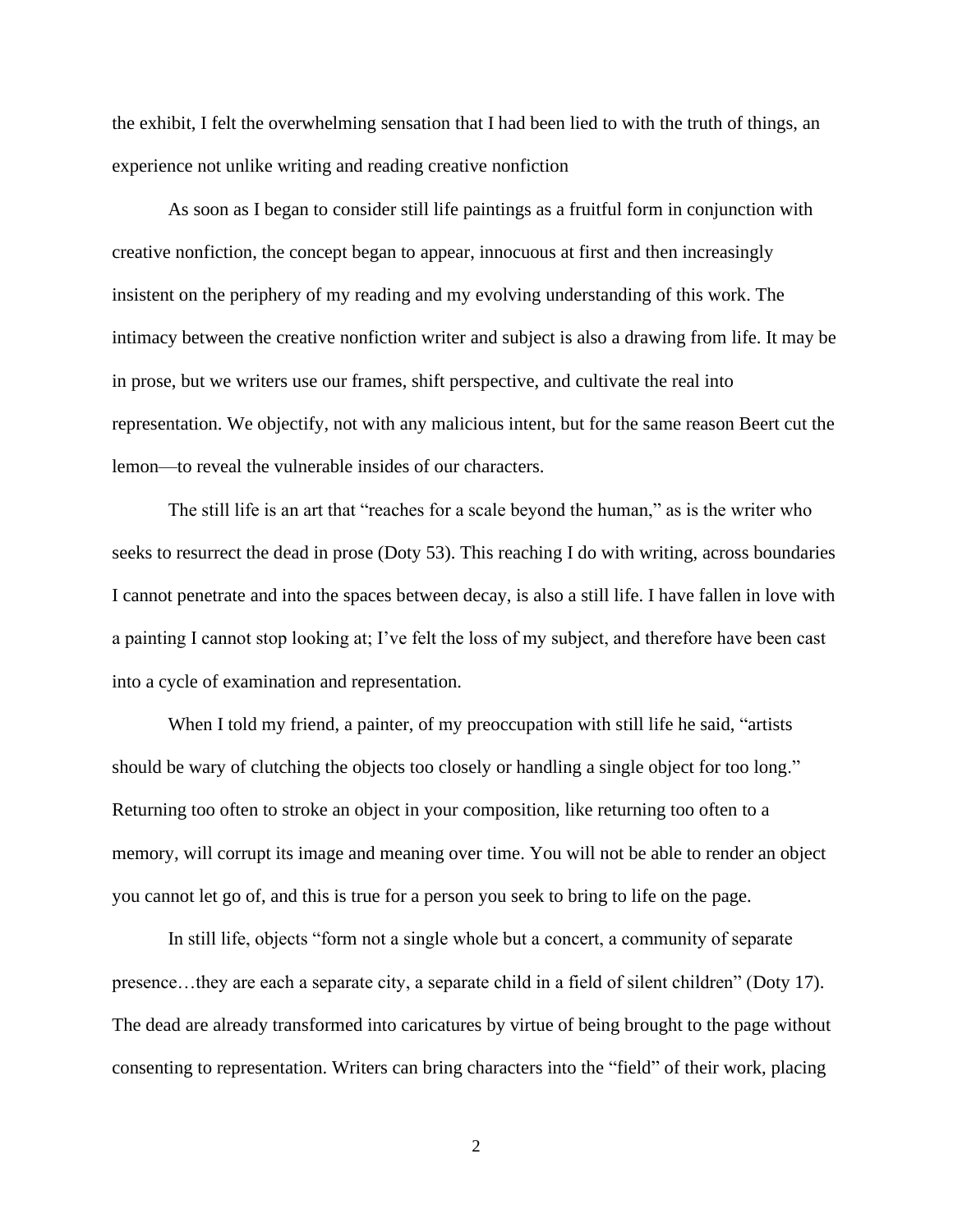them in "concert" with crafted content that elucidates new meaning. Creative nonfiction is already a constructed truth and writing about the dead gives amnesty to the writer who selects for omissions and inclusions. Omission is a kind of lie, and I am lying when I write.

My family is rife with tellers of tale tales, that kind of verbal storytelling that grows more outlandish with each retelling. In order to tell my stories—the kind of child silenced, whose reality was malleable in relation to the body that created her, I must also partake in this kind of explosion of the facts. I show snippets, sparse snippets, painting a still life of us—two objects in static form. This is the voice I take back, and she shouldn't be trusted to report on the facts.

The death of the mother has often thrust the writer into memoir. Following the death of her mother, Dorothy Allison wrote *Two or Three Things I Know for Sure*, a hybrid photographic memoir that elucidates aspects of Allison's first novel. Ocean Vuong's epistolary novel, *On Earth We're Briefly Gorgeous*, was written following the death of his own, and quotes Roland Barthes, who after his mother's death began *Mourning Diary*: "a writer is someone who plays with the body of [their] mother, in order to glorify it, to embellish it" (Vuong 31). Geoff Dyer described *Mourning Diary* as a "mere hypothesis" to Barthes' later work *Camera Lucida*, merely a precursor to his theory that "if photography is to be discussed on a serious level, it must be described in relation to death" (x, xi). Writing about grief produces not just literature, but also a route into theoretical inquiry.

There is a reason why creative nonfiction, the memoir as genre, has so often played host to the grief of writers. This impulse to write our grieving into the tangible demands careful examination and representation of our own experiences, allowing us to build meaning into death. Thus, while there is a freedom in writing about the dead, there is also some amount of obsession, of desperate clutching onto what has already passed and will fall into a state of decay. Vuong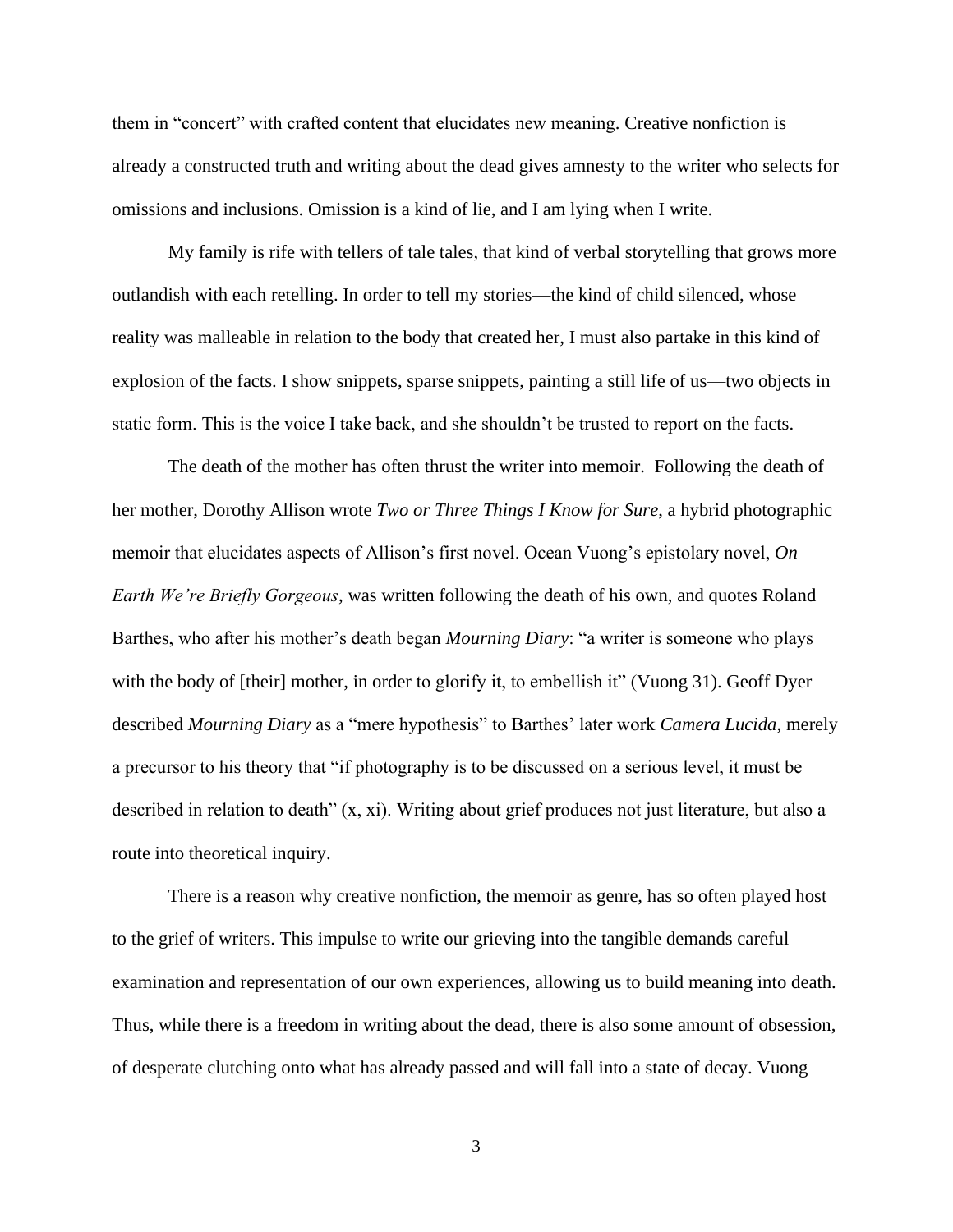likens this embellishing of the dead through writing to "a careful bruising" through which the writer hopes to heal not just themself, but also, illogically, their subject who is long past healing (85).

This portrait I continually paint of my mother long after her death is intimate, perhaps an intimacy unreachable to us when she was alive. Doty describes the object of his fascination, *Still Life with Oysters and Lemon*, as an intimate representation: "all that is personal has fallen away" yet this still life is "alight with a feeling of intimacy" (49). As I continue to write her into character, moving further away from the body that birthed me to a presence on my pages, she and I, writer and character are connected, umbilically, by the intimacy of examination.

Though writing is a medium through which silences are broken, I'm also replicating that which I seek to disrupt, since "the still life resides in absolute silence" (18). In the still life I create on the page, my mother and I are each a "separate presence" circling around one another. She is dead, but through writing I perform resurrection, and "life after the knowledge of death, is after all, still life" (Doty 69). We contextualize death through our knowledge of life. By choosing to write my mother as a character, I necessitate releasing my hold on the body, the physical realities, any factual facets of her, in order to place her in "concert" with the silent child I create, who is me and also not me at all. This posturing "make[s] another body for myself, I transform myself in advance into image" (Barthes 10). By viewing my material self and experiences through the lens of writing, I recreate my body in the same way a camera lens instigates the posing of it's subject.

Vuong called his novel *a book about people trying to live in the aftermath*. In this aftermath, I am still beholden to her and do this "careful bruising" on myself and on her character (85). This is why Doty's description of the great pun of still life feels so apt for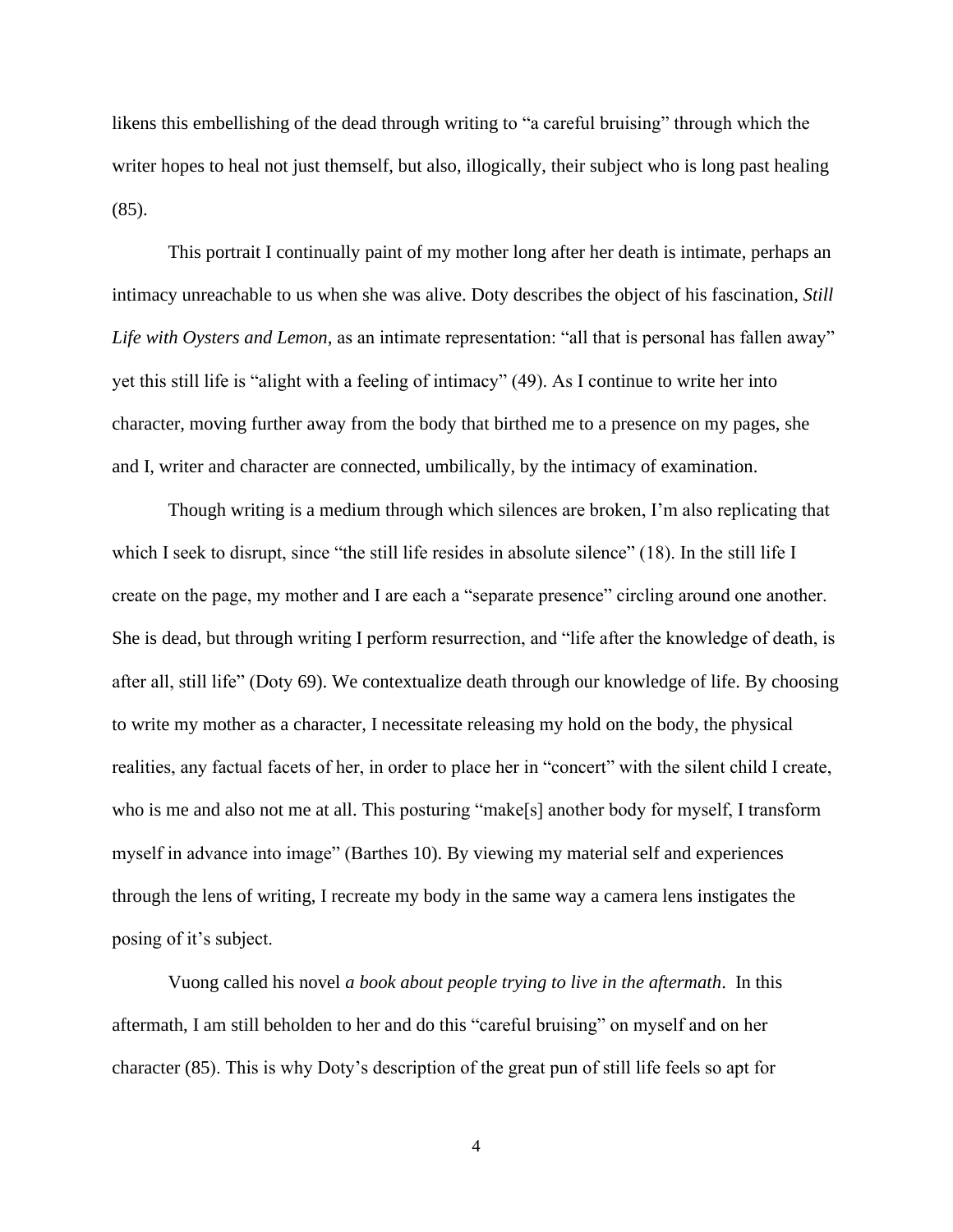understanding how we write about the dead: "life with death in it" (69). How do we capture the dead with words the way a lens steals light? How do we resist clutching too tightly to the objects of our memoiric obsessions?

Photography is a stilling of the story, a flash out of context and "snapshots will both fix and ruin your memory" (Dillard 243). Attempting to craft narrative from these materials is a route into memories we do not possess and in the practice of crafting characters out of the dead, one of our most valuable tools. With an eye for photographic analysis, Judith Kitchen studies the composition of inherited family photographs and performs a critical fabulation around these people who are "lost the very second the shutter clicks" (xii).

In the crafting of *Half in Shade*, the act of photography is a kind of grieving of the present, making the examination of photographic image a mournful act of remembrance. The photograph itself is a kind of loss, a record of brief moments that go on to disrupt memory and break perspective. The photograph captures light, but reveals nothing, making each image "a loss recorded" (Kitchen 5). The technology of the camera lens "immobilizes a rapid scene in its decisive instant" (Barthes 33). Kitchen describes this experience of photographic fabulation as a "triangulation" between herself, the object of the photographic, and the subject— "ancestors still to their essence" (xii, 30). Essays seek to perform this capturing of events, altering their form from memory to art. The fabulations Kitchen enacts on photography fills in the silences that surround the stillness.

The portrait photographer, Sally Mann, wrote in the preface to her autobiography, *Hold Still: A Memoir with Photographs*, that "memory's truth" is no closer to objective truth as "a pearl is to a piece of sand." I think the task is to calcify the grains of memory and make them luminesce. This work requires a divorce from the real and present facts of life. The event is the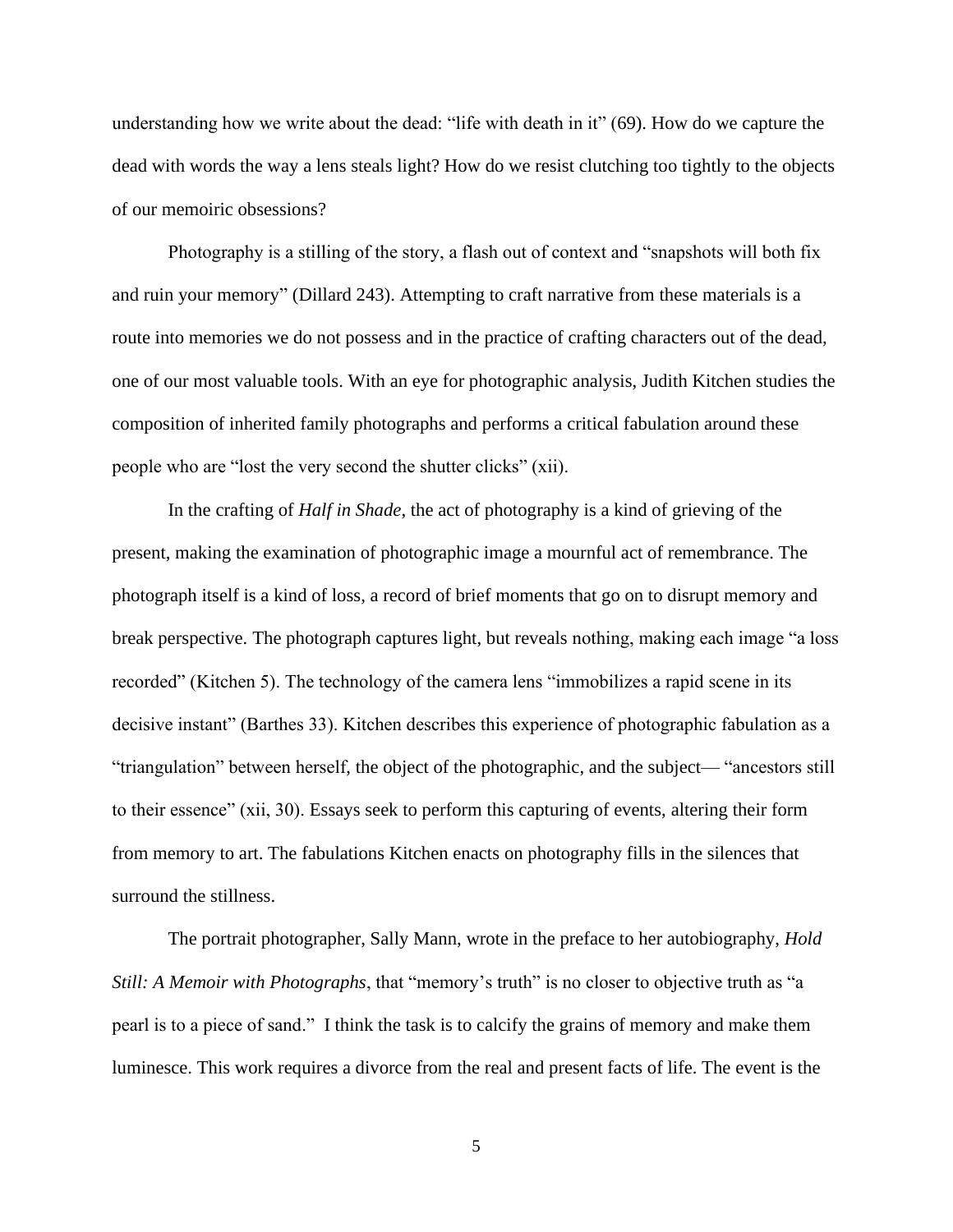irritant, the grain we calcify around by doing the work of writing, thus polishing fact into art. We solidify the malleable memory, pressing it into stillness on the page.

 This is a different kind of recording, a painting of that which long ago decayed and must now be resurrected. Creative nonfiction is not concerned with rendering a life in bureaucratic terms: the cause of death, the dates of birth—the records of a life. In an act of grieving, galvanism charges the dead through piecemeal memory. We seek to recreate these slivers in written word. Through this careful sewing, facets of this adulterated person stitch together snapshots, building a body useful for our purposes. Photography is also a technology through which the subject is transformed into "a museum object," and "to become object [makes] one suffer as much as a surgical operation" (Barthes 13). This "surgical operation" is Beert's slicing of the lemon for exposure and the sewing of fragments in creative nonfiction. It is easier, and I would argue kinder, to perform these acts on the deceased.

 Interspersed throughout Kitchen's photographic fabulations are two essays paired in the juxtaposition of certainty and uncertainty. On uncertainty, she writes, "It is still: stiller than a held breath, stiller than water frozen in the birdbath, stiller than the color white" (57). It is this stillness of uncertainty I wish to convey in the characterization of the dead. You cannot be certain and by mining memories for writing "however true you make that writing, you've created a monster" (Dillard 243). I've been making monsters out of my loss. I've been playing with the body of my mother, digging into ash and finger-painting still life portraits. I have been charging my memories with electricity and keyboard clicks, galvanizing a corpse for the sake of my art.

The work of Doty and Kitchen establish that one can write from nothing but an image, be it photography or still life painting, but is it possible to write a photograph, is it possible to composite characters *into* a still life? Alison Bechdel's graphic memoir, *Fun Home* grapples with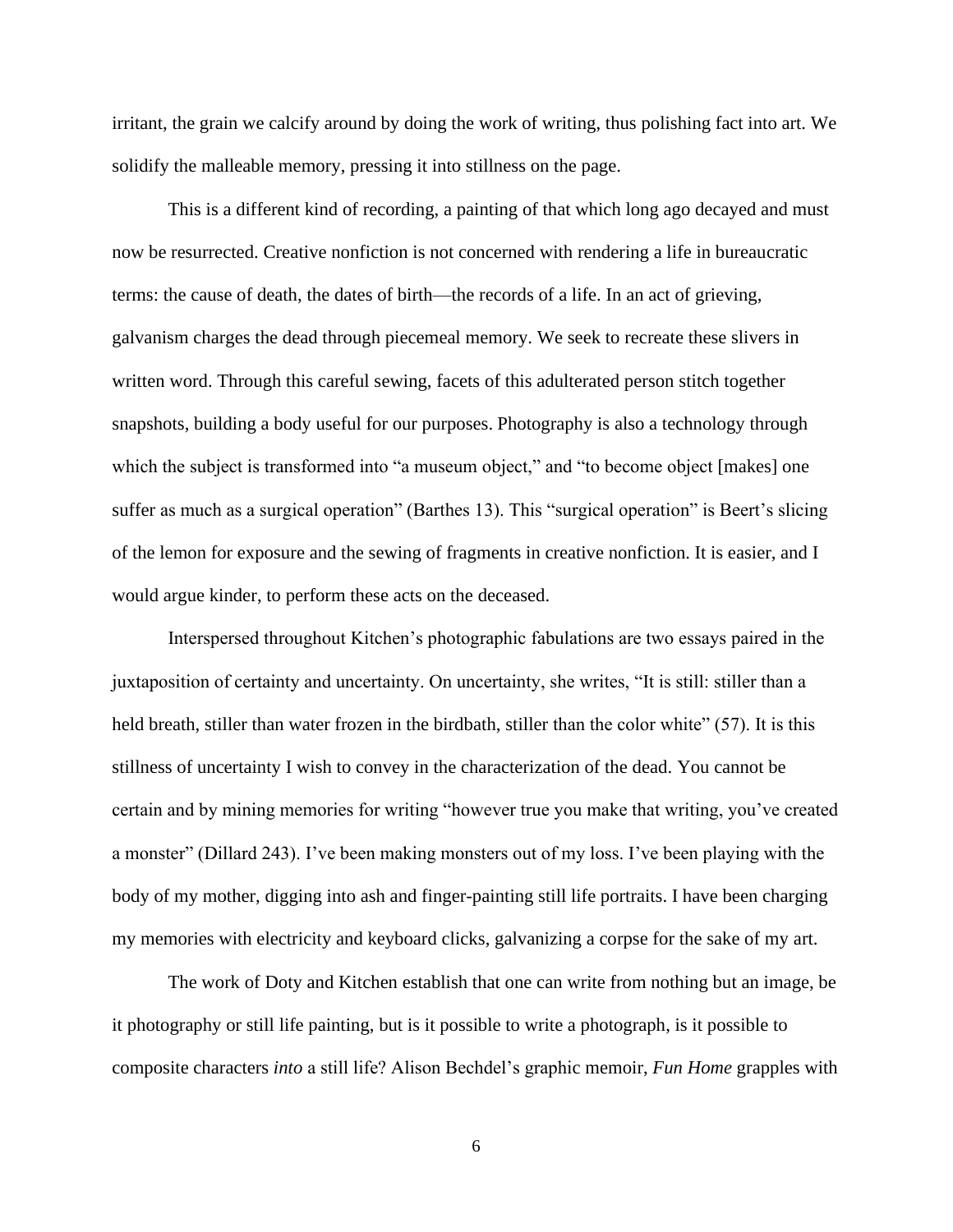each of these artistic genres, the still life and the photograph, while she reconstructs her father as a character after his death. By drawing graphic representations of family photographs and events, Bechdel pieces together a portrait of her family and her father in the aftermath of his presumed suicide. To do this work, she crafts the family home into a museum, "not a real home at all but the simulacrum of one" (17). The memoirist becomes docent as Bechdel guides us through frames of family life in the 'fun home'—short for funeral home. This is a childhood always beholden to the needs of the dead.

The family mortuary business and moreover, her father's suicide, become key thematic elements in this graphic memoir. This museum tour through a family is crafted both on the pages of the book and through the father's cultivation of "the air of authenticity" a family lends a closeted gay man (Bechdel 13). In this performance of heteronormativity, the characters become objects in the composite of "a sort of still life with children" (13). As the reader looks over the frames of this comic book, in each are characters stilled by Bechdel's pen, taken from the world and mounted on the walls of this memoir.

Bechdel also uses photographs rendered by line drawing to craft this queer narrative, constructing herself and her father as "inversions of one another" (98). By examining photographs taken of each in their early twenties, and recreating them in comic form, Bechdel finds insight into their shared queerness and bodily similarity, creating something "about as close as a translation can get" (120). Creative nonfiction seeks to do this kind of translation work—an interpretation of existing content into a form accessible for a reader; it cannot be a direct translation of facts or the unreachable truth of the past. Memoir gets as close to "memory's truth" as possible, to the emotional core of the facts as they are recalled, which is always imperfect and already a story.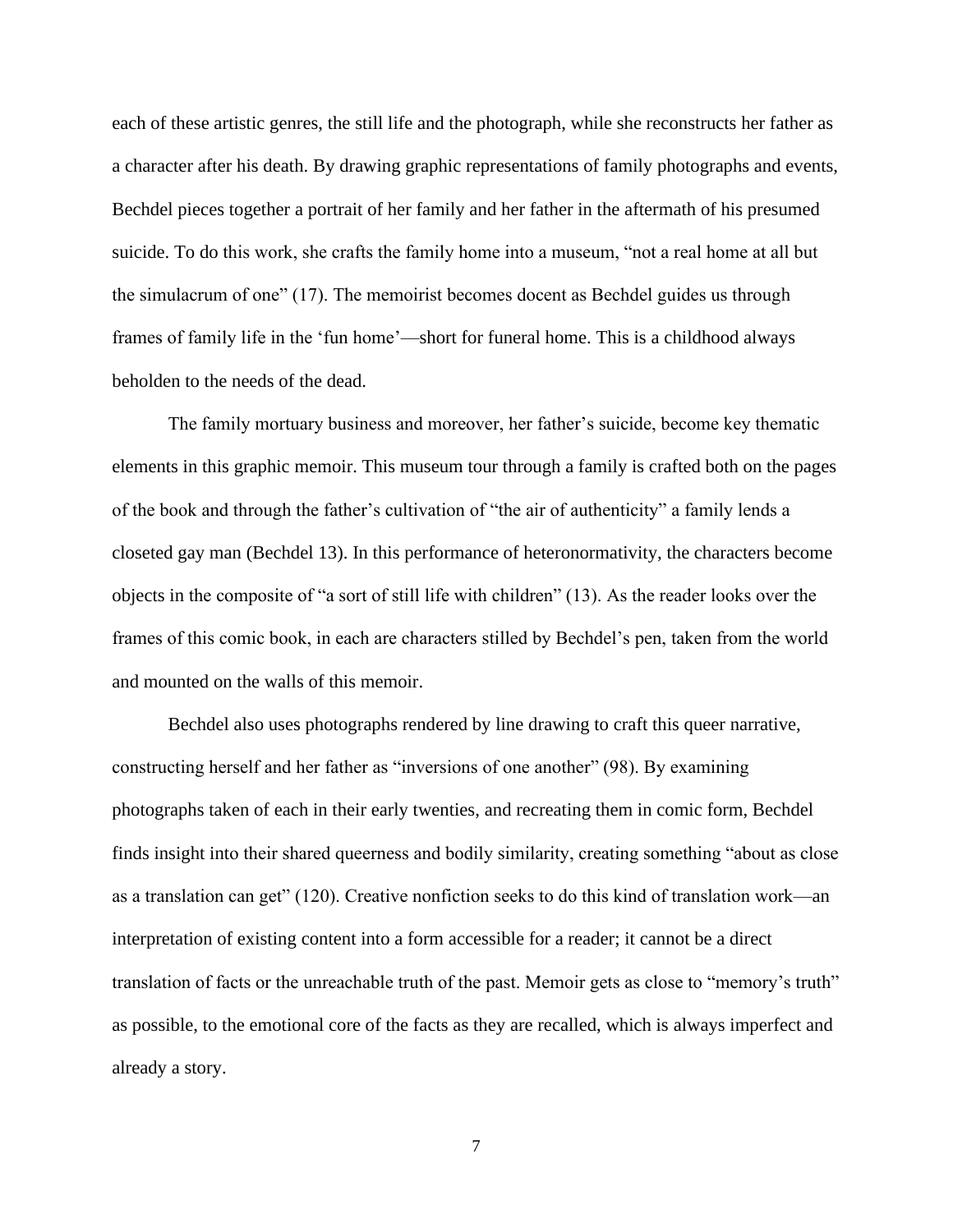To craft a work of creative nonfiction, is to allow memory to fuel and inform and allow it to be replaced, to become a "changeling on the doorstep" (Dillard 243). Dillard says if you value your memories or have sentimental attachment to them, you should avoid writing memoir, but the structure of text is a reflection of the organization of the mind (242-43). I am already narrating, so I have to wonder on whose doorstep I will leave my monster?

Much in the way of a mortician, writers add color, arranging fleshy human pieces on the page to imitate life. We make simulacrums of the dead in writing. As much as a photograph or a still life grieves, writing does so equally. Every piece I've written is an act of grieving, not just over the loss of my mother, but also the loss of each moment that passes and each memory that fades. And here is the greatest irony of writing nonfiction, it instigates loss, it replicates and simulates death. Every essay is a death of a memory. It's sacrificial. I return to creative nonfiction compulsively to pick at the scabs of experience and bleed fresh material.

With each cauterization of my memory and experiences, I am killing off a piece of myself. This genre I reside in, this way of being in the world as an essayist, is a series of small experiential suicides, and that is an absurd activity. But I want to know death intimately, so I write about the dead in order to examine that state, a state so out of my own reach I must continually return to writing. I am resting in the same pitfalls Barthes resided in while writing *Mourning Diary*, examining writing "not as a question (a theme) but as a wound" (Barthes 21). But the culmination of this work thrust Barthes into an examination of the essence of the photograph in *Camera Lucida*; each work was calcified around the grain of experiencing the death of his mother.

With this preoccupation with death, I have made myself mortician. I have charged myself with the undertaking of representing the dead, even the ones who would resist. Using filler and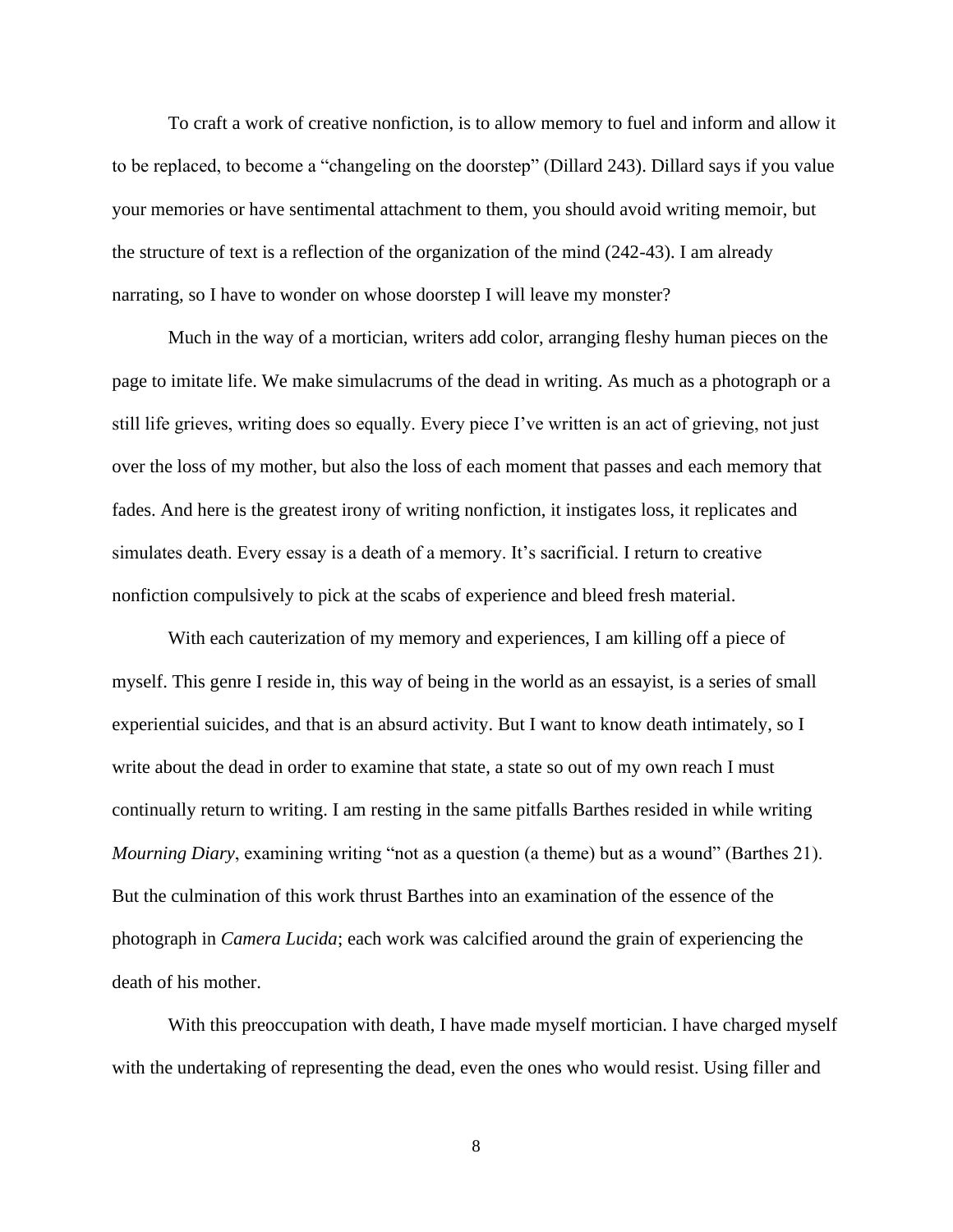paint, I turn my mother into something else; no matter how close I get to her truth or my own, I'm still creating a monster with the object that takes her place. I lose her and the child I once was by putting them to the paper. Bechdel writes of the role of the mortician: "long nights employed in this scutwork of the flesh would make anyone reconsider the logic of not postponing the inevitable" (48-49). That death is inevitable has been made obvious to me, and I am as contented with the knowledge as a human can be. If death is certain, then it must be the absurdity of life that I grapple with. There seems no meaning I can make from death that doesn't lead me back to the illogical nature of life, and in this cycle, I remain, fingers clasped on a worry stone of grief.

The logic we must then grapple with is this postponement, or living. *Fun Home* is a negotiation of the suicidal act as much as it is a portrait of childhood. Though Bechdel maintains her father's death was not officially ruled a suicide, the memoir treats his death as such, ignoring bureaucratic truths on the cause of death. For Bechdel, it's a suicide. For myself, too, I know my mother's death was a slow, but intentional suicide, regardless of the facts of the death certificate. Bechdel's framing becomes key, convincing you of the nature of the death while maintaining that she could be wrong. The nature of writing the *truth* requires some reworking, some omissions, perhaps even some lies.

Citing Camus', *The Myth of Sisyphus*, Bechdel crafts her father as the "haphazard scholar," imagining he's underlined the passage: "The subject of this essay is precisely this relationship between the absurd and suicide, the exact degree to which suicide is a solution to the absurd" (Camus 2). But Bechdel's father did not read to the end, thus missing Camus' conclusion that "suicide is illogical" (Bechdel 47). It is, however, useful to know how Camus puts it: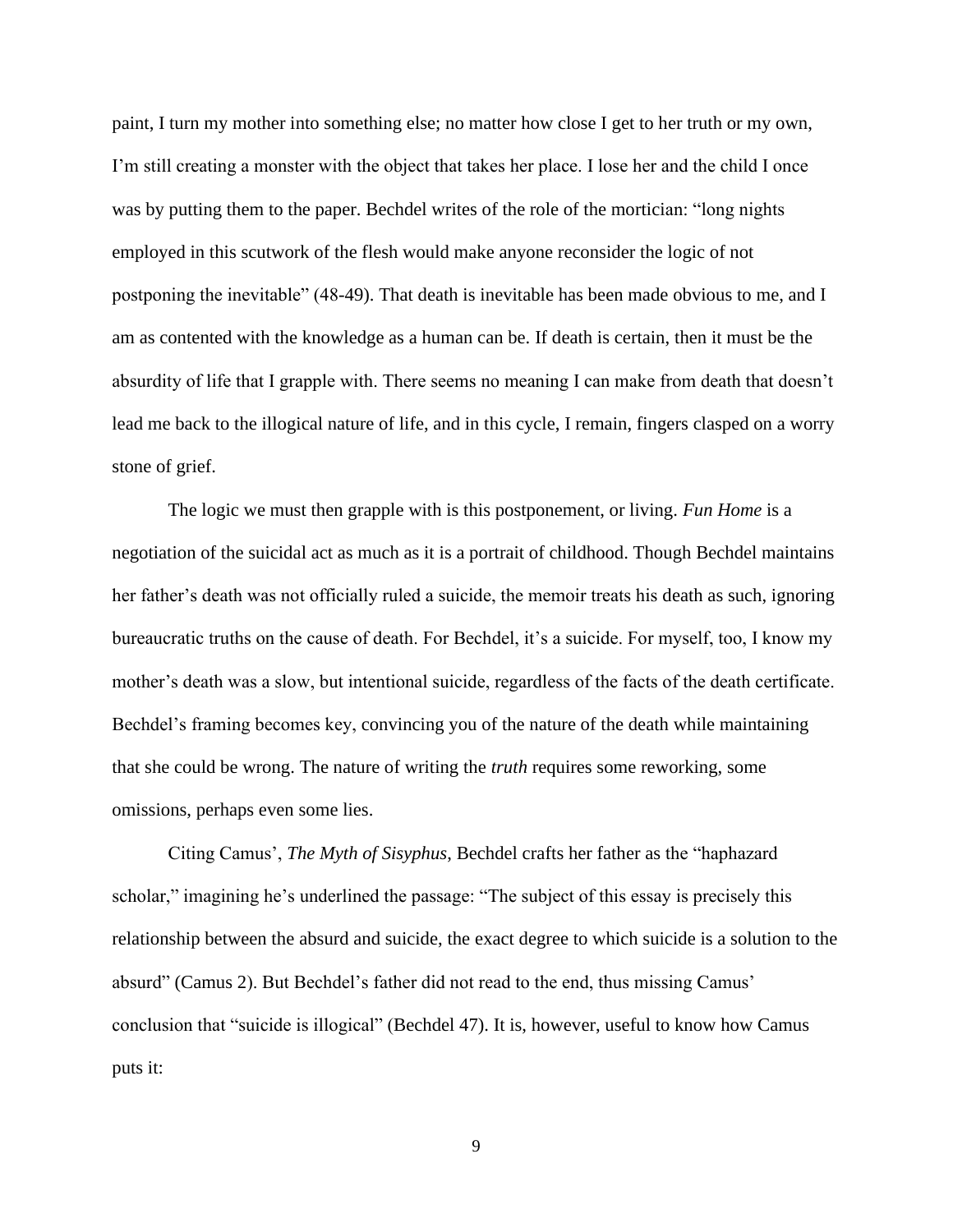"There is no sun without shadow, and it is essential to know the night. The absurd man says yes and his efforts will henceforth be unceasing. If there is a personal fate, there is no higher destiny, or at least there is, but one which he concludes is inevitable and despicable...Thus, convinced of the wholly human origin of all that is human, a blind man eager to see who knows that the night has no end, he is still on the go. The rock is still rolling"  $(24)$ .

We wrestle with the concept of death as people living in the aftermath of such ungraspable notions as "one second a person is there, the next they're not" (Bechdel 47). Humans *make* art, objects, literature; disappearing is thus, a disquieting notion. Memories evaporate just the same. Some memories eclipse others, but when you are made of flesh, some memories live in the bones. Since "understanding will always lag behind experience," writing replaces memory with solidified reconstructions (Leach 122). What is chosen is the exact representations of those memories, and through this cultivation, this choice between omission and inclusion, lived experience is made storytelling, made into art.

Painting fruit and oysters, drawing stuffed animals, using lenses and chemicals to capture light are all incredibly absurd, yet resolutely human impulses. As I look at Alvear's realistic rendering of plastic still life arrangements, complete with *memento mori* insects I realize the artist is always in the process of crafting a still life, of attempting to freeze some image, some memory, some feeling in its inevitable process of decay. The impulse to capture, is "a fascination with what has died but is represented as wanting to be alive" (Barthes xi).

Camus suggests it is that inevitable nature of death we push against, absurdly so, but continuing nonetheless to roll the rock each day, for "one always finds one's burden again," and that is the price of living (24). This task, this pushing against the slippage of memory, these attempts to calcify around the irritants that prompt us into storytelling, is a Sisyphean effort. Just as relentless, we push against experience. We attempt to capture the light, the shade cast, and that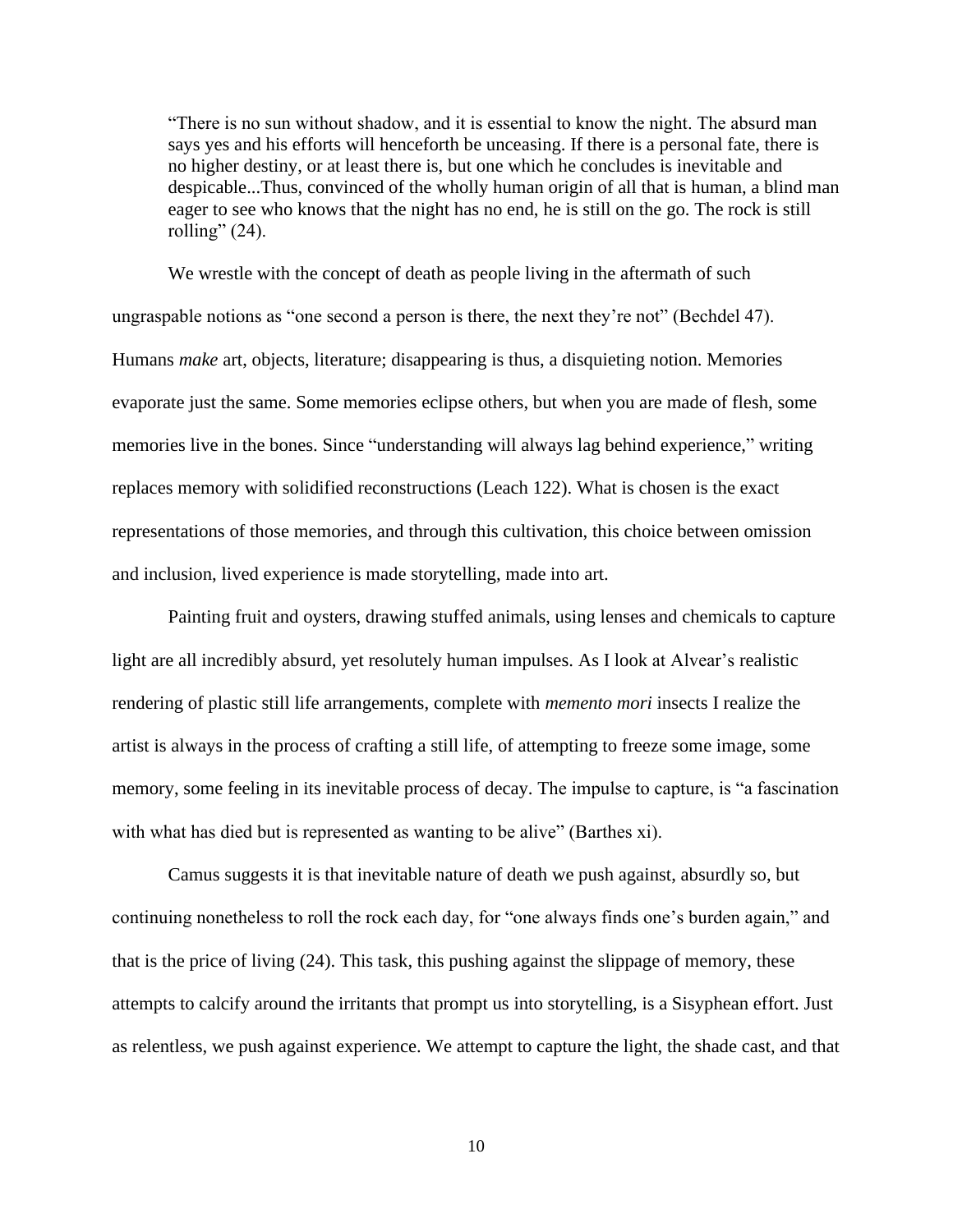endless night. A suicide is "prepared within the silence of the heart, as is a great work of art" (Camus 2). In these silences, I write.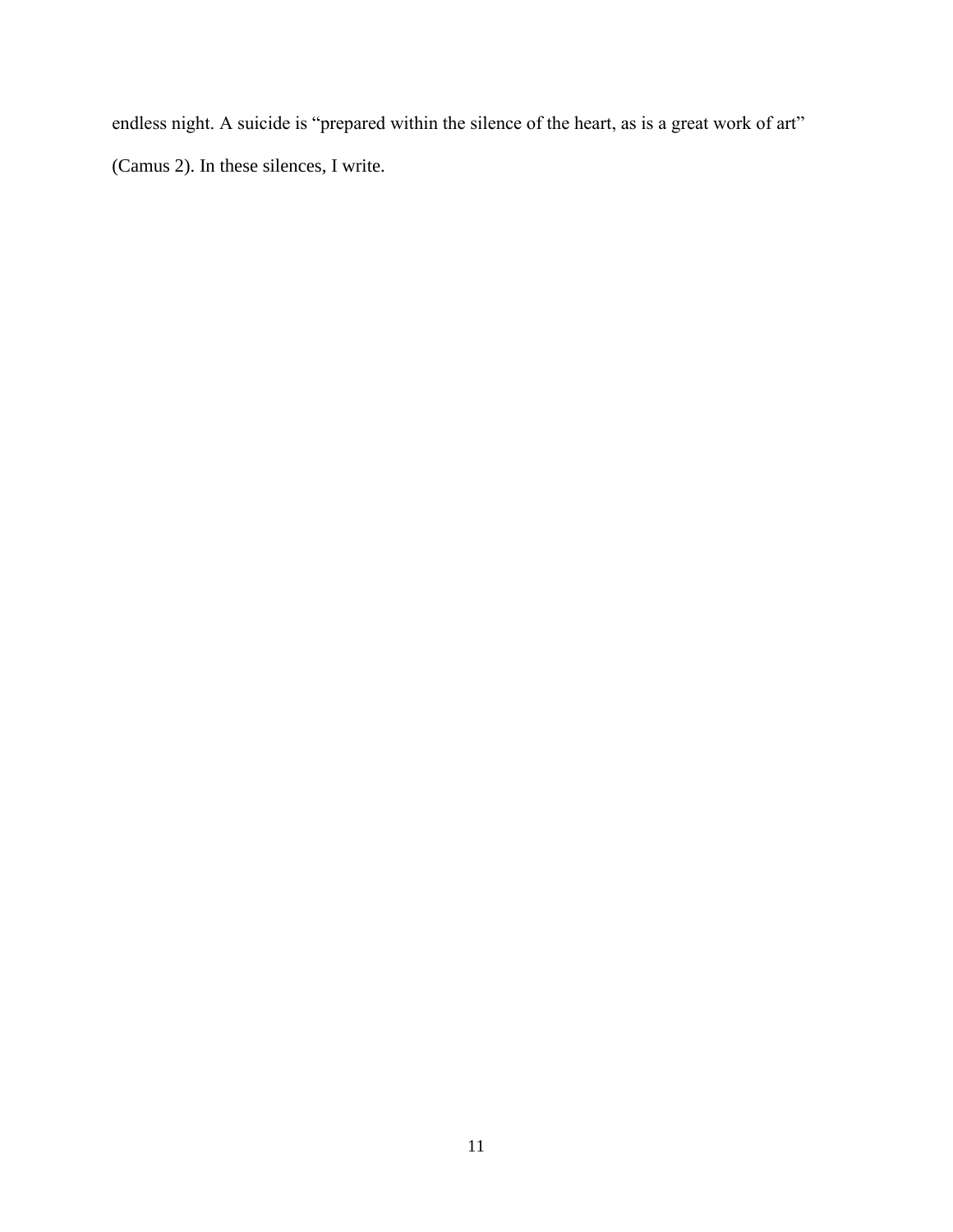#### **Countdown**

Dear woman on the cusp of thirty, coming to know love in skin-pressed grooves left by shag carpeting while the wall clock hangs precariously and ticks a half beat off: I know you want to tinker with that ticking hand, wind it back, press its pointed end to your navel, but leave the clock hanging precariously on a nail that wavers dangerously down; its face will keep watch over couch sleepers and sugar-mouthed boys, since daughters bleed in ways boys don't, browbones, some stitched, and others left to scar, in red-streak trails off hanging toenail; they will forget pain in excitement, drag dry razors over shinbone or else dismantle those razors to favor flexible sharp edges, and she will curse and hate and scream at you and you will curse and hate and scream right back and then you'll both be bleeding, so leave the clock where it is, don't even attempt to fix the nail, if it comes down it will be on his head.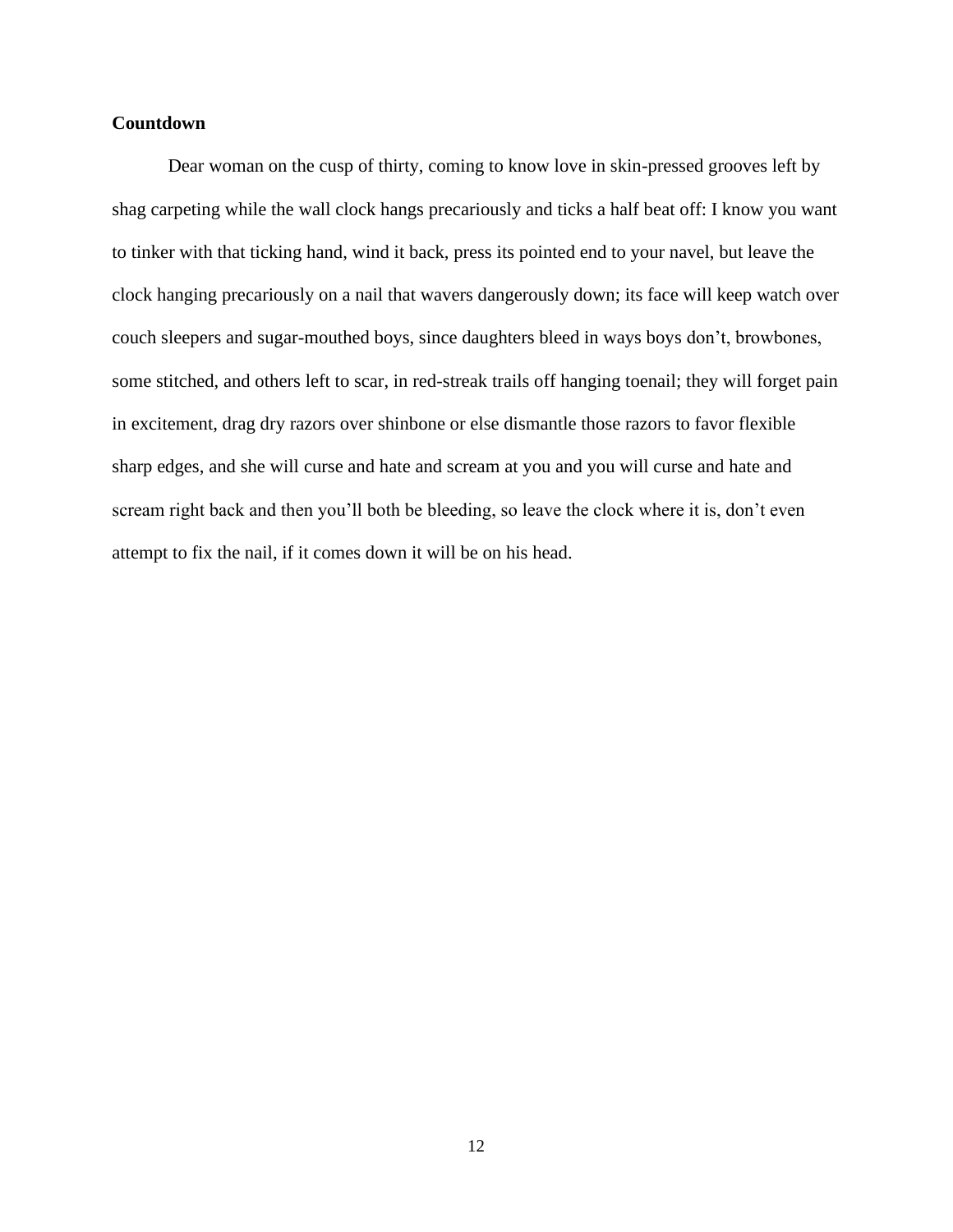#### **Stories from the Archive of My Mother's Deathbed I**

When my mother returns from her second active-duty air force deployment, I am seven and I sleep in her bed for the next two years because I never want her to leave again. That deployment was the one she wasn't supposed to go on, but had to anyways, because things had escalated in Iraq and Afghanistan in the wake of September  $11<sup>th</sup>$ . She was buying the supplies to fuel the beginning of America's longest wars—wars about the day that tinged military families' lives with uncertainty.

It was when I started sleeping in my mother's bed every night that I began to hear her stories, always in her bedroom, lit with the glow of the small TV with built in VHS player in the background. She always slept with the TV on, it soothed her anxieties the way her voice soothed my own.

It was there that I heard stories of summers spent with my great-grandparents. Rose, who led the family with beans and tortillas, freshly ironed laundry, and her stories. Albert, who worked two jobs his whole life, could fix just about anything and read the ads from the paper out loud. *Ten cents off on a dozen eggs! Two heads of cabbage for one!* And on and on he went.

Their dog, Tinker, had one eye and was old and small and ugly. He ate fallen peaches from the trees in the backyard and buried the pits in holes he dug with gusto. In few weeks they'd sprout new trees in between the broken-down washing machines and spare parts, and in the summer the peach trees would grow heavy and golden, the peaches warm with Arizona sun.

She tells me my grandmother would drive through the hot Arizona nights in a beat-up Datsun with busted air conditioning to the small town of Benson. She'd leave my mother and her sister with their grandparents in a safe small town. They'd always arrive late at night and Rose would kick Albert out of bed so that her two grandchildren could slip between her clean starched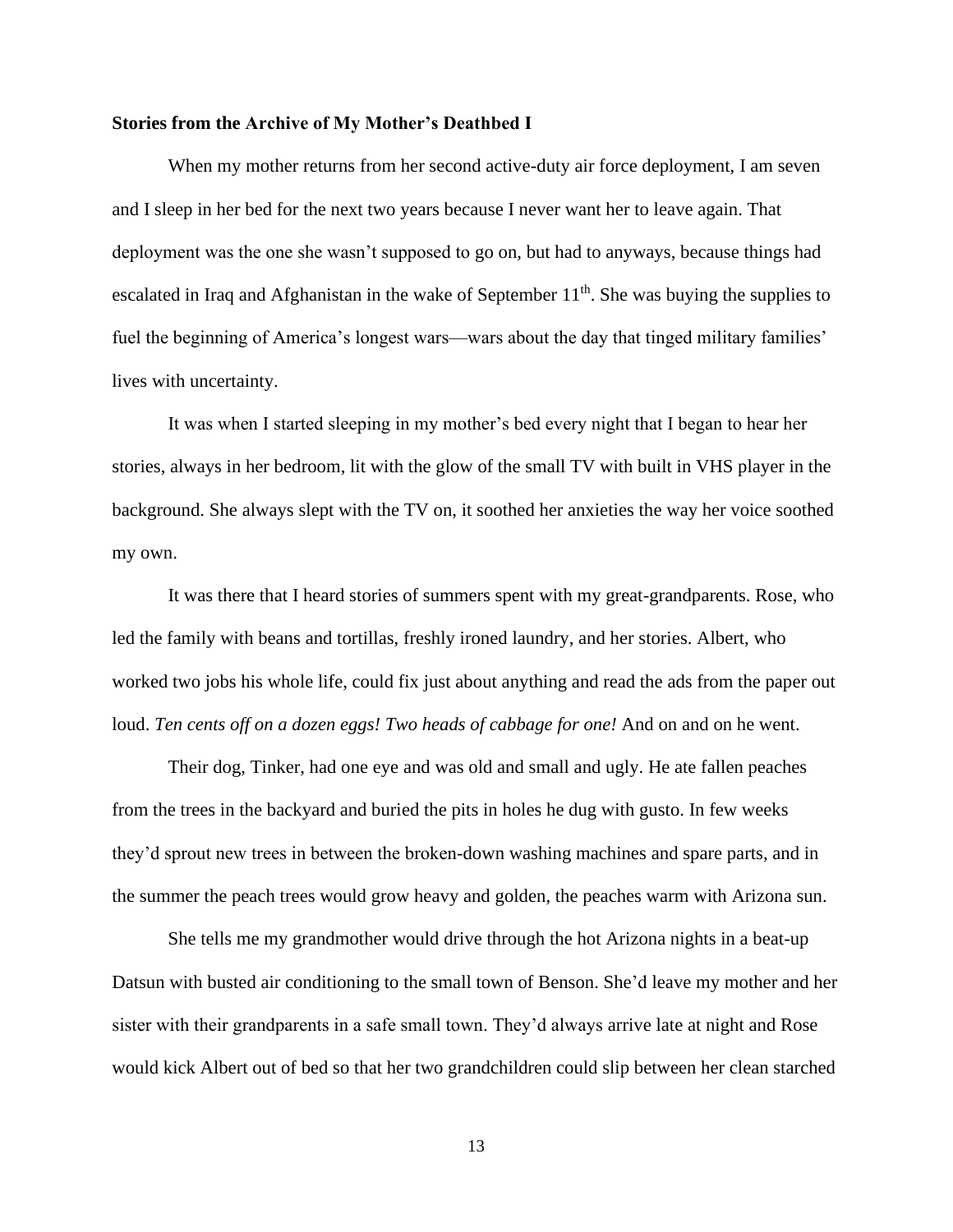sheets on either side. They'd be awake long into the night, listening to Grandma's stories in the dark when they should have been sleeping.

Benson summers were hot and dusty, wide-open desert in every direction, a creek reduced to a small stream of water, beans cooking on the stove, peaches piled on the kitchen counters. She and her sister would play in Grandma Rose's closet, between the hanging clothes, the pockets filled with mothballs, stepping into shoes that were too big for them. My mother loved the smell of mothballs the way I love the smell of moldy books. They are the smells of houses nowhere close to perfect, where water and moth damage is common enough to comfort. We grew to love the strange dusky smells of houses well-tended but not well-built.

My mother tells me about Albert, my great-grandfather, and a bastard child just like me. He was the product of an out of wedlock affair across racial lines in a time in which lines were not to be crossed. He would remain caught in between two cultures and races that were prohibited from mixing, passing as Mexican, raised Mexican, marrying Mexican, marrying Rose. There is one picture of Rose and Albert in their youth, sitting on a fence and squinting with the white-hot sun in their eyes, the expansive desert stretching out behind them, and his arms around her. I wanted to be Rose—a flower, a matriarch, a storyteller.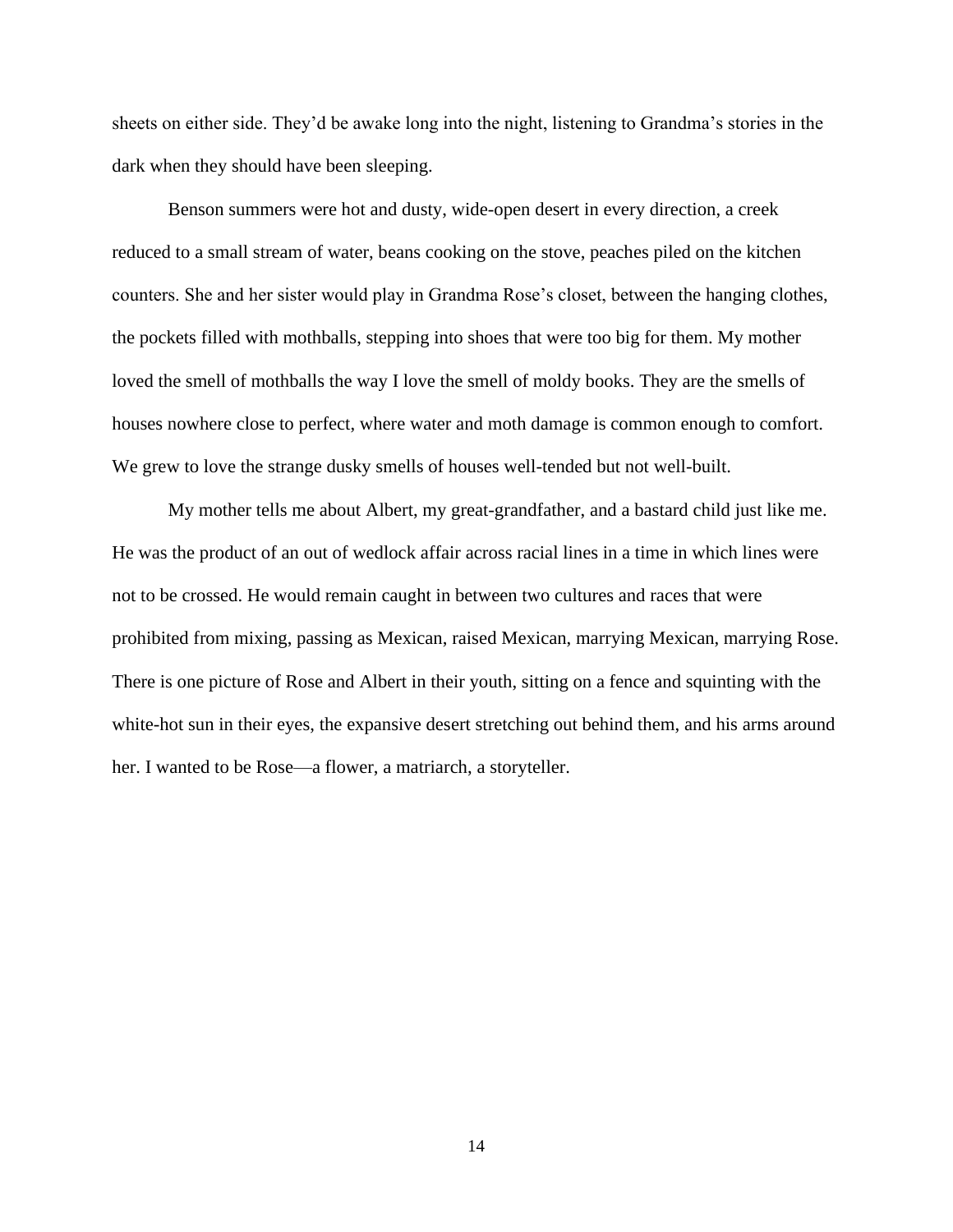#### **The Lobster's Secrets**

My mother drives down to Mission Bay in the old Datsun, first her mother's, then her sister's, then her's, with the neighbor girls from across the street. It's summertime. Lobster season won't begin till next October. The Adams girls follow her sly smile into the back of the Datsun and down to the beach with the old wooden coaster. They walk out on the rocky sea wall with snorkels and masks, wearing bikinis their mothers wouldn't buy for them and float face down in the ebbing water of the Pacific. It was colder back then, before the seas warmed to kill the kelp forests, and it's the Spiny California Lobster's mating season. The crustaceans are searching for love on the sandy floor of the bay.

Maybe she was searching for love too. In the hands clasping hands as they waded into the bay or in the sun on bare skin or in darkened garages where crushes always seemed to choose the pretty sister.

My grandmother receives a call from Mrs. Adams, a scared, uncertain call muffled by old landlines and a whispered urgency. "Dorothy, I think you better come across the street." There are two lobsters in the kitchen sink—about two grand in illegal hunting fines. "You better cook those fast and hide the rest in the trash and we have to make them promise that they will never do anything like this ever again," says my grandmother.

She wonders how her daughter knew where to find lobsters, how she caught them barehanded and how she roped the Adams girls into illegal crustacean hunting. It's the kind of thing my mother would still be doing at twenty-four with the man her father's age—fly fishing in jean shorts, working wood into seamless creations, and hiking Cowles Mountain.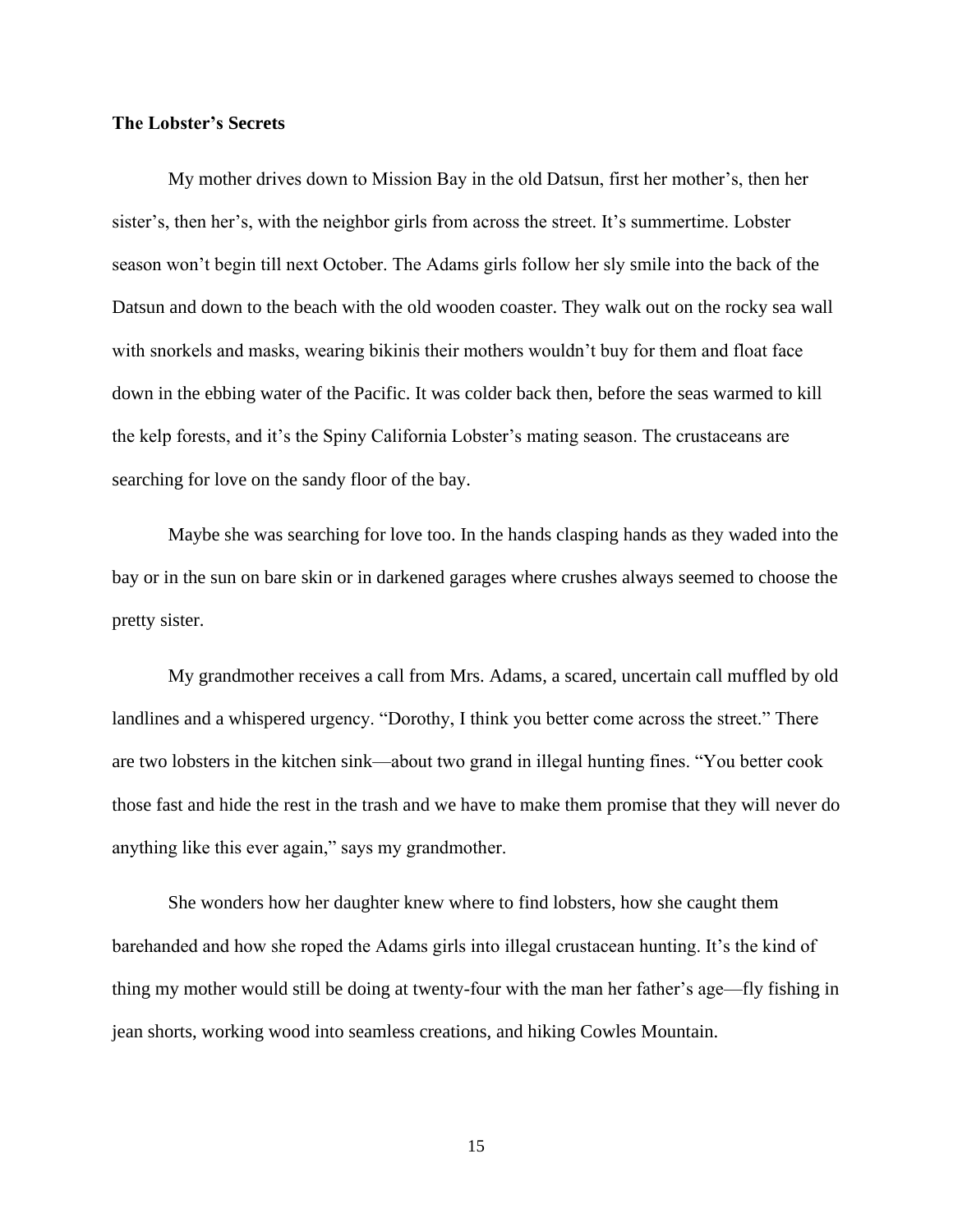There must have been a hundred summer days like that spent jumping into the waves at Sunset Cliffs and floating past the breakers on those long stretches of coastline before the masses of people began to fill them up. Hector Avenue was a haven of the working people, of families raised on the hard work of mothers and the tragedies of fathers—alcoholics, southern Californian garage pot smokers, divorcees and suicides. It was a world of runaways and early pregnancies, diversity cross-city busing and acid tabs. Those 1-2-3 houses evolved just as much as the families who lived inside them and sixty years later each is a jumble of redone paint jobs, addons, and extended driveways. Each family, a jumble of subtractions and losses, and those garages are filled with artifacts of the past, too plentiful to manage, too painful to unearth.

I don't want to lose the house that sheltered my mother's young self, the parts of her that disregarded rules put in place for good reason. She made marks on that house turned museum: the kicked hole in the door of the back bedroom that she kissed me goodbye in when motherhood had tempered her rage from kicks to words to self-destruction. Her doodles are still etched onto the tape measurer in the kitchen junk drawer, and I see her in a long white dress, happy in the arms of a man who's not my father, dancing on the long-ago rotted deck under the persistent pepper tree in the backyard.

We've cut down the pepper tree more times than I can count, it comes back every time accompanied by waist-high weeds that slowly invade the concrete slab that used to be a patio, the sidewalks that are too narrow, and driveways that are too short. Now, we own the only house on the block not yet torn to the bones and built up again. So, it still feels like her feet walked across that patio, a fresh garden strawberry between her lips and a scowl on her face. As sons and daughters, we are left holding only a few decades of our parent's life, they are people defined by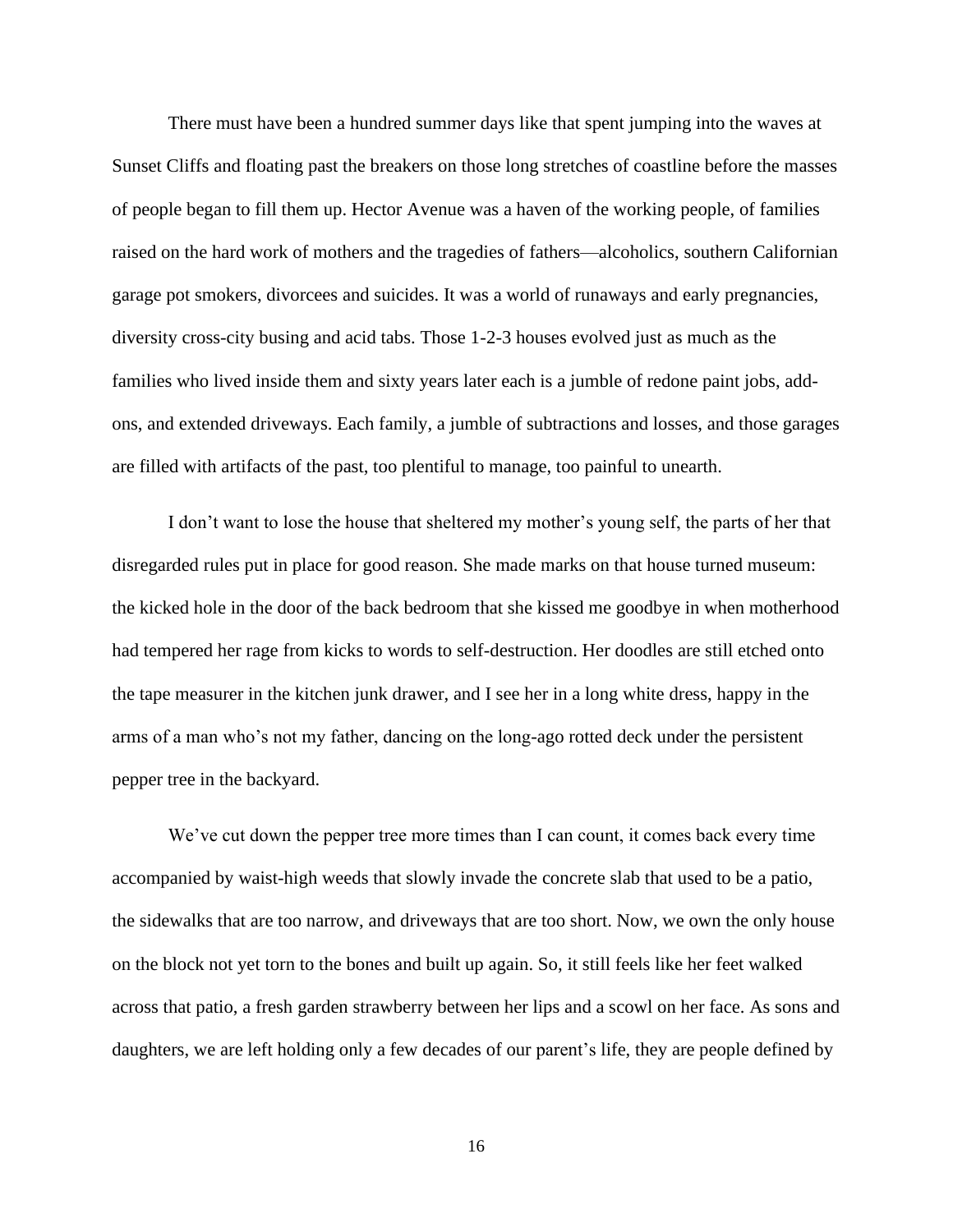our own existence and we never really know them. We can't reach into the past, can't even imagine a world before us.

#### *My granddaughters don't talk to me like I am their mother's mother.*

My grandmother said that, and I wracked my brain trying to understand why or what it could have meant. As she spins the story of my mother and the lobsters, I see my grandmother clearly. Her storytelling is only tedious when she's trying too hard, but it's when she slips into a memory, something real and her own, that her words flow freely. How she must have watched my mother, how much she would have missed in those fleeting moments of observation, how baffled she was by her own creation. I can see how closed doors became kicked doors and how life was plucked from the bottom of the bay and cut short by my mother's own hands. I see her now, windows rolled down in the old Datsun, dark hair and full lips curved into a smile, like she knew a secret.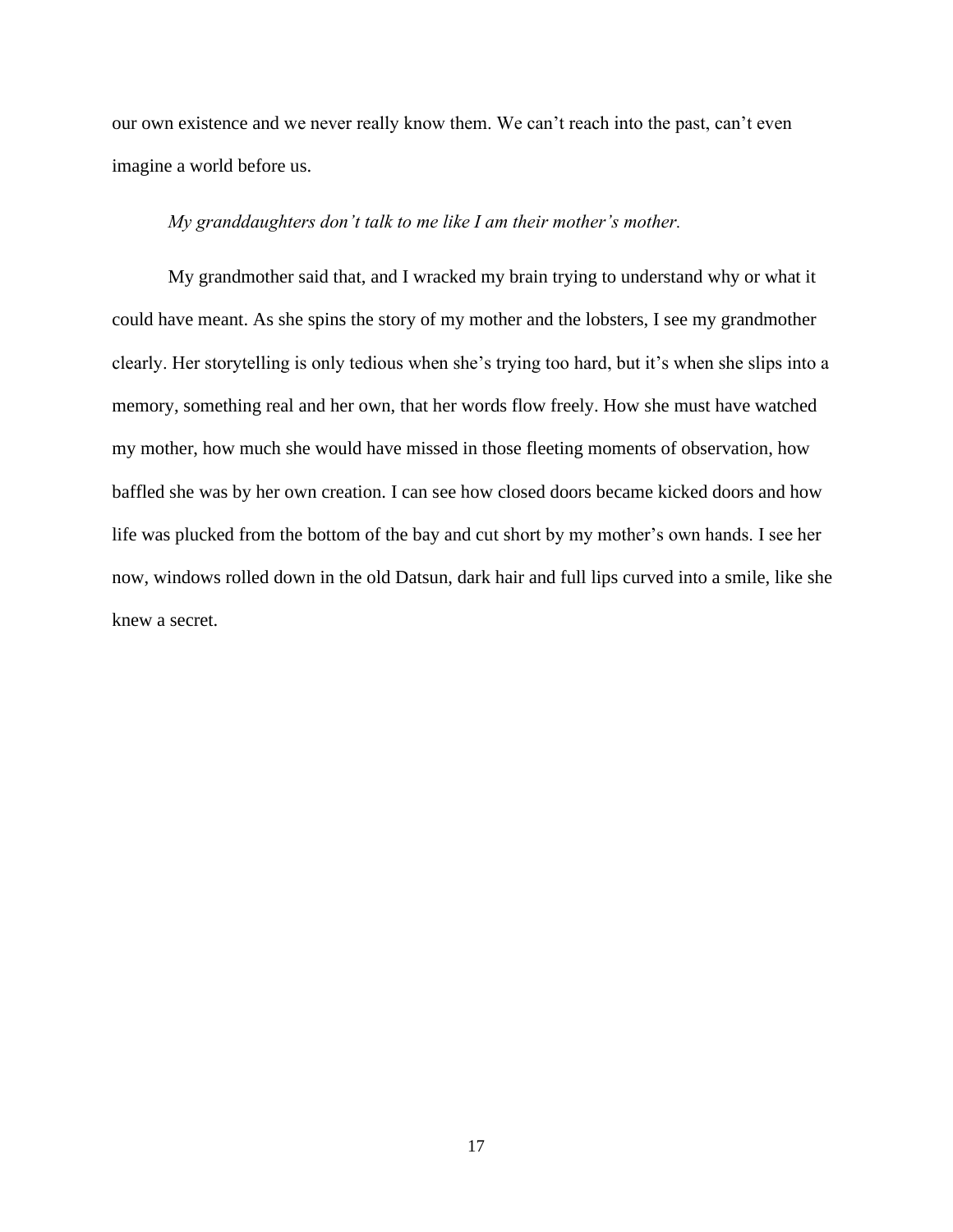#### **Eyes of the Bayou**

When my parents still shared custody, my father had me every other weekend. He'd arrange fake roses in garish shades of blue and yellow around the house where he was raising my half-brothers. The cloth petals were dotted with little plastic water droplets, he'd spray the blooms with his cologne so they would smell nice. I think he was trying to woo me in that way men who don't know little girls treat their daughters like women. Sometimes the scent wafts past me in the street and I think of standing on the threshold of my father's house, humid air at my back and thick rivers of cologne circulating the living room.

What do I know of this father who sprayed fake roses with men's cologne? I know he cooked pancakes in a thick layer of fat, the same pan he fried his bacon in. I know he only bought live Christmas trees that were left to die in a nest of pine needles embedded in shag carpet and that he and his sons turned it into a bonfire in the backyard. I know he didn't much care for the Lutheran Church, which my mother put her Air Force-instilled Christian heart into with bible study for her and Sunday school for me. He was a Baptist who danced, drank too much, and never went to church. He had a boat abandoned in the front yard and filled with leaves and debris shedding from the trees where he would sit and drink in the Sunday afternoons, his hands greasy from tinkering with a stubborn engine.

Sometimes he'd be on the porch with another girlfriend, smoking and tapping off ash over the rim of an empty bottle. He let me stay up late watching cartoons that would have suddenly changed to late-night B-rated horror when I woke up in the dark hours and couldn't pull the clicker out from where it was wedged between his body and the couch. I sat there on the floor waiting for him to wake up and when he does, he asks, "what are you watching?" As if I was the one to change the channel. I remember finding my mother asleep on the couch. I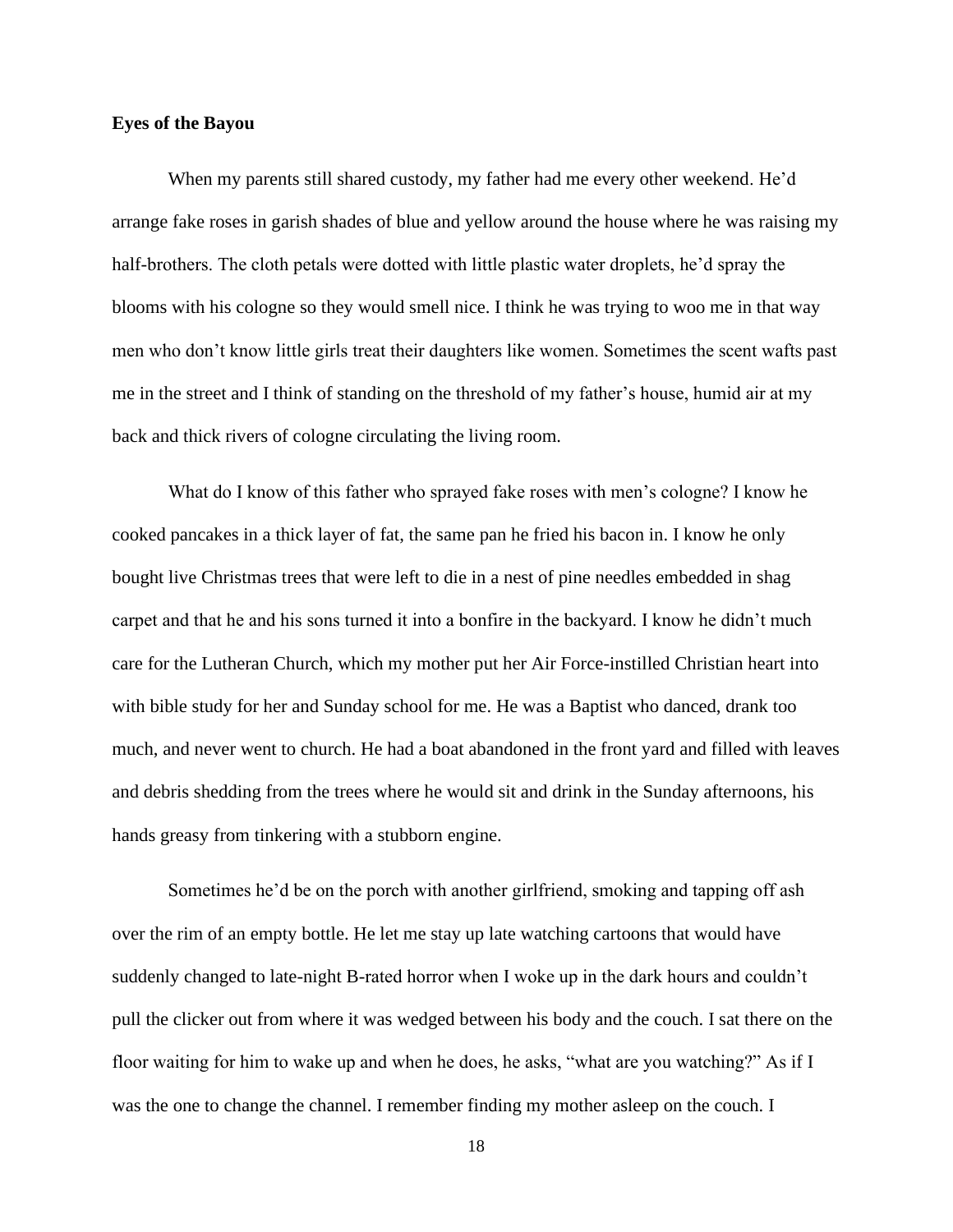remember times I couldn't wake her either. I would sit very quietly on the floor and watch TV until she woke up.

\*\*\*

When the puddle jumper touches down on a stretch of isolated tarmac, the blood in my veins feels at home. Before now, my blood has been silent on the topic of where it wanted to be, but now it seems to yearn for this place in the Florida panhandle. My body seems to know this ground, my heart beats to the pressure of the air here.

I stare out the window at the thick forested land, flat, but you can't even see a few hundred yards ahead. The trees are dense walls all around us. Wide open spaces scare boys from bayou country, boys like my father. This is the place I was conceived and born to, the land that fed my body, the air my mother breathed that formed my own struggling lungs, the landscapes of my infant eyes.

Even the air feels good, walking like wading, breathing like drinking. I want to clutch it in my fist, my young and hopeful fist. I want to bottle it and sip it to keep me rooted. I watch the forests blur as we drive, a block of trees doesn't bore me. Forests are more interesting that the wide endless deserts I just came from. I peer into the forests like I'm peering into the eyes of my father. When I catch glimpses of bayous and Spanish moss and murky brown waters, I can see the parts of me that are rooted in him. It begins to rain, a heavy misty downpour that comes down hard and fast and leaves seed pods on the ground of the hotel parking lot. My mother says that in the summer, this rain comes like clockwork every afternoon.

We drive to my father's old house, a one-story brick house in big lot of overgrown grass and untrimmed trees. I remember it had that dark sea foam green carpeting from the nineties. I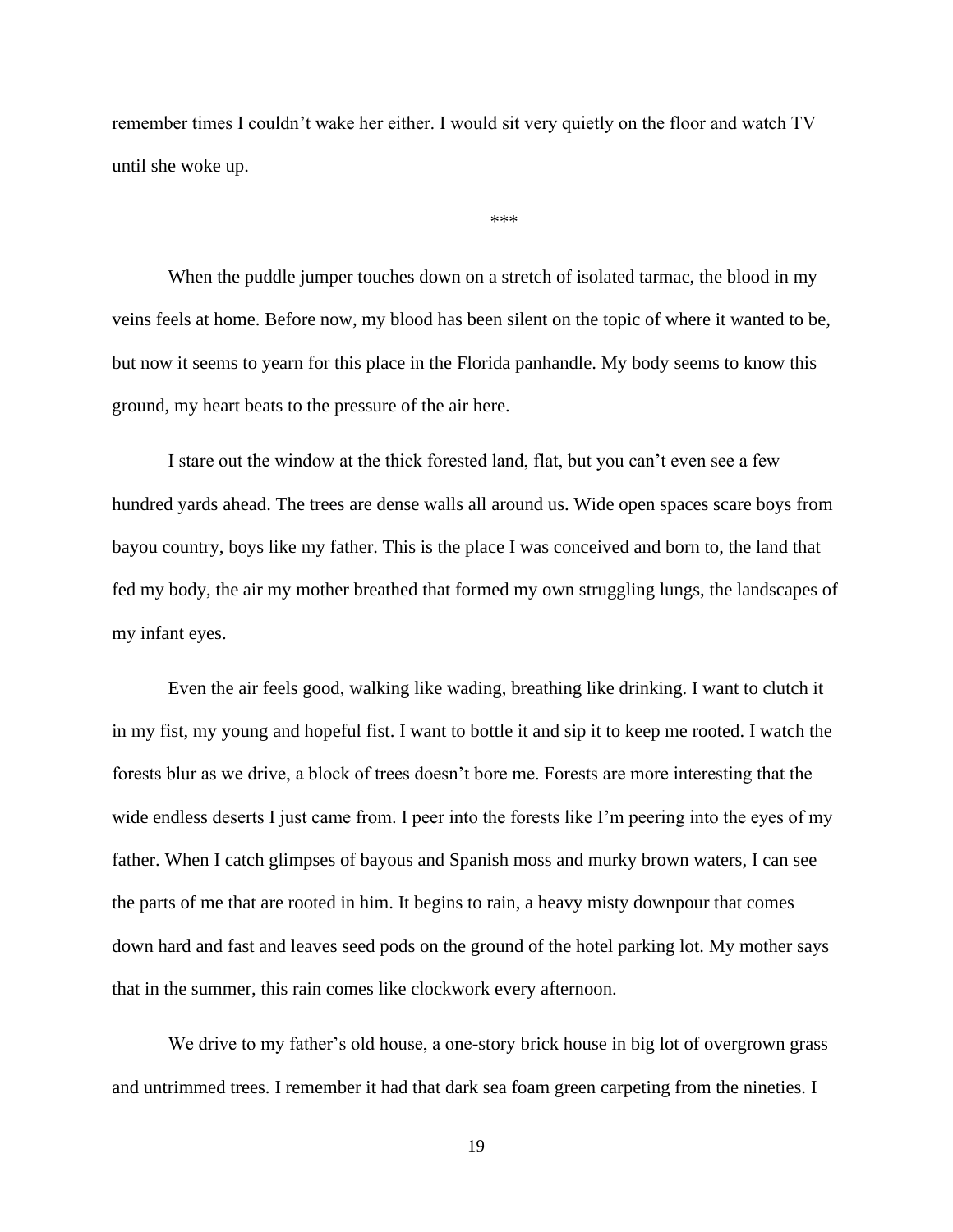remember my toddler sandals squishing into that shag carpet when it was soaked from flood. We only look for a second. I don't think she wants to stay too long.

\*\*\*

We sit in a courtroom, waiting for our turn, watching as domestic disputes are settled by a judge in a room much less formal than I'd pictured. This is my first time in child support court. My father has called this hearing to reduce the amount of child support he owes, considering unemployment, a downtrodden economy, the thousands of dollars of back child support piling on debt. I ask my mother why the Florida Department of Revenue still handles our case, even though none of us live here anymore. She says that's just the way it is.

I look into each face that enters the courtroom while we wait, hoping I'll see him, wondering if I'll even recognize him. He doesn't show. The judge looks at us, mother and daughter, and then to my father's lawyer, who argues that Phoenix is farther from Florida than Las Vegas, which is geographically incorrect. The judge dismisses the case.

\*\*\*

When we go to our old house, my mother turns onto Cherry Lane and passes broken down townhouses, children's toys littering the yards, more overgrown grasses. Some of the windows are busted out with beach towels hanging in the gaping holes. She says that these houses sit lower, that they've probably flooded many times over the years. They look it.

We don't see anyone. I can hardly believe anyone still lives here because the houses that don't look condemned look abandoned. But the silence makes us brave, so we walk up to our home, standing in the patch of dirt under the window where we planted pretty flowers we knew would wilt and die when the rains came and drowned them. We press ourselves to the window,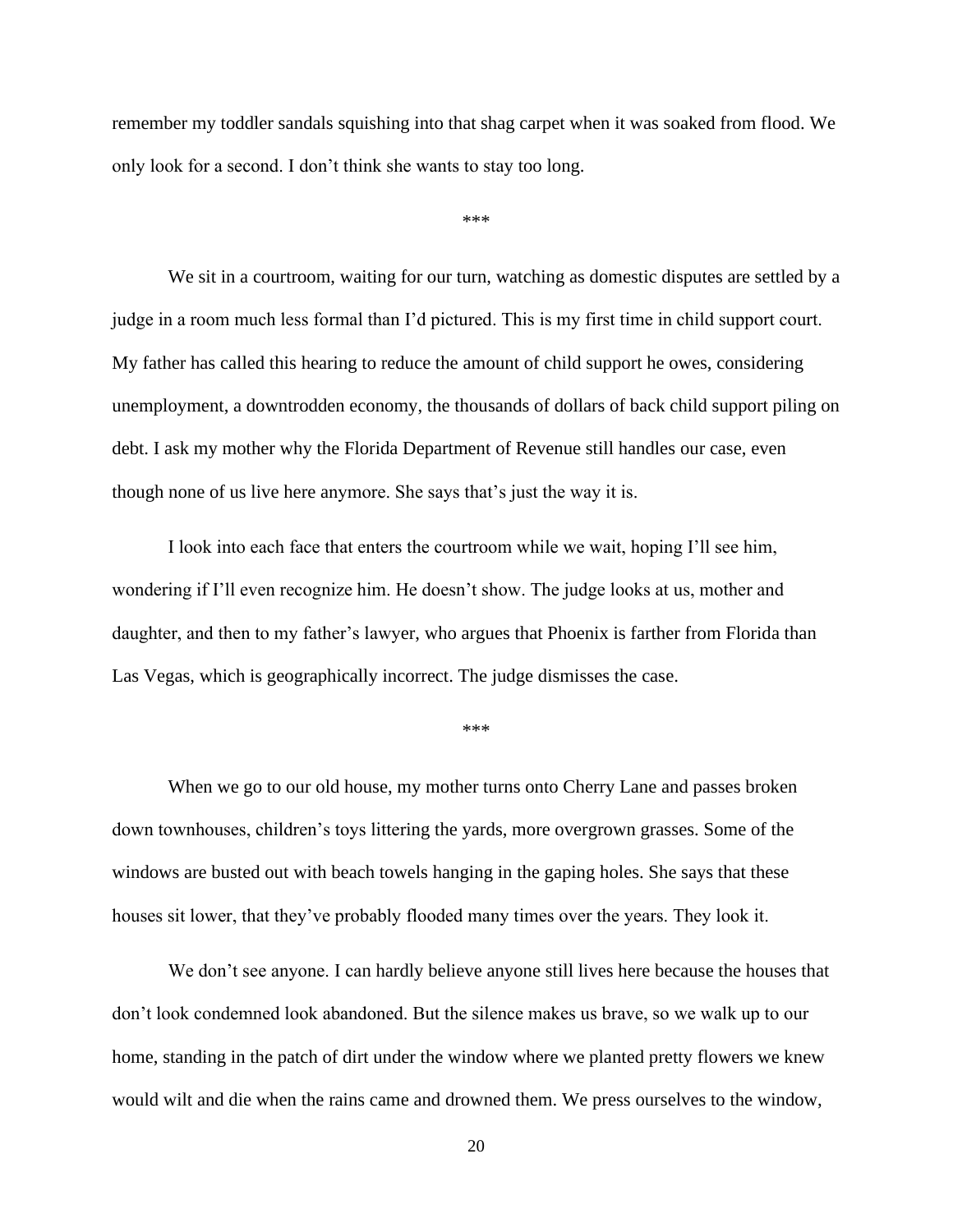hands shielding out the light of the afternoon. It's empty and renovated to look just like the 1-2-3 houses back in our middle-class suburbs, the same beige carpeting, kitchen redone with cheap, ubiquitous granite, and its empty and hollow and not at all like I remember.

She takes me to the white sand beaches, where the water is clear and currents run warm, riptides just beyond the breaker and the ground like a fine dust underfoot. It's just like I remember.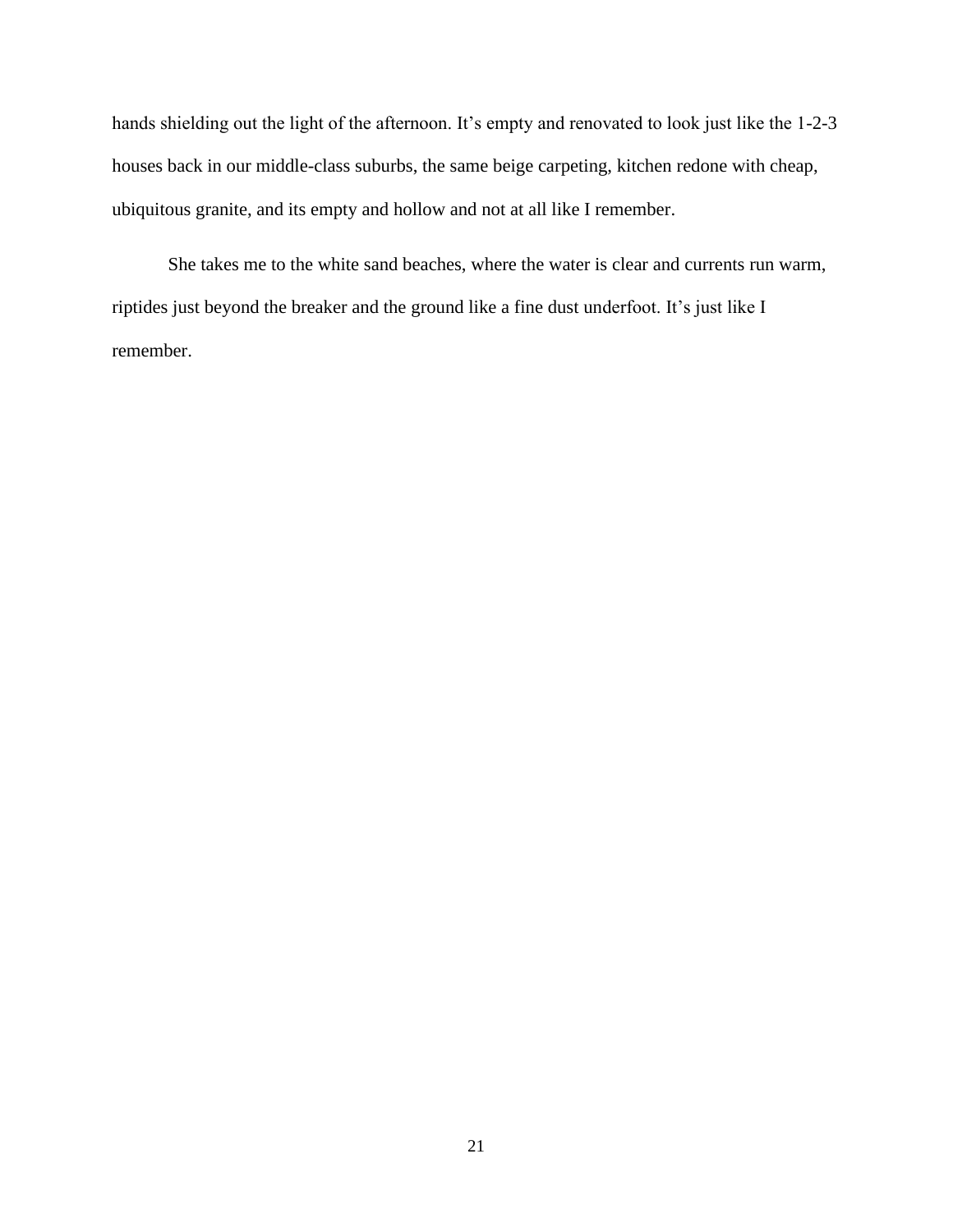#### **Soil Mapping**

I remember a windstorm kicking up sand in gusts, blowing it to shards of glass against my bare calves. Fragments of shells and beach erosion lived between my infant toes.

I've known sand powdery against the coast of the Gulf, then shot with crude oil.<sup>1</sup> I've known dormant volcanic beaches, more rocky shore and rust red.

I knew sand so soothing and warm to the touch, I buried myself calmly in its embrace, laid my cheek against its hallows, mixed it with my hair.

I've known desert sand, which is just dirt that knows no silt. I've tried to make mud with it in vain yet painted my palms and feet just the same. I washed myself in dredging waters and found myself cleaner than I've ever been.<sup>2</sup>

I brought home factory-fertilized dirt, rich in nitrogen and phosphorus and other things plants like, dug my hands again and again into those bags of soil to weather a lonely summer.

Rivers overfill their banks and make valleys grow. Rivers deposit salt and kill the land they quench of thirst, until a desert takes place.<sup>3</sup>

I've spent time wallowing in dirt, with ecstasy, the way a pig would, joyfully and with no regard. This too is an act of grieving, bathing loss, rolling with the waves of it.

<sup>&</sup>lt;sup>1</sup> I was crying as we watched oil lap at the shores.

 $2$  It was a water fountain pretending to be infinite.

<sup>&</sup>lt;sup>3</sup> When the fires started coming each year, the creek dried up.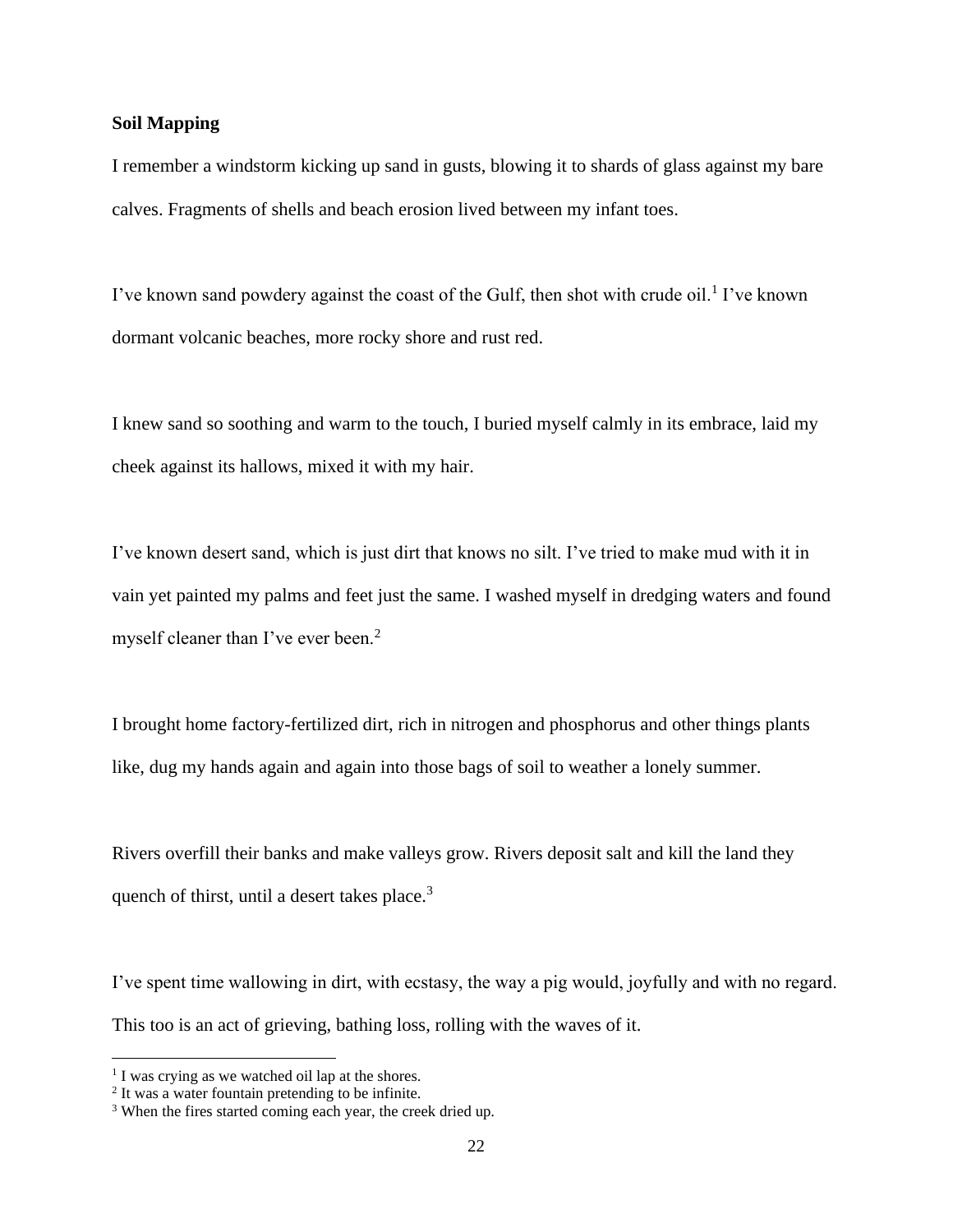I've eaten dirt. Particles clinging to dried fungi. Rushing waters of sand that found their way into my sinuses, I seemed to leak rough grains.

The beach is a stretch of tall mountains, when you press your cheek to the land, the crests of those peaks cascade rivers of sand with the wind.

I flung the ashes off the cliffs at sunrise<sup>4</sup>, the wind took them, they settled in sea foam. Some settled on the tips of my shoes, mingled with the fine dust of sedimentary bluffs. *Warning: unstable edge.* 

I have to eat a pound before I die<sup>5</sup>. A pound of earth in spoonfuls, licked from the lines of my palm, sucking salt and silt from porous skin.

Dust lives in the corners, on the windowsill, made of us and pollen that didn't catch and bugs we didn't trap alive. I'd like to collect it, fill a pot with dust and a seed that doesn't want to be there.

A poem is unparaphrasable, existing only in its own body, and all I can say of dirt and dust, must finally fall short. I'm stealing here.<sup>6</sup>

I'm steeling myself to say that my ecology is half-an-inch of ash in a clean olive jar. My ecology is what had to be saved from the precipice.

<sup>4</sup> The sun rises in the east, the west coast owns the sunset.

<sup>&</sup>lt;sup>5</sup> "Don't be afraid of dirt, it's good for you" my mother says.

<sup>&</sup>lt;sup>6</sup> I'm stealing from Mark Doty's obsession with a painting.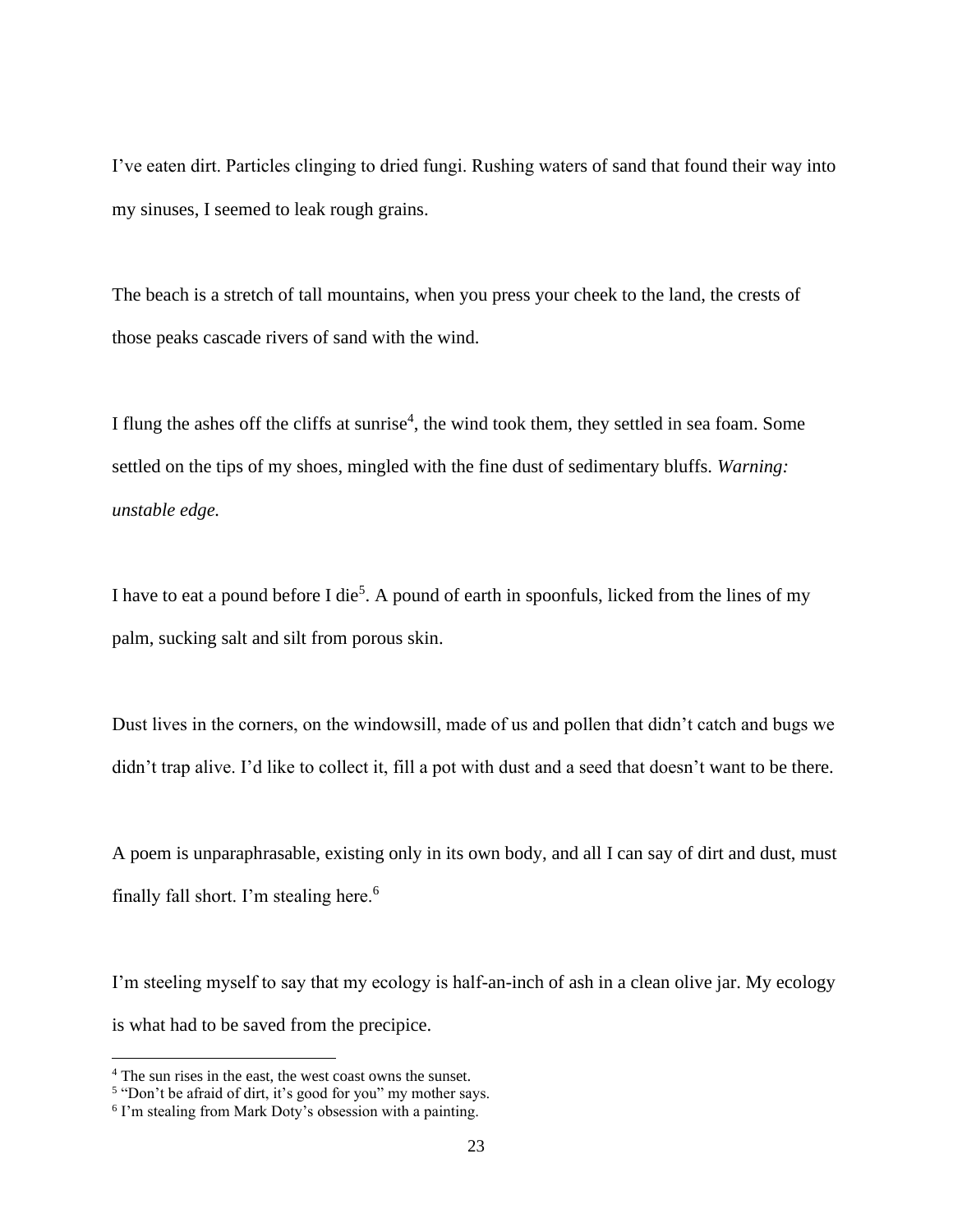That craggy bluff, that cracked desert, that forest floor, each a landscape I return to again and again, is an edge I pull back from.

My bare foot steps into the ground, a slight pushing, and I set off a string of capillaries stretching out from tree to tree, wafting spores, teeming decays.<sup>7</sup>

<sup>&</sup>lt;sup>7</sup> "a delight: the phrase fungal duff, meaning a healthy forest soil, swirling with the living the dead make" -Ross Gay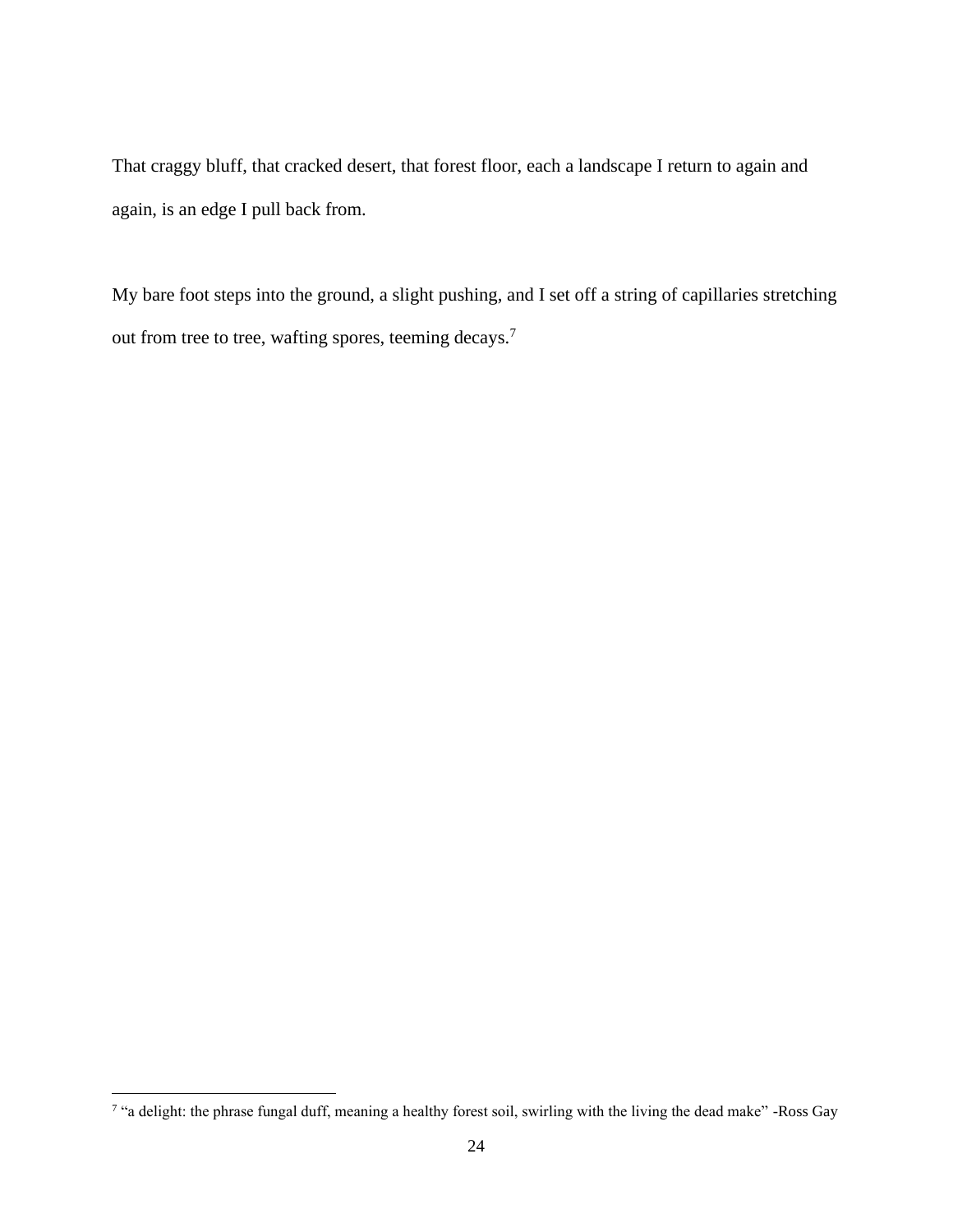#### **God of Tricks and Trinkets**

Kokopelli is a Hopi deity with hands in many baskets. Presiding over the unions of new couples, he imbues their bodies with fertility and delivers brides gifts of infants, but he does the same for the game animals—the deer and rams and sheep. Gods of fertility are often of the fields as well, they make babies multiply from sperm and egg cells, then raise the seeds they spread to feed those mouths. Kokopelli became synonymous with feast, joy, music and dance. As a traveler, Kokopelli brought trinkets from faraway places, nestled somewhere among the seeds and babies. Instilled with the gift of language, the fertility god brought stories told in the movement of his body and the languages of the diaspora he travelled.

## a<br>K

I clung to the back of Kokopelli as he brought me from the Arizona desert to my mother's womb in the Florida panhandle. I watched his reaching proboscis bob with each step like a baby's mobile casting shadowy figures against the sun, and the music of his flute waved away the chills of a winter baby delivered too far from the cusp of spring.

The days are short now, edging out of the month of my birth. They get brighter in such small increments. There are three more minutes of light today than there were yesterday. I want to cover myself in his image, blow on his flute and will spring closer. Even if that means a few seeds are dropped and catch hold in me now. The blister pack of yellow pills will confuse the signals. Once I thought I'd tattoo his likeness into my hipbone as a warning of fertile ground ahead, but a deity of such frivolity and pleasure is a trickster as well and to wear his image is an invitation to the uncontrollable, the chaotic.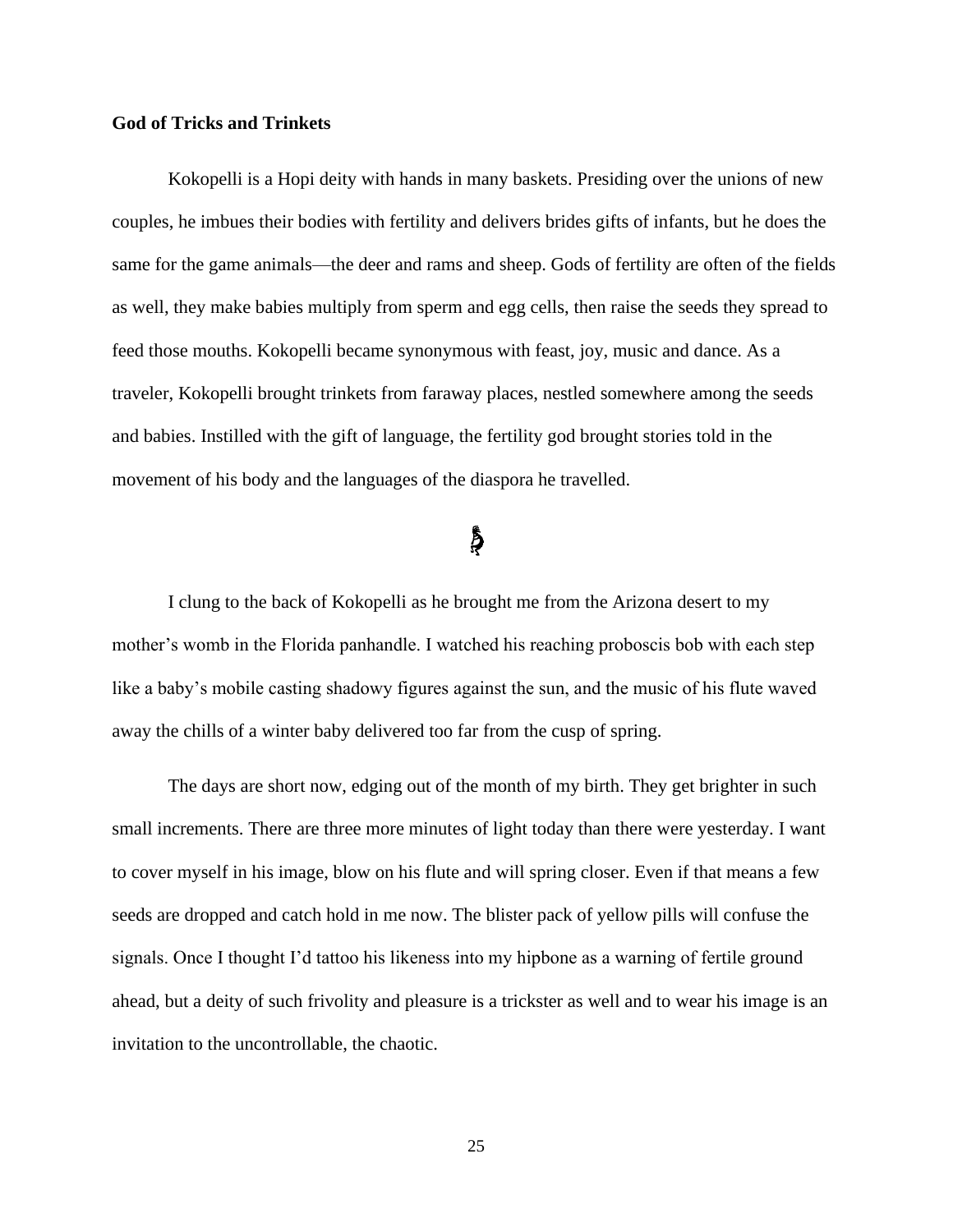Mass-produced imaging of the Kokopelli show a hollow place between the legs where the appendage used to be. The ithyphallic Kokopelli can be found on the stone walls of caves and adorning Hohokam pottery from the latter half of the first millennia after death (AD). Insect-like and hunchbacked with a thick phallus, Kokopelli's first form is not fuckable, but more importantly not wearable either. Anthropomorphized into something more recognizably human, yet less mammalian than ever, a fertility God with no genitalia is sold on t-shirts and mugs in any souvenir shop in southwest. It's difficult to find an intact deity these days.

# á

All the women in my family wear Kokopelli, deity of growth and propagation. My mother carried him on a key chain all my life, but no one ever told me to fear Kokopelli. He is not the deity for young girls with his squabbling babes slinged across his back, the ample seed he spends on his travels as he wills spring into the bodies of ripe women. My mother warned me: *Women in this family are as fertile as the day is long.* A woman accumulates so many trinkets in a lifetime: a pendant without a chain, a grandmother's broach, a gold-plated cigarette case I never saw my mother use, though I saw her smoke most of my life.

## Ŝ

My mother never wore her jewelry, at least, not from when I can remember. In old pictures, I catch glimpses of familiar earrings now without the match, a string of pearls my father bought her, a ring that fits snug on the middle finger as she cradles her chin and covers the corner of a smile. In some she is decked in gold from the markets of Saudi Arabia—a braided chain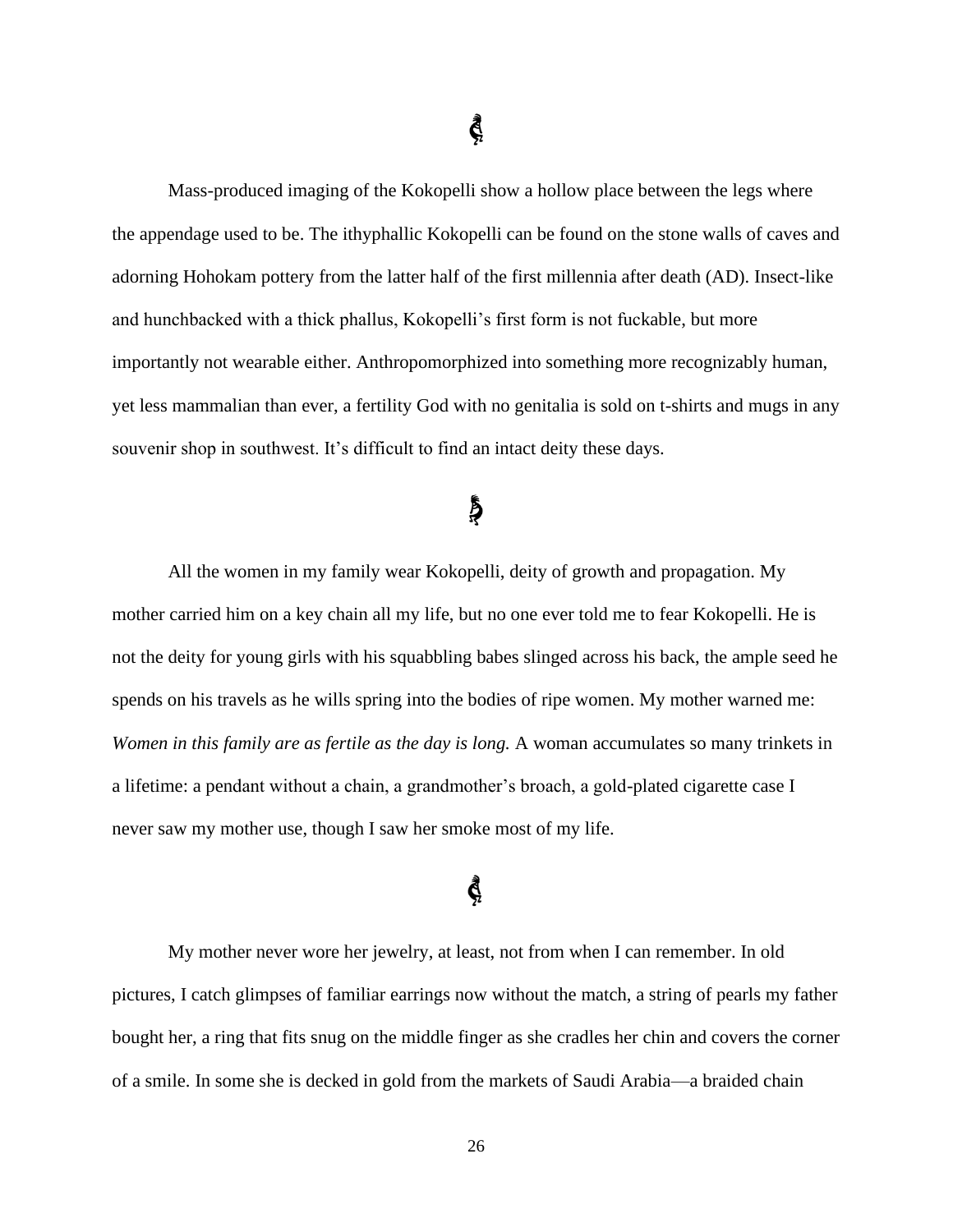bracelet that slips off my thin wrist and gold hoops that don't suit me. Other pieces have no photographic evidence. They just turned up in a little box hidden away in a dresser drawer. I found this pair of earrings, engraved with a kokopelli on each oval of silver, I'd never seen before. Some mornings I add the tarnished earrings to my own series of small hoops. In a kind of ode or futile rebellion, I haven't yet polished away the grime of many years.

She wouldn't have liked the rings lining my ears or that I slip the hook of her earrings in alongside my standard hoops. I remember her telling me I'd stretch out my earlobes if I wore anything too heavy. She was a woman of the eighties. Dramatic statement earrings and heavy clip-ons had stretched the lobes of many women, so she told me again and again not to pull on my ears, convinced they'd never go back to normal. Perhaps the weight of all these ornaments will catch up to me, but how else will I hold all of the pieces of her life and all of the things I've yet to gather. I will have to be stronger if I'm to carry these things and stronger yet if I'm to ever let them go.

# á,

My grandmother found Kokopelli at a roadside lookout in New Mexico long after her daughters were grown. Along the pavement at the desert rest stop, craftsmen and artists sold jewelry and knickknacks to tourists passing through. Her friend bought a Kokopelli pendent shaped in silver as a gift.

Now she is giving away her jewelry, turning out boxes onto the bedspread while my aunt and I watch her empty and repack drawers. She presses rings and stones and beads into our hands, and reluctantly, we begin to dispense these offerings—a bracelet for my cousin, a vintage choker for auntie, a tiger's eye set in a silver ring for myself. It's an act of anticipation for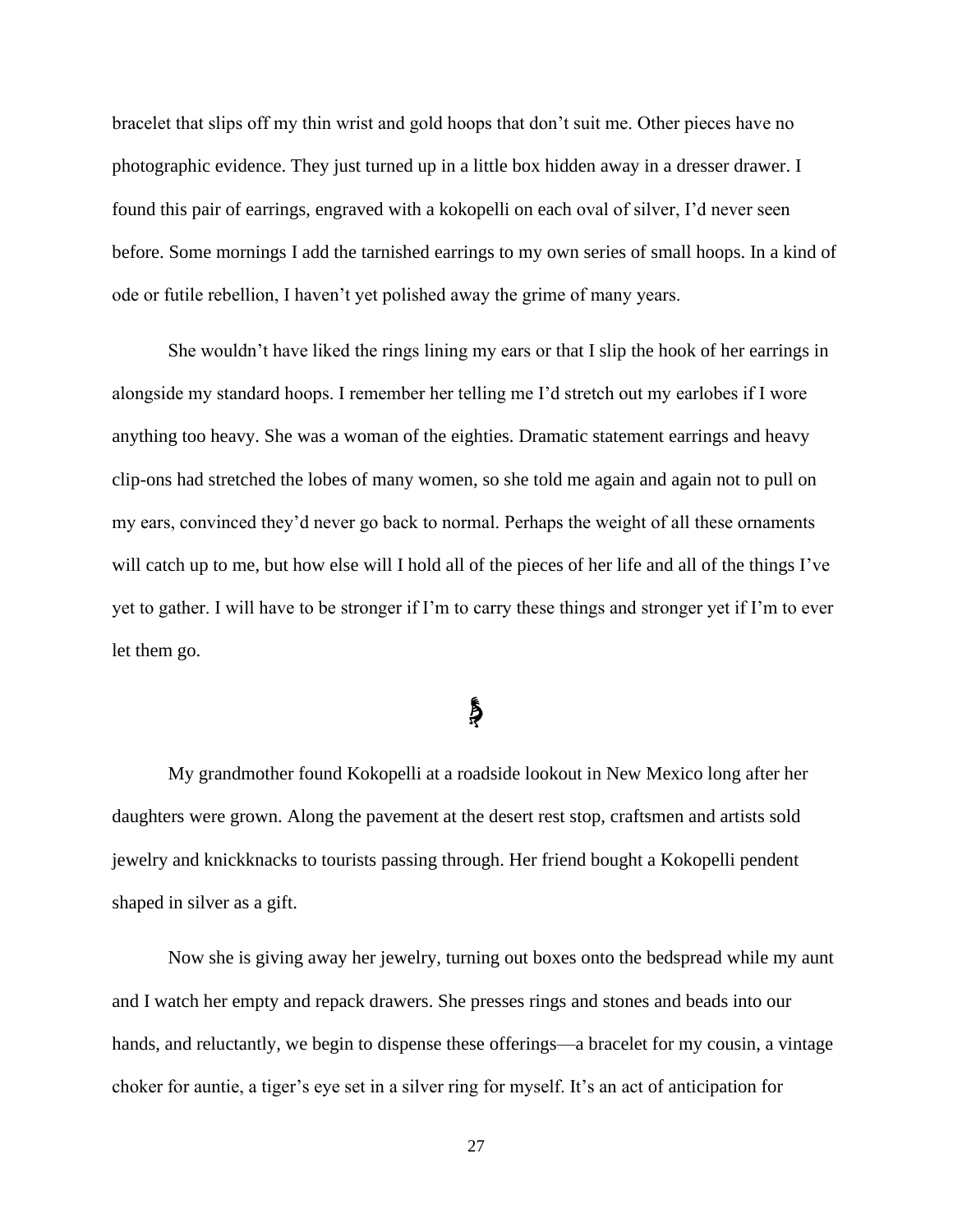purging of life's accumulations. Soon she will rid herself of a lifetime of books and the very walls that contain us, but she keeps the Kokopelli. Around my grandmother's neck, he hangs from a chain, three-pronged head bent over his flute, his once substantial penis, amputated.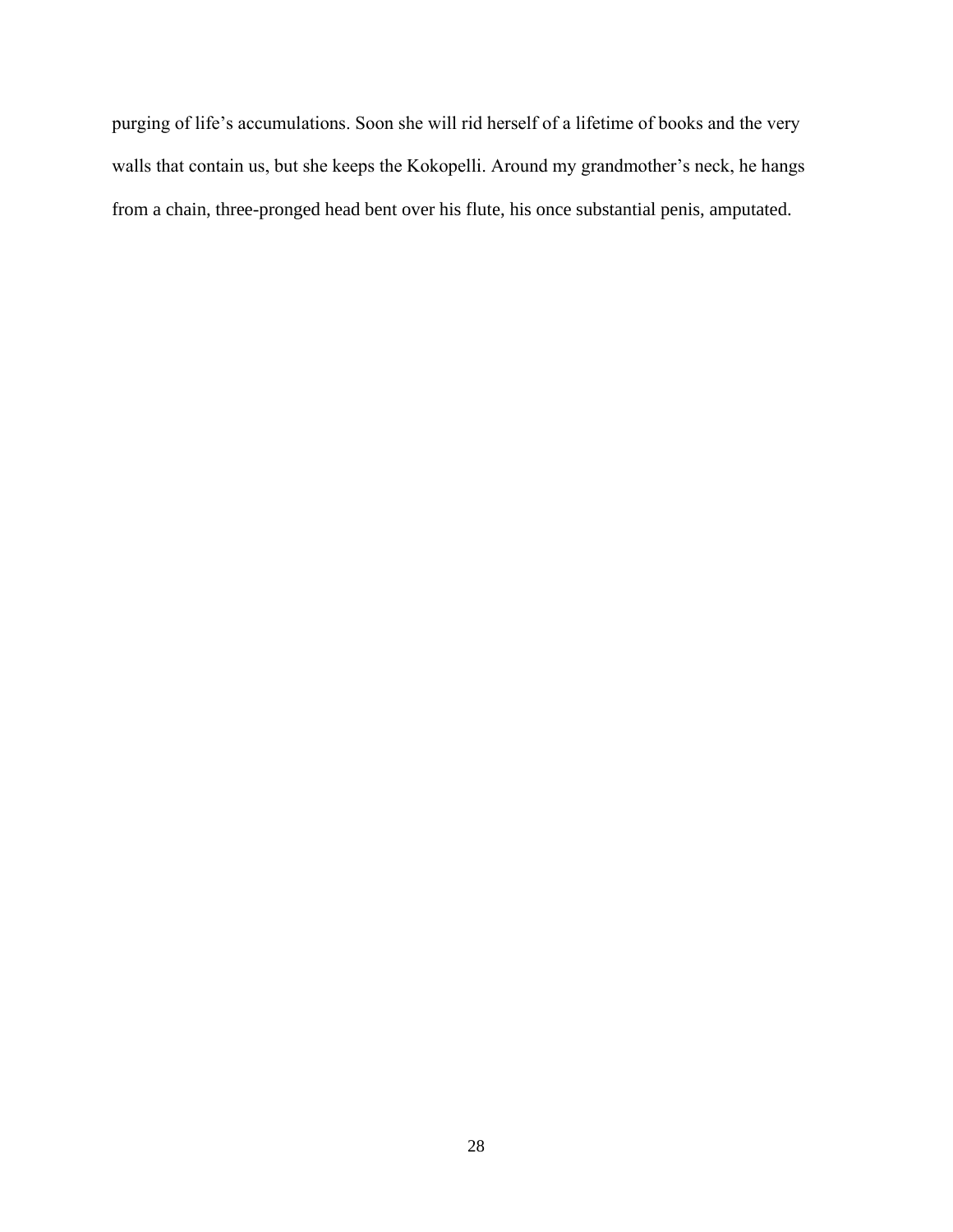#### **Stories from the Archive of My Mother's Deathbed II**

It was in that bed, when I should have been sleeping that she told me I was named Gloria after my grandmother. Not the one who drove through the Arizona desert, not the one who canned the peaches from the backyard, and not the one who had a child out of wedlock, but my father's mother. His family was always too southern and traditional to accept my mother, the kind of woman who did not keep hot dinners in the oven when their husbands or sons did not come home on time.

She wanted to name me Glory after the late-80's film about the 54th Regiment of the Union army during the Civil War. She says to me: "I decided to name you Gloria, he couldn't argue with that cause it's his mother's name. I could always call you Glory if I wanted to." She says it like conspiracy, like warfare from within the country of our illegitimate family.

Everything from my conception to my name involved compromise after compromise. If my parents had married, I imagine my life would have gone like that all the time, a bargaining chip and a way to spite your lover all in one. I would have been passed between them and tugged and torn both ways. A compromise, at best leaves both parties unhappy, at worst, it causes a civil war.

For my name, everything had to be split down the middle, fair and square. The name of a woman who kept dinner warm in the oven, the name of a woman who canned peaches, the borrowed name of a Russian Jewish immigrant and his own bastard son, and the name of a traditional southern family. Half my mother and half my father.

My mother didn't compromise with me, not on anything and, according to her, not on the truth. When I'm eight she tells me about Mrs. Abernathy. I learn about periods lying in the dark,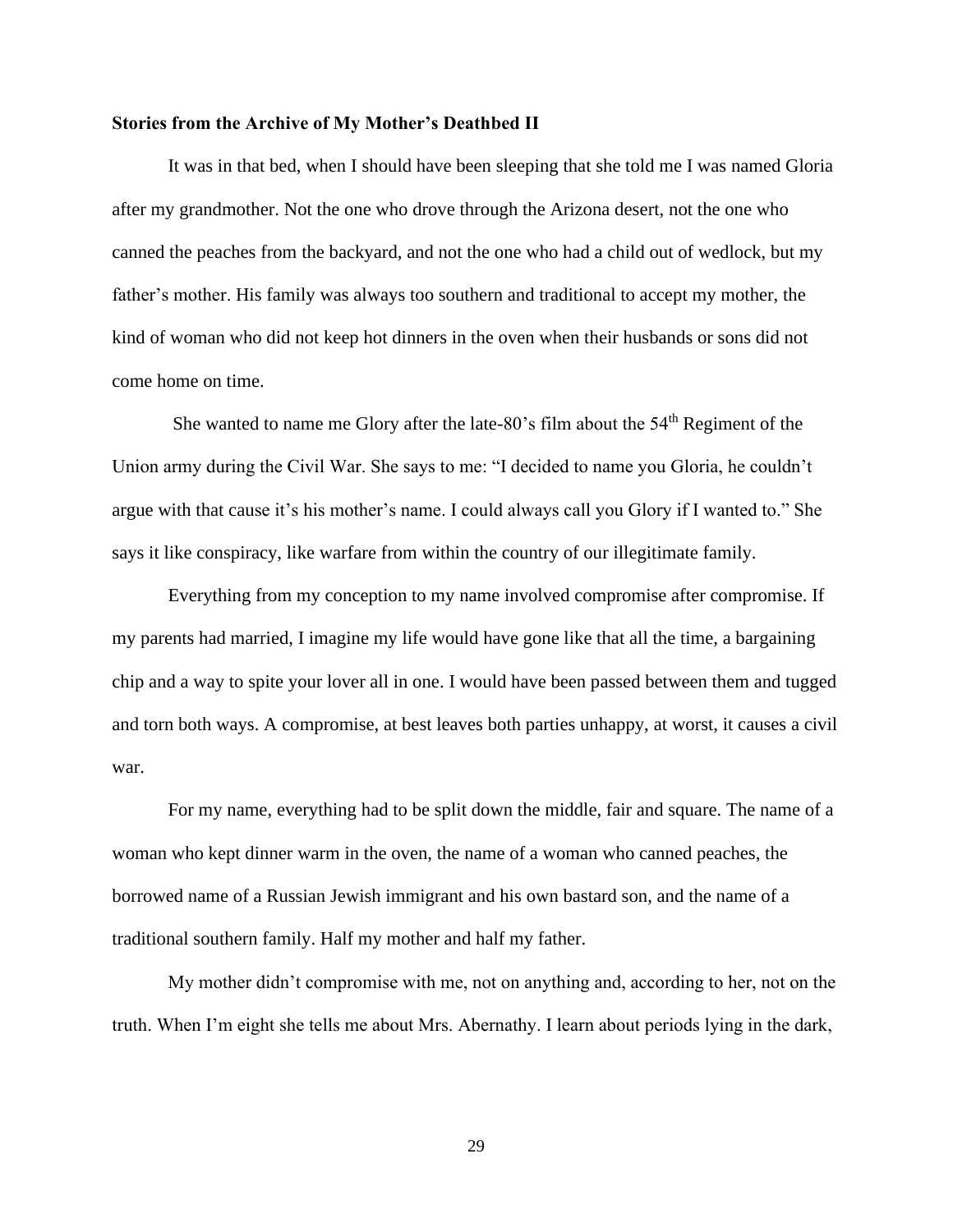as she tells me about the teacher who told all the fifth-grade girls that their time of month would be a joyful reminder you that you were a woman—that having a period made you a woman.

My mother went home that afternoon, walking the same route from elementary school to home that I walked while she was half a world away supporting a war on terror, and started her period. She says she would have thought she was dying, if not for Mrs. Abernathy.

The day I started my period, my mother and I fought. It seems like it might have been the first time I had rage to throw back at her. We yelled and screamed and cursed, a standoff at the mouth of the hallway with an escape route at my back. The bathroom door slammed, and I saw blood seep unmistakably from myself.

My mother vowed to never Abernathy her kid, said she would tell me everything I needed to know, especially if I was old enough to ask. She didn't leave me at the mercy of finding out something vital and important from an Abernathy.

When she comes home early from a business trip, I'm told there was no trip, just a week in rehab. She professed to always tell me the truth, and as I grew up, I began to learn which truths to tell her, which truths she was telling me and which ones I couldn't repeat to anyone. Truths that I couldn't tell anyone were secrets. She told me a lot of secrets.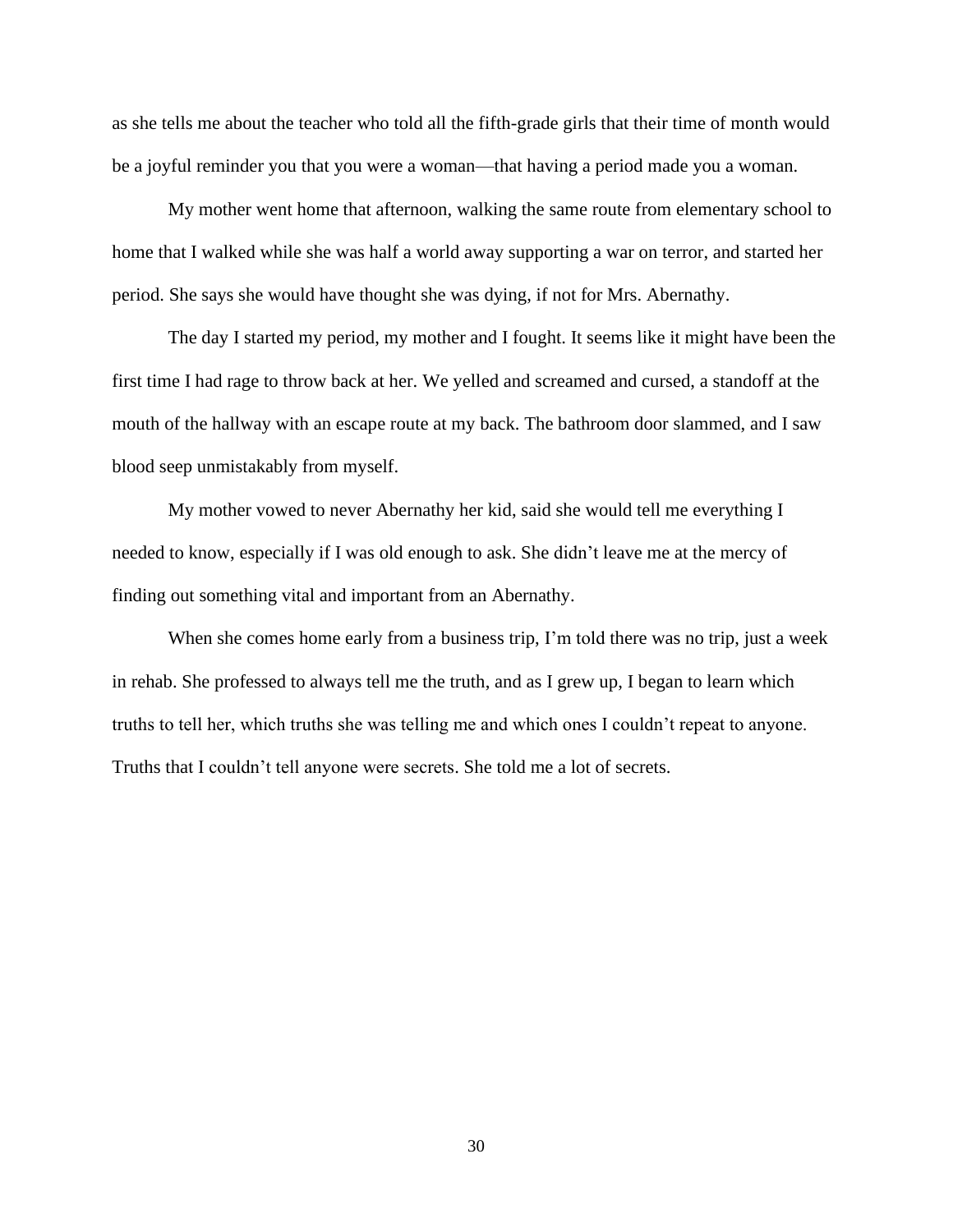## **A Third Person in the Hallway**

#### *It is dangerous to believe in a baby's lack of memory. -Alison Benis White*

I've been remembering life in third person, watching myself live it again and again. I craft memory through mother, her words, her stories, always gazing back through her perspective. I remember watching her cry. Head cradled in hands, her back against the door of my nursery, while I cried in my crib.

### I shouldn't remember that.

 I used to sneak out at night. I used to tiptoe past her to the backdoor. I used to listen for kitchen sounds and ice-glass clatters. I used to move slowly, aware of every sound my body could make against tile to stop the slow slide of the backdoor and rustle of blinds.

 I pause in the hallway, a territory of neutral ground, of careful listening and strategic avoidance. I count the muffled footsteps at three in the morning, wait for a thud of wood against doorframe vibrating through thin walls. The air in our home tightens hallway into no man's land. We stand on opposite sides of our soft open doorways, daring each other to disrupt the quiet truce of night.

#### I provoke sometimes.

 To see rage beat against her body, slick through her veins and poured out into me, as if to say, I have not dissipated. I am not soluble. I am still here beating. Against arms of men and country and mother, her fury fools me, into thinking she can't die.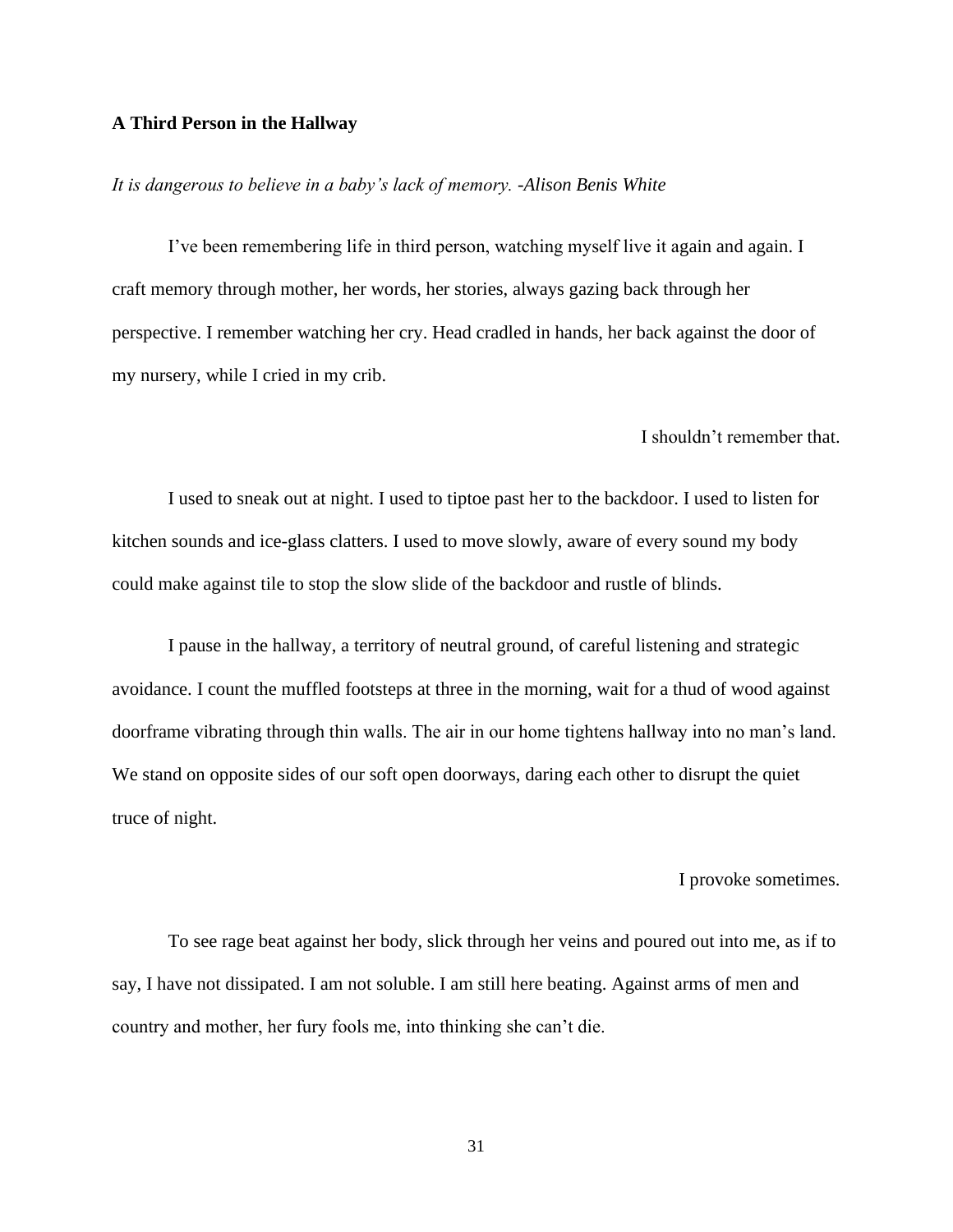The two of us circled around each other, with too much empty space between, neither were willing to fill. We were a woman and a child, sweaty fingers entangled as she dragged me through our life, held me out to the world and hid behind me.

Gravity is quite comforting when I pay attention to the way it holds my body flush with cotton batting as muscle relaxers kick in. Better than uncanny floating. We're lucky the earth clings to us as desperately as we dig in. I grasp, but the gravity of us, my mother's pull, wavers in the night; the sun always pulls towards earth, and I always come back.

I cut the tether.

I am standing in the hallway watching her sob. I am standing in the hallway listening to myself wail behind the door. Letting babies cry it out because they'll never settle, never learn to be alone in the long nights of infancy, we cried separately, daring the other to stop.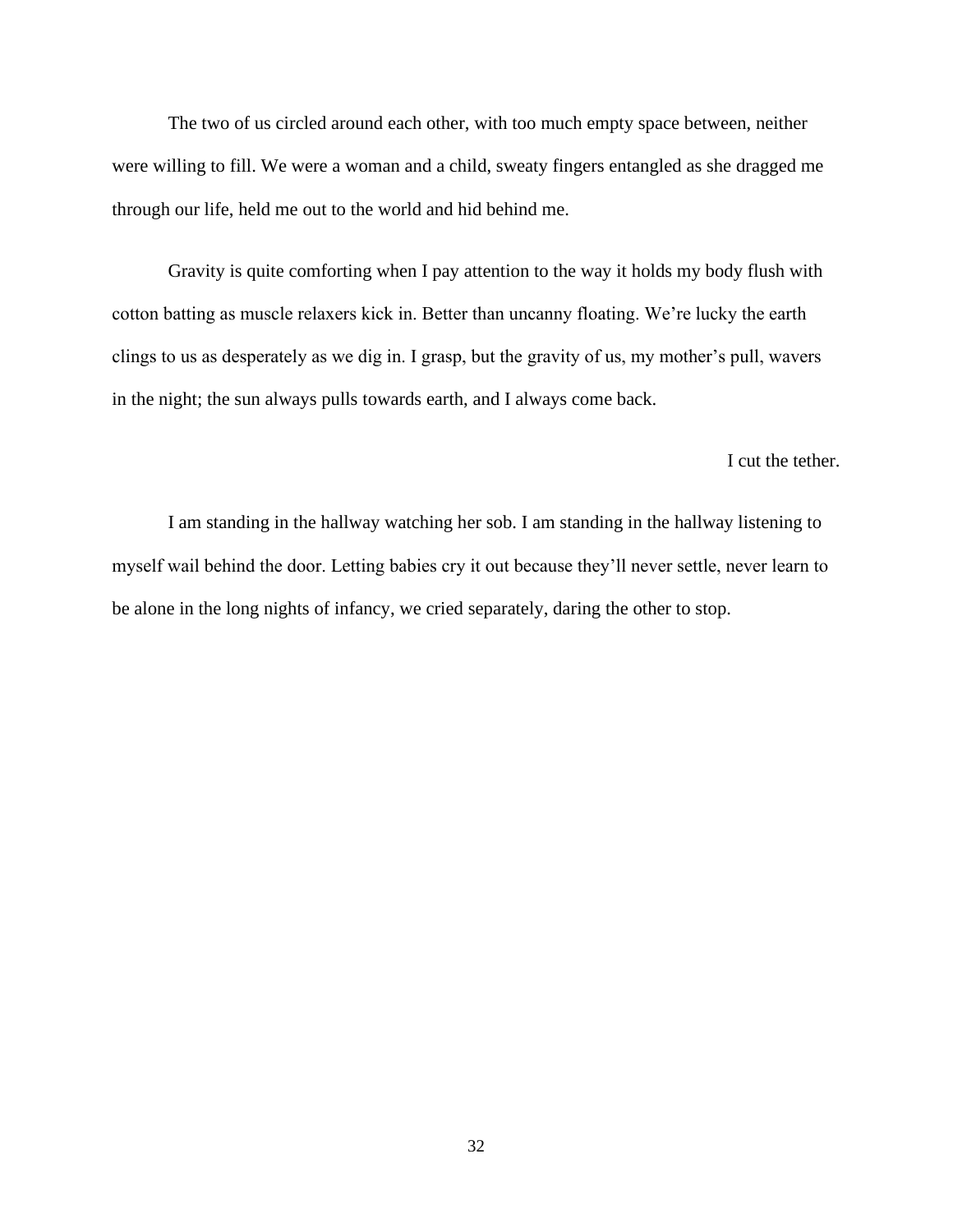# **Cosmological**

to spite sea walls and brush fires

we could make a person if you wanted

we could give flames

jumping highway's crossed bones

give them good death, graceful exits—

on this new life trajectory exists

arcs spinning round ourselves

black holes may yet be predisposed to growing universes.

we could give them fiberglass shavings

pillowy piles bowed to dust devils

we could give them ashes ours and everyone who's ever been

here because we are here,

we always have been.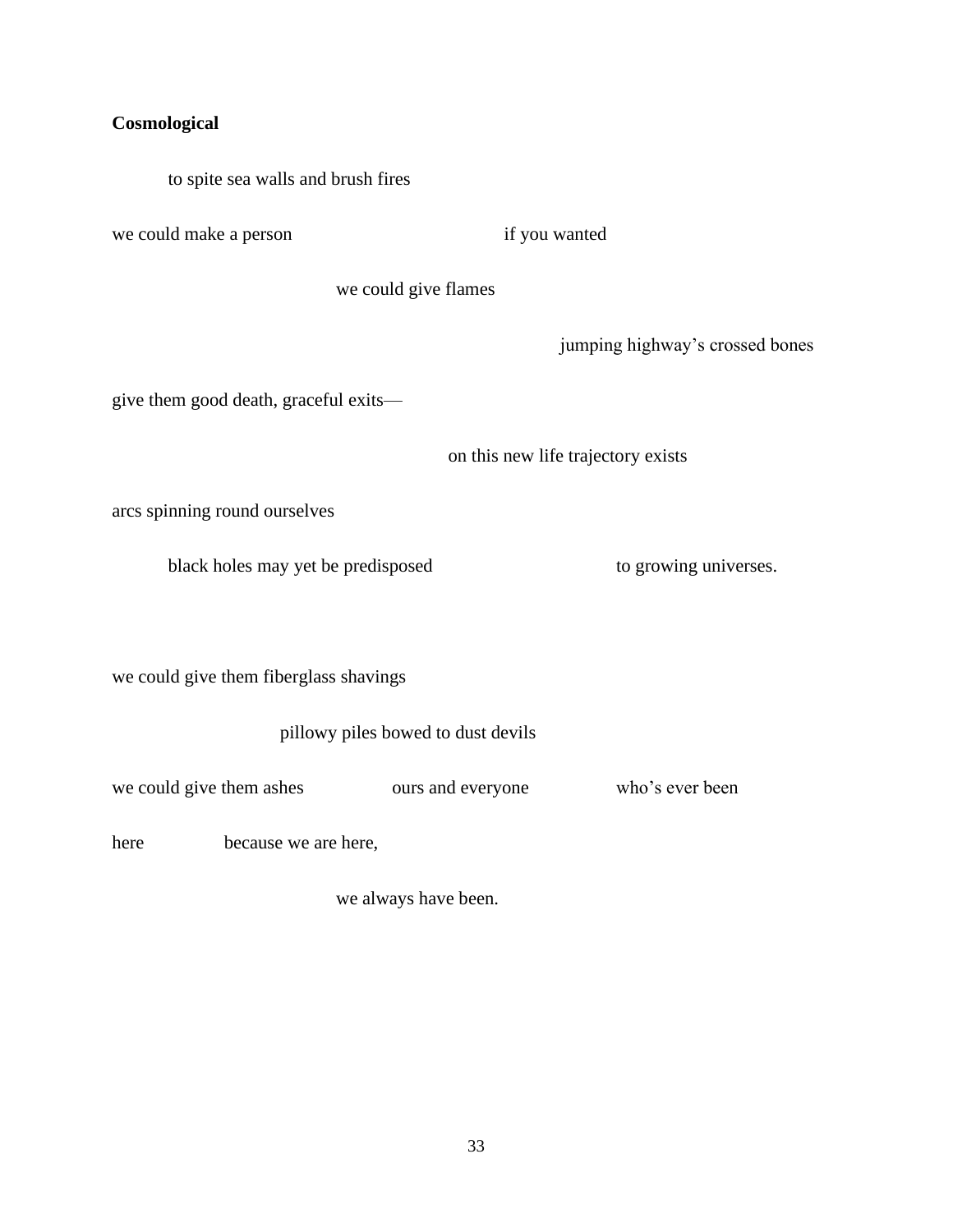## **A Series of Four Mirrors**

#### **Mirror 1**

In the mirror pasted to the back of the door—frameless corners spotty with black age, I step closer and remember how you used to kiss your reflection. I press my lips to my own and find the impenetrable place. I keep getting caught in mirrors, falling into the mottled shapes in tinted windows, eyeing the outlines of me. I watch your lines too. Wait for them to press me through that thin glass.

## **Mirror 2**

If I latched into the wall of your uterus, while the two of you rocked together on a seabed, it would explain why you cried for love of the chlorine blue at the bottom of the pool, why you dragged me from the gulf riptides, why the two of us were always thirsty. *Are you still thirsty way out there in the Pacific currents?*

You held a mirror between your thighs and spurred a reflection that walked away from you. It may have taken eighteen years, but I did leave eventually. *Did you reach down when I was still stretched on the bloody precipice of two bodies?*

Probably not. Failing to reach is to be expected, you were high on the drugs of labor. High on oxytocin love child creation. High on soft fontanel and malleable bones. I feel I must thank the picnic quilt or his waterbed. *Did you conceive me on the waterbed?*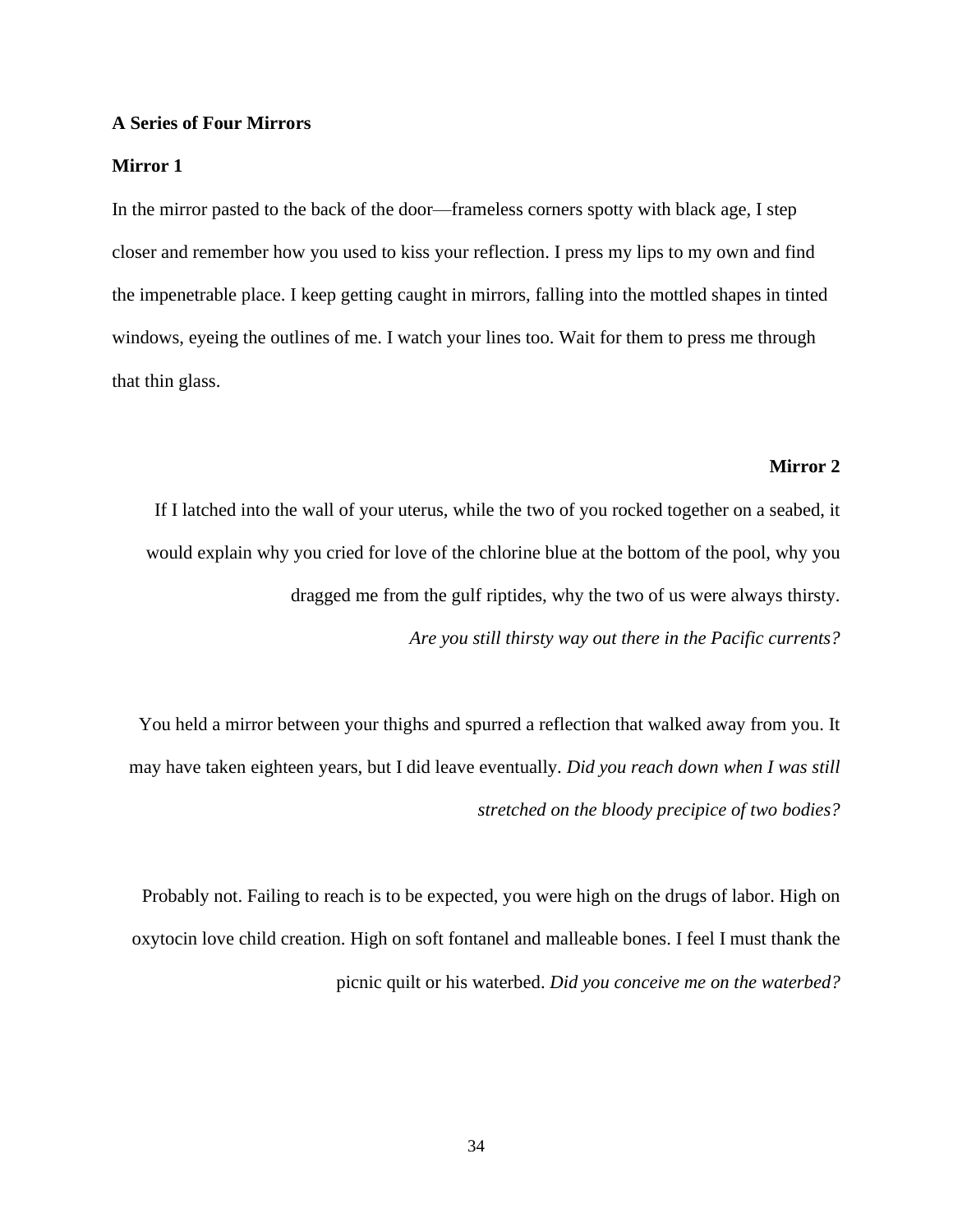## **Mirror 3**

We match now. I wish you could see it, our curled loose fists and wrists bent, tucked appendages and phalanges under the sleeping chin. Waking arthritic with shooting charges frowning in our sleep. Our knees jut angles from the same ray. My hips grew round as a supermoon, not to be trusted. I remember when you called me to watch it rise, crying at the night sky's oblong orbits.

## **Mirror 4**

There is this soft squishy thing inside me. I can reach into my chest and sink my finger in its porous surface. It is the place I calcify my skeleton around, has no purpose, filters no toxins, a stagnant conglomerate of spongy bits, neither pumps nor charges just lays there along the base of me, sucking moisture into its ravenous mouth, always thirsty for the leaking excess.

When I stroke it fans open, a clam of damp feathers, teeth gone grey with age. Spot the places I've treated with precious silvers filling the rotting that birthed it. I go hungry to feel the curve of its shoulders and petals curled against the strain. I feed it pearls and bloom it out to open the sensitive parts that wince against fingertip ridges, the cells soak pleasure right down to root. I soak in the joy of it; a dearth that sharpens me against whetstone.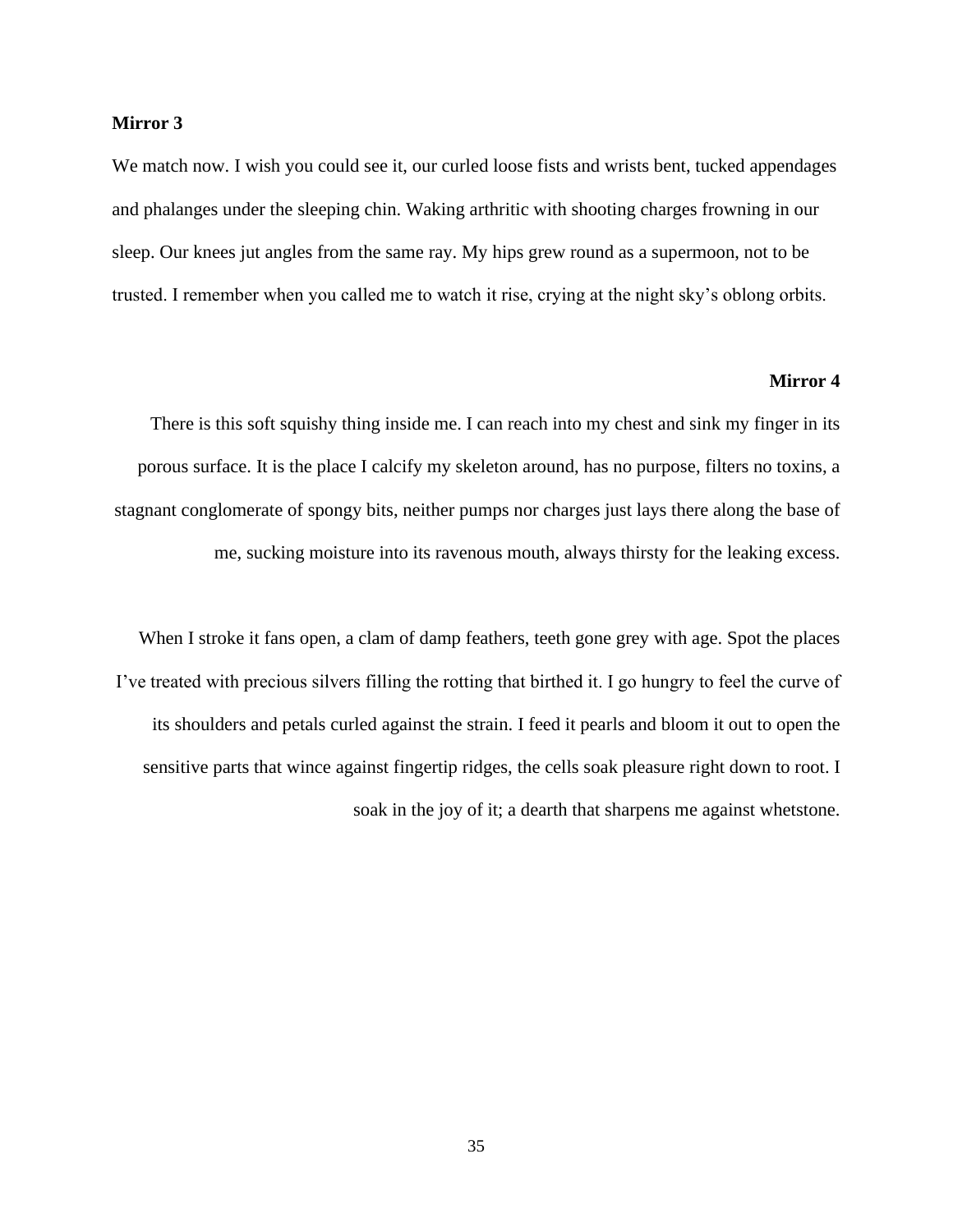## **Thirteen Ways of Looking at Bones**

1.

Once I knew all the bones. I stuck them in my head one night, every tarsal and pinion. I knew which cog went where and I sang their praises to the tune of every song on the radio. Scared to forget natural orders of the vertebrae, the regions of my pelvis, I heaved them onto the page with cramped phalanges for fear they'd float out of my cranium before I could prove I knew all two hundred and thirteen.

2.

The hip bone juts upwards, a ridge to be traversed by lilting fingers. If I twist to the side, arch the back, the skin tightens around it, belly sucked in, its peaks rise up. The soft hollow there in the middle where  $\mathbb{R}$  the breath catches,

sinks lower. I remember when we were both too thin and poked each other with sharp joints in the dorm room of a winter spent ignoring our insistent stomachs.

3.

He should have told me not to look in the mirror. The pupils of the eyes will magnify, zoom in and out, show cheekbones with sunken lines of contour exaggerated, the lines of shoulder blades and the count of the ribs somehow multiplied. I dare myself to look each time. I am made of branching spider veins and splotches of red the first, too many bones the next. Why would I be looking in the mirror, if I could be looking at him?

4.

The x-ray tech positions me, sets the elbow firmly on the table, lifts the hand up, open and

grasping towards the overhead light. *Hold it*. I flex  $\mathbb{R}$  my arm, tighten muscle around sinew and bone and nod. He lets go and the  $\Box$  arm, this pale and flabby thing, flops over. The doctor uses a laser pointer to show me where the joint



has overlapped, folded in on itself. They piece it back together with steel pins and send me home with a week's worth of opiates made liquid for easy dosing of children.

5.

I like the spaces between the bones, the nitrogen pockets. I bend to touch my toes, the hip goes, *pop*. Warm rounded sound, deep and echoing through the socket. They call it cavitation, release. 28 possibilities on the grasping fingers alone. Perhaps a half dozen more if special attention is paid to the toes.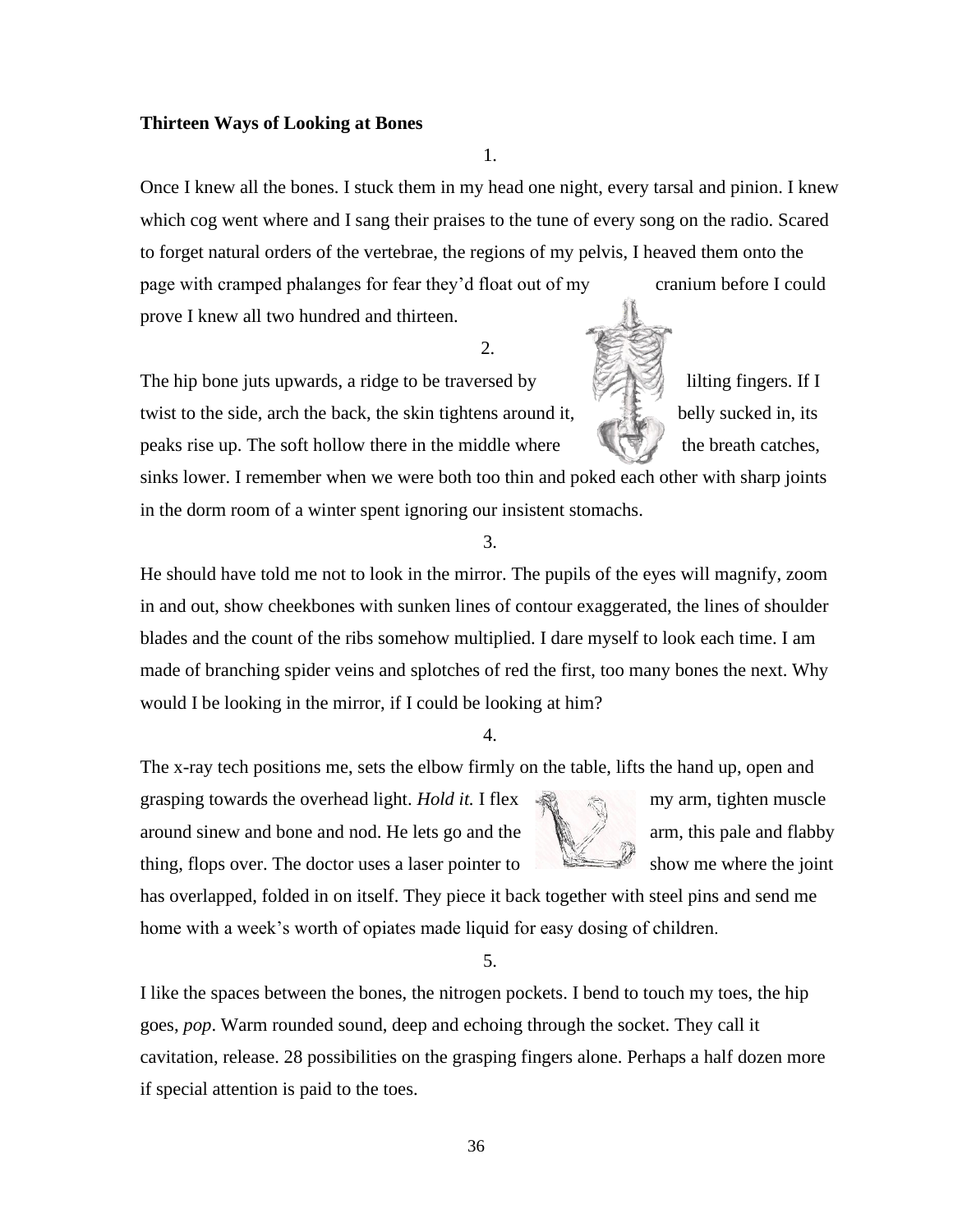If she caught hold of a foot from the other end of the couch, my mother would pull my toes until they popped. I think of her when I crack the crooked pinky toe the doctors told her would straighten with time. I can pop the shoulder where it meets the socket on the left-hand side if I hold my wrist steady and pull. The back too if I can tense the knotted muscles around

the spine and arch the body, but it works better with a partner to push against. Did you know that most of us are growing lopsided? Shoulders sloping down on one side,  $\frac{1}{2}$  heads permanently cocked for compensation, and spines curved in all the wrong  $\mathbb{F}$  places. When I couldn't keep up with the knots in his back, a chiropractor pushed the skeleton into alignment, release. When my elbow emerged stiff and atrophied, my mother forced the arm to bend to her, to straighten again. The joint remade at her insistence, hurt like breaking.

6.

There's a crack running through the big blue bowl I kept from my mother's kitchen. It might not break yet. It's just a thin line marring the integrity of the ceramic, a hairline fracture. My mother and I both broke our wrists, same place, same age, just a hair too broken to heal without a cast. I've been worried this bowl will shatter like the chipped second-hand plate that crumbled under wet hands and sliced my thumb. I called my grandmother, towelwrapped hand held in the air. *Have you ever broken something a little, but not enough?*

7.

When did my ribs become so obscured? I have to count them with fingers instead of eyes. I remember when they interrupted the lines of my body like the black keys of my grandmother's piano. Liam's fingertips avoid them in the cold airstream trailer in Oakland. We were too drunk to lock the door shut.

8.

She said I broke her tailbone in labor. I pressed against it with an insistent head, and it shattered into pieces on the hospital bed. The nurses collected the

fragments. That little my grand entrance.

fused nub **the set of vertebrac** bent out of shape by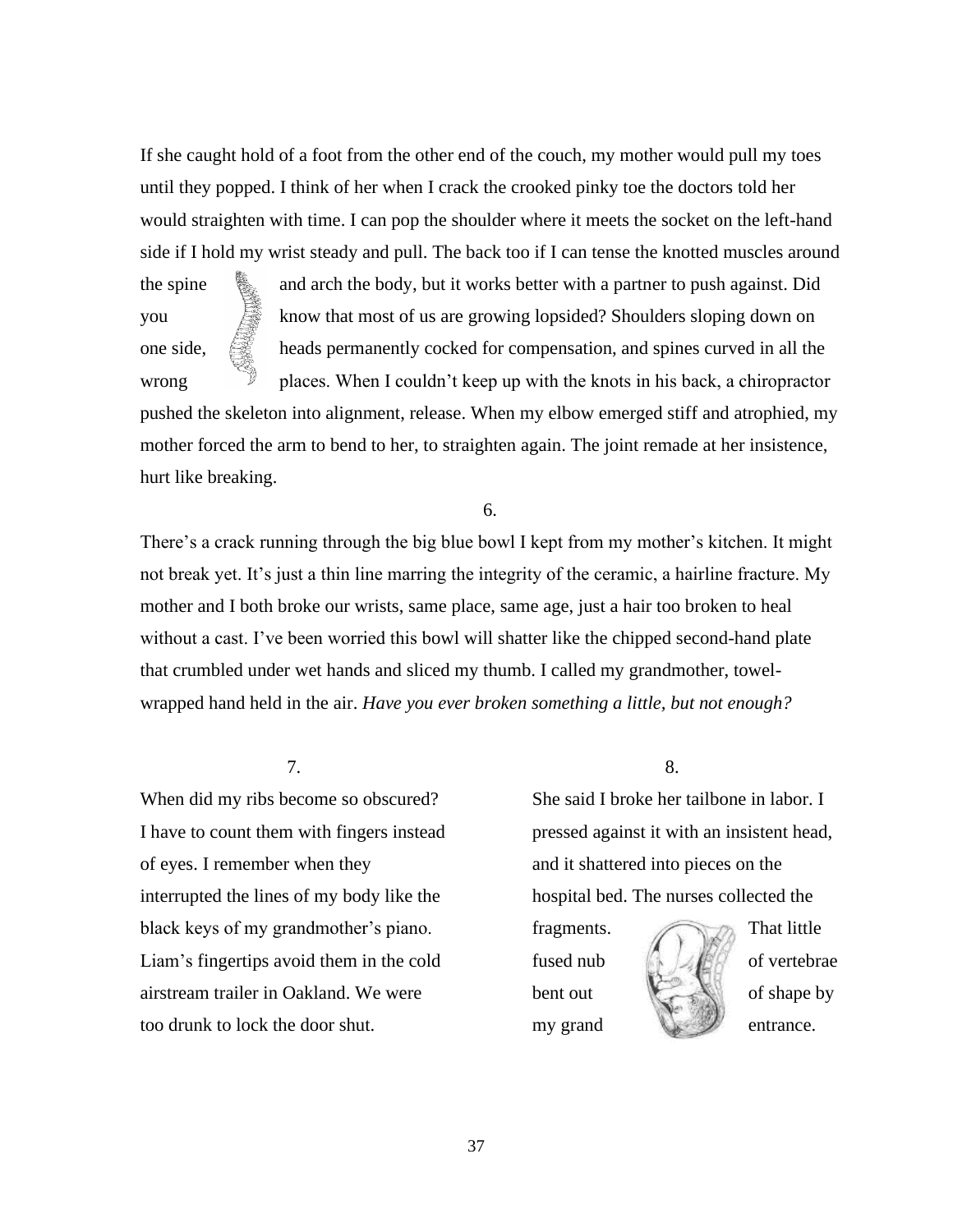I have the same kneecaps as my mother. Hers were padded with a layer of flesh most of my life, while mine protruded, covered in razor-nicks and knock-kneed, according to her and my grandmother. *It's like someone told you to keep your knees together.* I hold a flood-damaged photo: she crouches to my toddler height, the bend of the joint, the disconnected patella, matches mine now. My mother had the same kneecaps as me. She never did teach me to shave the angles of these legs.

10.

My mother cracked her head against the tile floor. The calcium-fortified cheerios and watery non-fat milk sloshed and filled my hands when the dining table jolted. I watched it pool on the scratched wood and rush over the side. Dam breaking. Little O's floating. The metal chain on the ceiling fan swinging. Small milk-damp hands holding the trashcan and dialing the phone. They held up negatives of her  $\frac{1}{100}$  swollen head  $\frac{1}{100}$  in the small hospital. Wake her up every hour, make sure she's still alive.

## 12.

I have a scar on my browbone. It takes a shortcut through my right eyebrow from the supraorbital ridge to the hollow space of the eye socket. I was four and I remember the bedroom spinning for a moment, saw blood soaking my mom's t-shirt from shoulder to

breast. She pushed me away to examine the cut. Later she would say she feared I lost an eye. I grew to like the asymmetry,

but once someone asked if I had gotten stiches, I had a man with a hollow needle near Fremont Street pierce through the cartilage of the opposite ear for balance.

## 13.

We are born with three hundred bones floating, loosely hinged with cartilage and soft fontanel cracks between our protective skulls. We are pliable things that stiffen with calcium, malleable things that defy molds. "She'll be tall," they said until the lines on the wall got closer together each year and then stopped. I'm not even twenty-five. I still have time to be more than I am now; there might be bones yet to grow and fuse together.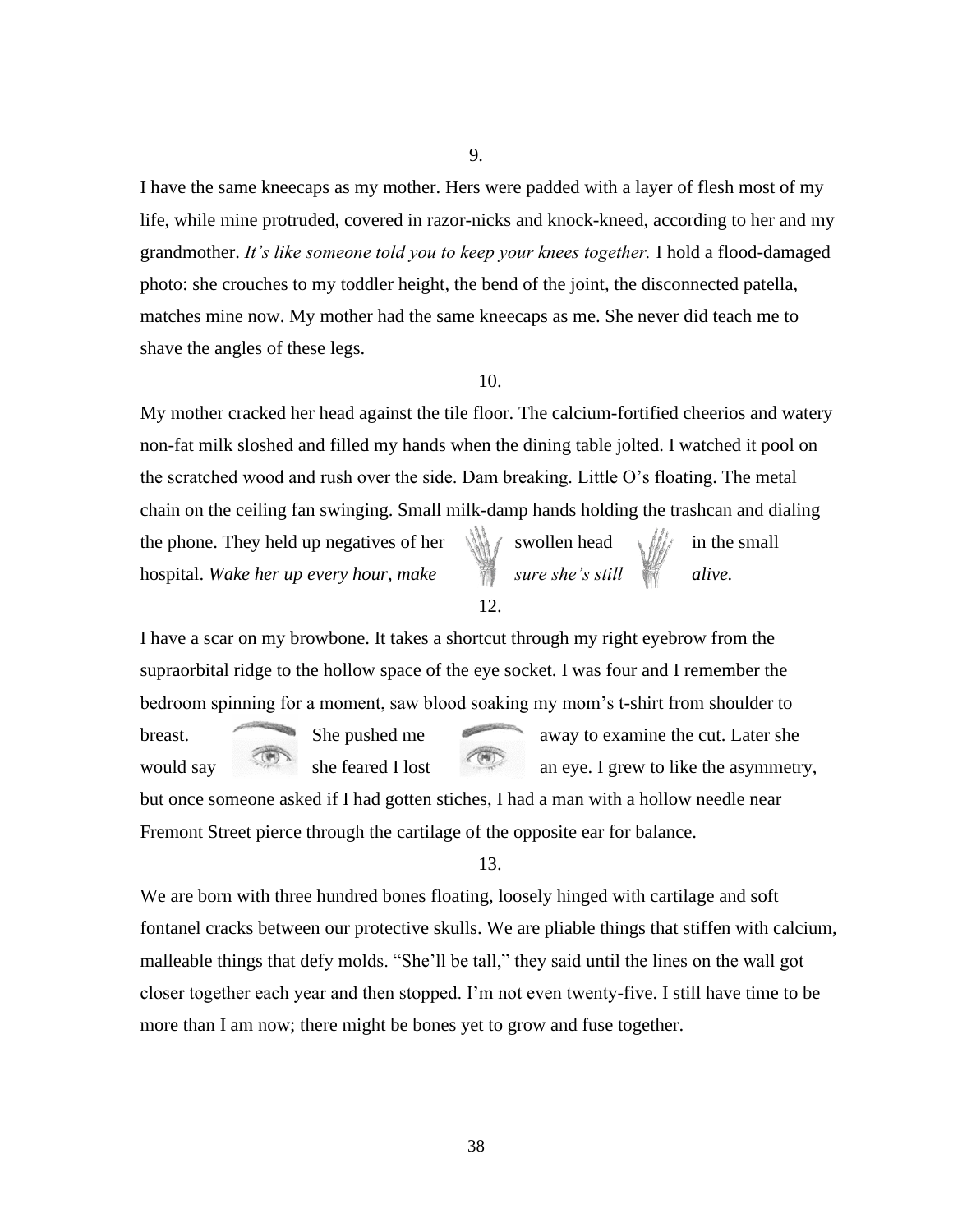#### **Stories from the Archive of My Mother's Deathbed III**

She tells me that her first friend in the Air Force was raped by a colleague, in the nineties, when most of the women in the military were harassed, when many of them were assaulted, when a lot of them were raped, and when it was always a secret. When they request the same day off, their commander calls them into his office. He stares at them from across the desk, knowing that there was more to this story, but my mother didn't tell secrets. *I can't tell you why, but we need it, and you have to let us.* They drive two towns over to a clinic where Christian activists picketed outside, yelling at women and screaming *murder* instead of *rape*. "It's a secret," she whispers to me, "don't ever tell anyone."

She tells me about the jobs she worked. How at fourteen she rode her bike three miles to a carwash, where the older guys taught her how to drive, and where the boss took them off the clock when they weren't busy, so he wouldn't have to pay them. She delivered pizzas for Dominos in the 80's to a house that took in pregnant teenage girls, kept them out of school, safe and hidden until they could have their babies and give them up for adoption.

She tells me that the house we lived in after I was born, was in shit neighborhood, where everyone was dirt poor, the infrastructure non-existent, the rent cheap. Our neighbor was a dealer, and his customers often knocked on our door by mistake. He had our backs in the neighborly way of picking our lock when we lost our keys and taking the flood damaged couch off our hands.

The people down the street raised Pitbulls and held dogfights, and one day some of their dogs got loose. They went after our neighbor's little girl, who ran to the bed of her father's truck, just out of reach of getting mauled. He came out with a shotgun. Then one went after my dad,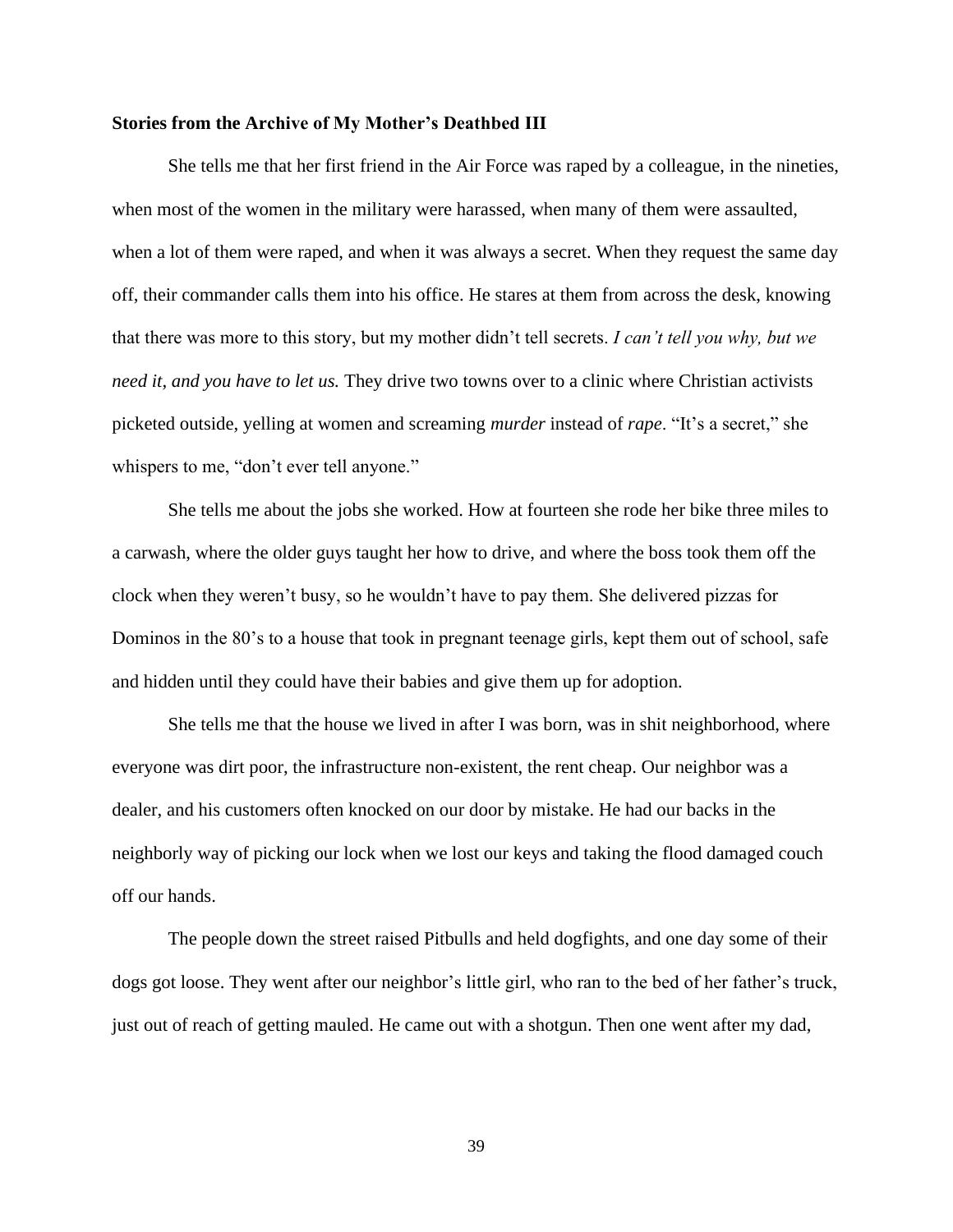and he stabbed it in the head with his knife. While my mother called the cops from inside the house, I slept in the nursery upstairs.

These stories had conflicts that were tangible, something I could picture instead of faraway places and destroyed buildings that only meant my mother would be taken away again. These are the truths that could make my life make sense. A clear enemy, a clear shot.

She told me these kinds of stories often. The truth, or at least her version of it, was important to her. She didn't believe in lying to your kids to protect them.

She tells me that her childhood friend's mother was schizophrenic, that she was always unplugging the alarm clocks and appliances. She says they were even poorer than her family, and that her friend's older brother was troubled, that he molested his younger sisters. I couldn't repeat that because it was a secret.

I watch my friend's mother push bookshelves against the front door. She's schizophrenic, too. Her daughter makes excuses for the way she lives, even as she grows thinner and paler, even when bruises appear around her eye.

I watch women mirrored across generations, women who can't help their daughters any more than they can help themselves.

My mother tells me that her friend ran away from home when they were thirteen—the kind of runaway that doesn't come home in a week, hoping her parents will forgive her. She was the kind of runaway that shows up two years later, with hair chopped short by someone with little feeling for the work, her eyes empty.

When I'm nine years old she holds me in her arms and tells me why she had to go to rehab. That she was an alcoholic, and that it was a secret. That we would go to meetings called Alcoholics Anonymous and that would be a secret too.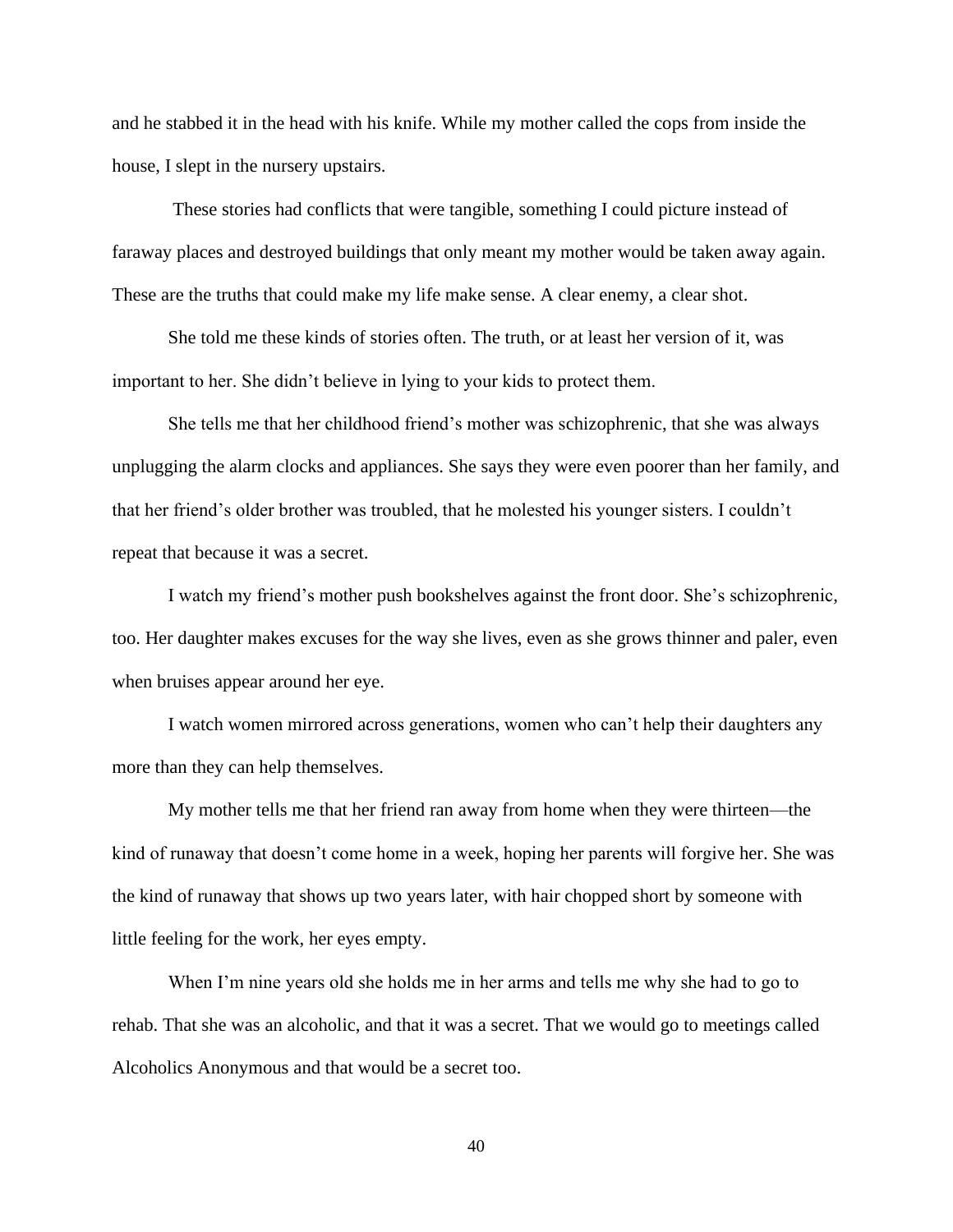## **Still Life with Five Everyday Objects**

### **1: Cotton Swabs**

I remember that night at the motel in the barren spaces of wine country. An hour north of San Francisco, I know he doesn't remember what happened after the long straight drive through the dusty bowl of the central valley and the winding traffic on the outskirts of the city, I know he remembers some of it vividly.

Liam came back with a few stolen cotton swabs, a bottle of water. I'm in the hotel shower, listening for the door's rattle. He is there in the other room while I'm drying off with bleached rough towels. He's fumbling with the contents of his pockets and a plastic bag.

His knuckles are ripped in bloody patches from the sharp edges of the beer bottle caps that fell into the hard-to-reach places in my car. He remembers using the edge of a lighter to pry them off. For the next few months, I'll find them scattered under the front seat.

He offers to go into the bathroom as he's cutting up an empty can, making a shallow bowl with the bottom. I won't ask him to hide, and a part of me is curious. I want to see. He hovers a lighter under the bowl, a white washrag turns black where it's wrapped around the hot metal. He ties my sock around his arm, our backs against the headboard of this motel bed, he lets me see all of it.

He remembers that moment but doesn't remember if it registered on the first or second try. He stripped to his boxers and asked me to hold him that night but doesn't remember calling me by another name, that he apologized the first few times, then passed out in my arms. I never wanted to watch again. But in the morning, he pulled up cotton shots into the same syringe, one, two, and I drove us through the mountains back to Humboldt.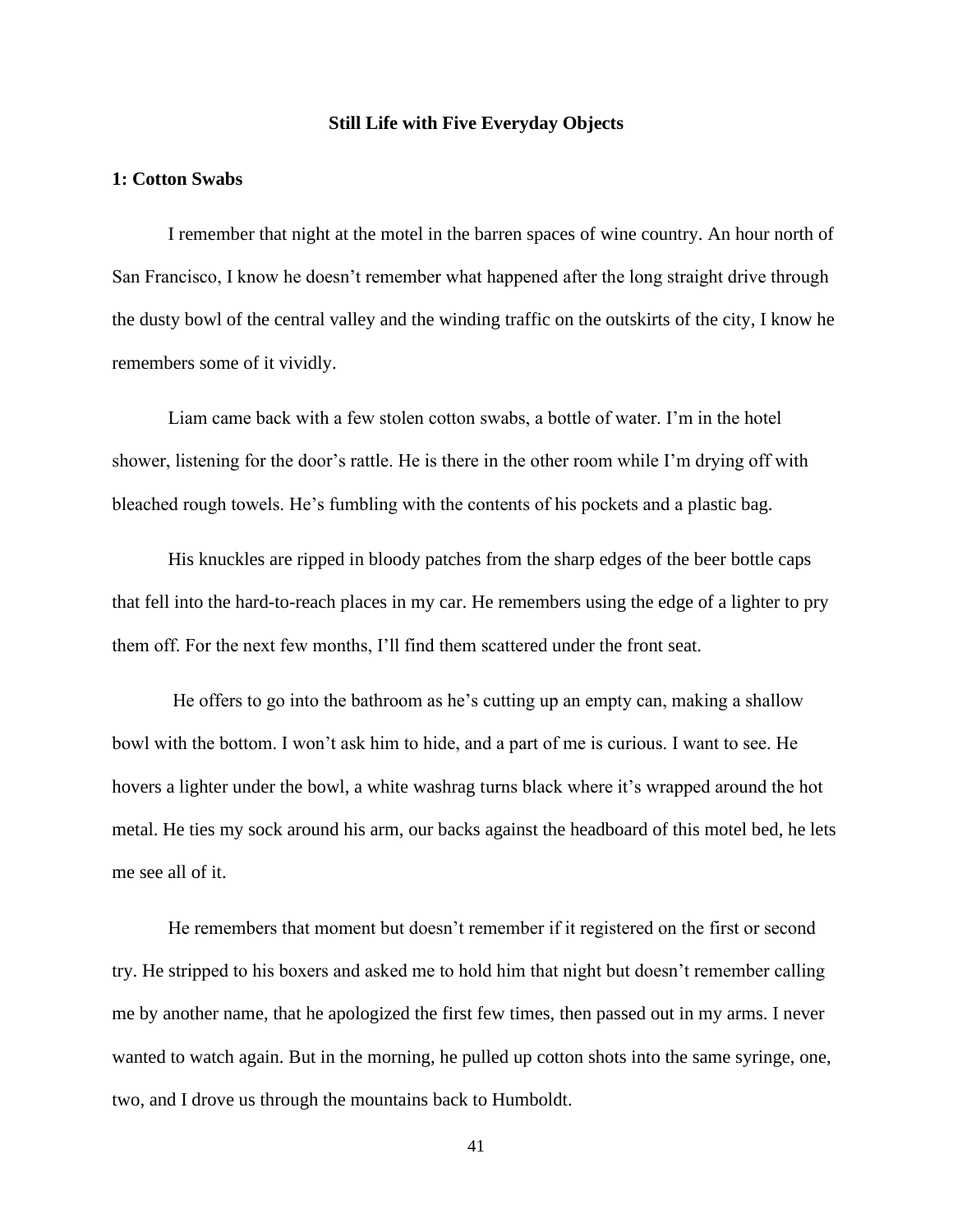## **2: Duffel Bags**

It's hard to be the one who does the leaving. You get into your car knowing there are too many empty hours ahead and you're driving in the wrong direction. My mom said that it was always harder to be the one that gets left behind, but I haven't gotten left behind in a while.

\*\*\*

It's ten on Saturday evening, and I'm in my third-floor apartment watching the taillights of his Prius flicker on and off. Liam is picking up his duffel bag and asking if I ever got used to leaving. *No. Maybe after the first couple times it gets easier, but no, you never get used to it.* We're on the couch. His stubble is coming in and we're trying not to think about the half-packed duffel bag. He wakes up anxious and won't admit it till early afternoon. I bring the cat whose tongue is lolling and drying out in the warmth of the heater that turns on randomly and makes the TV hard to hear. He lays his head on my shoulder. We watch the cat wake up and get annoyed by the pop pops of television gun fire.

It's 2:30 in the morning and he doesn't want to sleep. I feel him get into bed. It's our last night of this. We're playing house in my grad school apartment. Or I'm playing grad school in the corner of the living room and he's playing artist on the couch with the pencils I got him for Christmas. *Are you coming for Christmas?* His mother asks every year hoping the answer is always yes, I still love your son, still want your family because mine is broken in a way that doesn't make for entertaining conversation over a Christmas roast.

Four years ago, I could take all of his pain right down deep into my chest and cradle him along with it, make it my own. Now I keep that pain wedged in the tight space between us,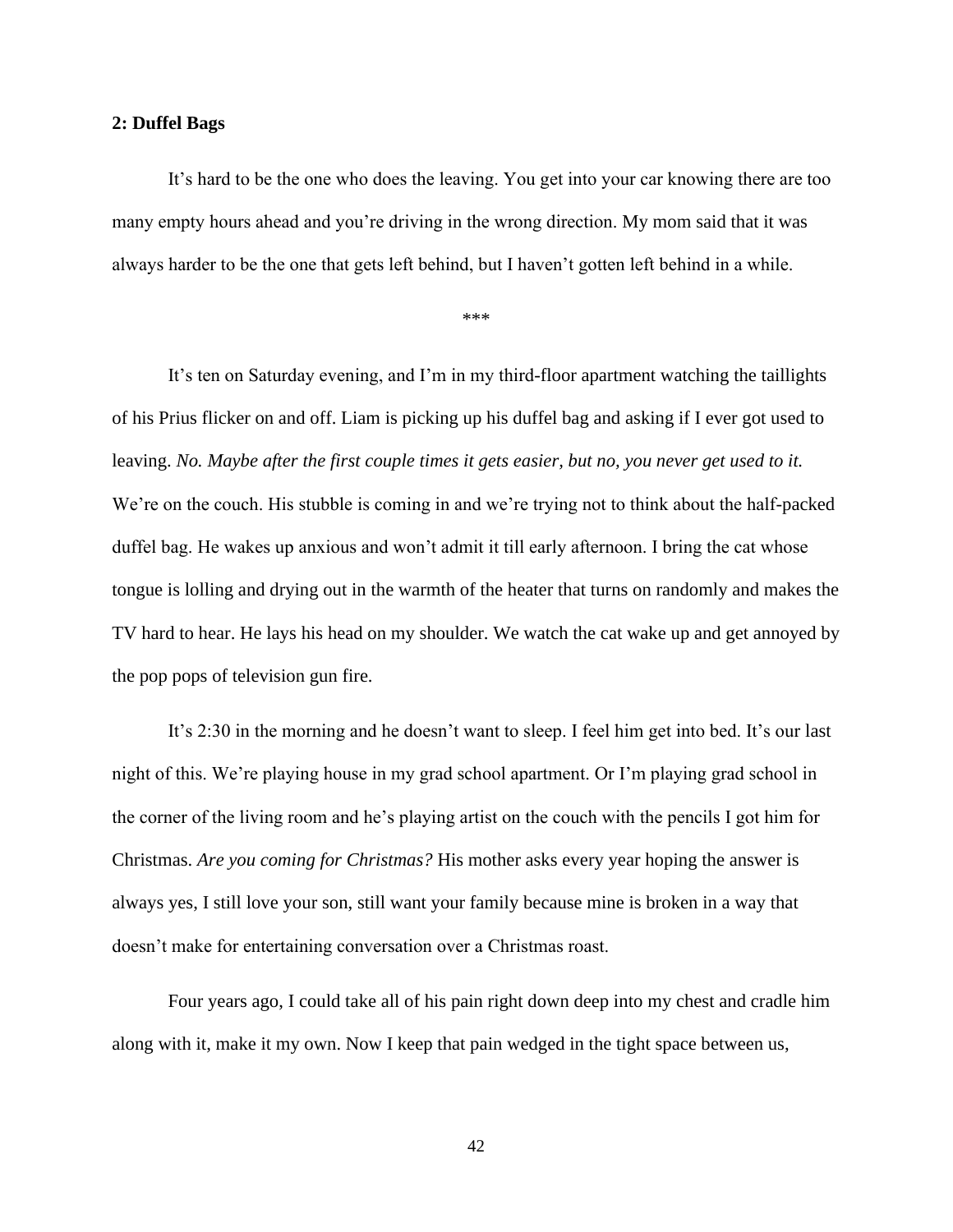resting against the bottom of my rib cage and the spot just under his shoulder blades where his muscles knot on the left side.

A few days later, I go to the grocery store and come back with only half the list and two bunches of sunflowers. I start crying in bed that night, hiding it in dark. He's not asleep. I keep trying to stifle them, but every time his tentative hand holds mine, they start again. *I'm sorry. Sometimes this just happens*. And we don't speak the silences of February, since my grandpa and the handgun. He closes the space, brings my head to his chest where the tears get messy and snotty and in my hair. I let him.

\*\*\*

After my grandfather ended his life in an empty gravel lot flanked by a rundown basketball court and two locked dumpsters, it aroused a deep-seated anxiety in me that I had chosen to love someone who I'd likely lose and most likely by his own hand. And, god, I felt guilty for making the association, and for the way that I felt my heart closing and hardening against further loss without my allowance.

A month later, Liam came with me to the memorial, charmed the old ladies and took me out for smoke breaks. He said the first time he came to stay at my grandparent's home was the one moment he could identify being content and being sober at the same time.

No one I ever brought home had liked my grandfather before. My grandfather wanted to know what you were thinking, and he wanted to ask you why. I could share my grief with Liam because he too felt the loss of this man who he had seen in himself. We were quieted by the choice to end life so brutally and in such a lonely way, and it made the two of us stronger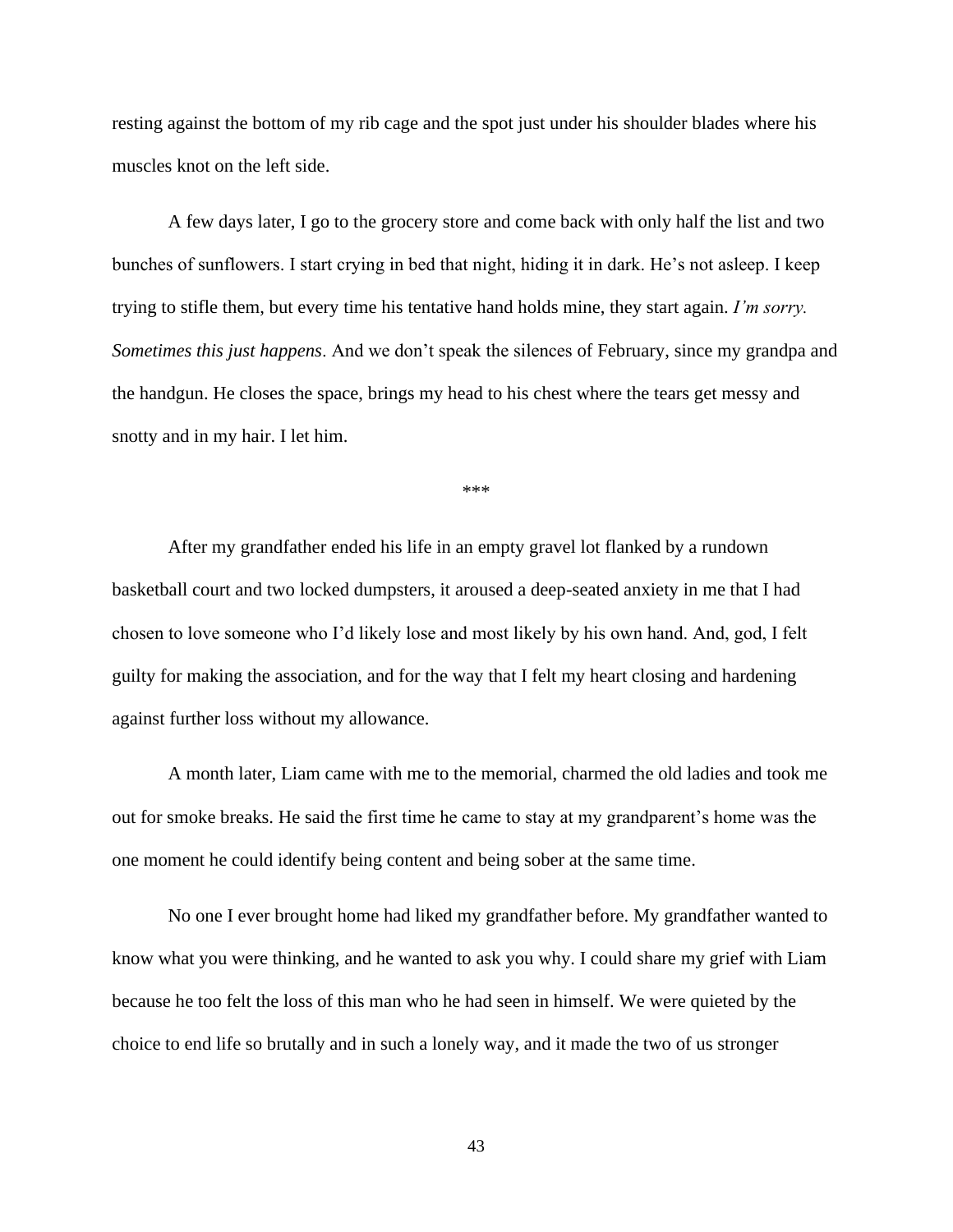together. The hopeful part of me thinks it may yet save him from suicide. I know you haven't gone away.

\*\*\*

When my mother said its harder to be the one that gets left behind, she was soothing a child who was stowed away in a safe place when she left by airport shuttle. It's worse to be the one that packs a duffel bag and drives away. I've been both—the left behind and the one who says they'll be back.

*No. It never gets easier.*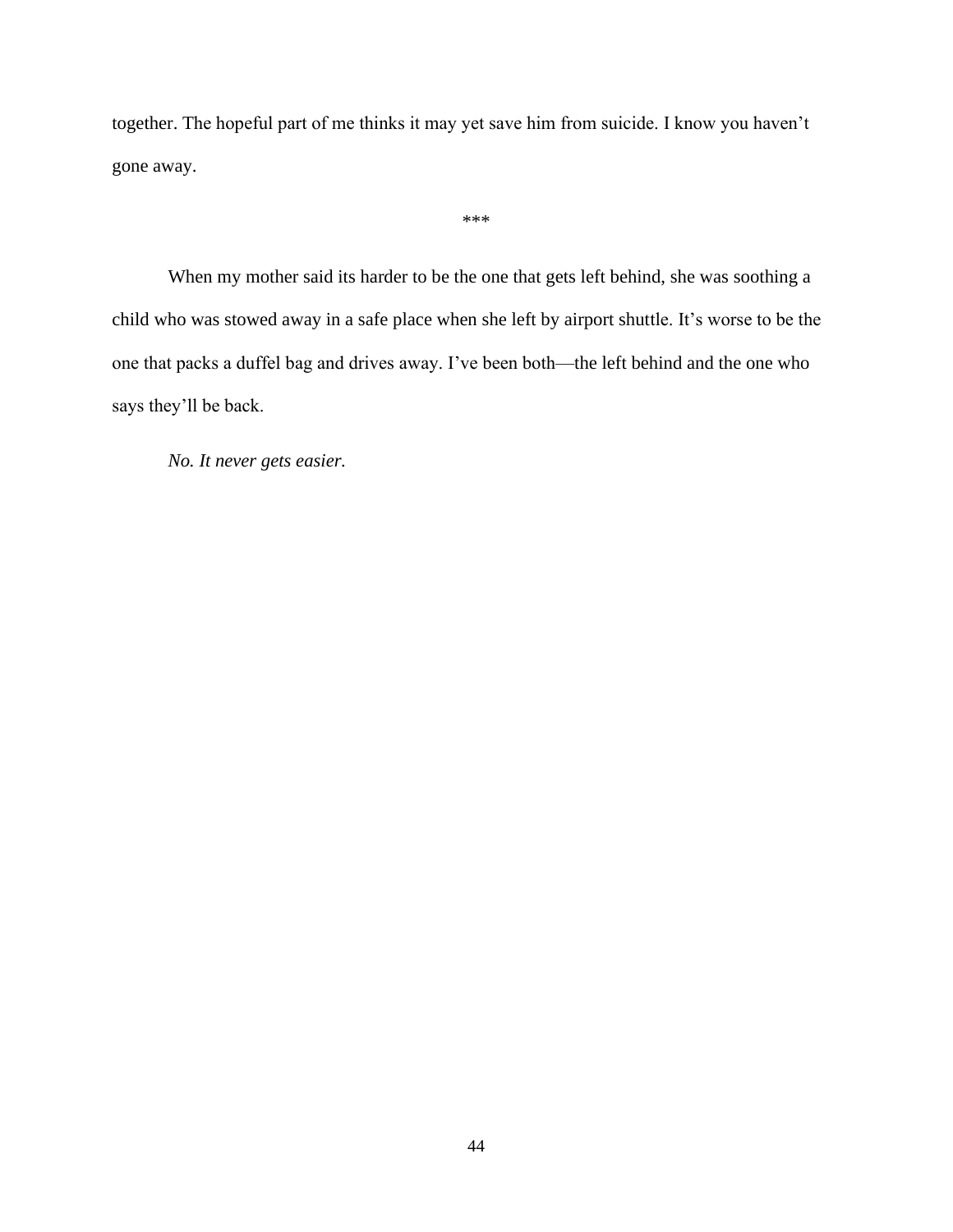## **3: Razors**

We're talking about my mother. He says he understood her impulse. Liam is drinking on one end of the west coast, and I'm drinking on the other. I tell him that I still don't understand, that these years still haven't dulled the loss. I've never asked before if he resents me for the night I asked to watch. I ask now, on this night, three days into watching the polls roll in for a second time. Night is where we stroke our shame.

It's almost midnight and he's saying he wants to shave his head, take monastic vows, find a reason to live. It scares me. I want to see what he does in the world; I want to be able to reach him. He's been bouncing around his VPN. Trying to find some meaning in the corners of the internet, he's been thinking of giving up on modernity.

I've been alone again and writing; I've been cleansing crystals in lavender water and freezing under the full moon, wasting salt in lines on the patio. I bleed each month so much more than I used to when I was skinny and hiding in a dorm room. I could paint myself in it like I used to with a razor blade.

He left a pack of razors in my bathroom when he left. They're in the drawer with the cotton swabs. But I don't think of that night in the hotel or those thick aged-white scars on my legs when I open it. It's just razors and cottons swabs.

He once laid his head on my bare legs and said:

*I hope you get to cover these in beautiful colors.*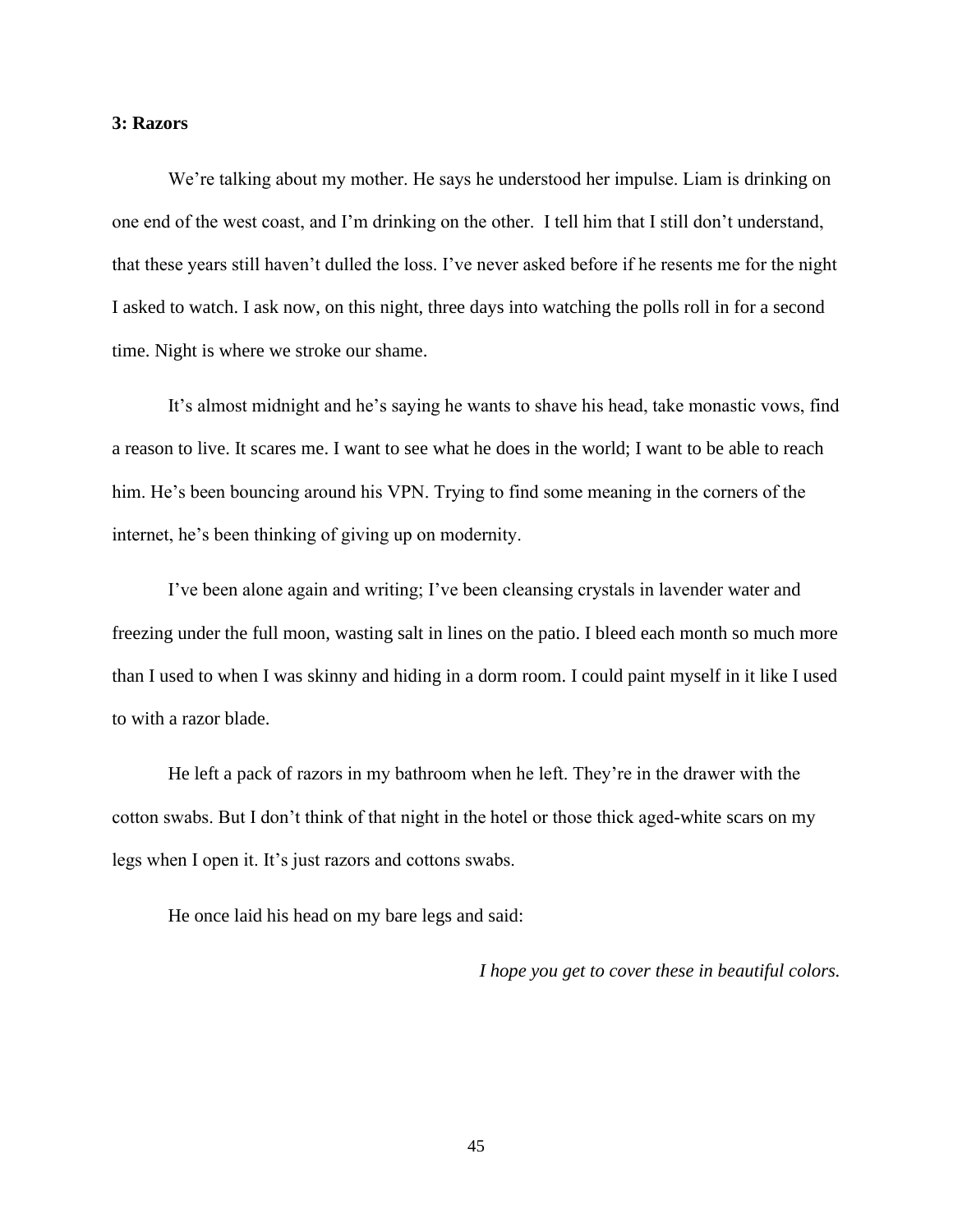## **4: Wool Cardigan**

His mother is smelling the pockets of his knit cardigan, checking for stray bundles of pot lost in the wool. We meet her at the hotel, and she drapes it across his grandmother's shoulders. She is in her stocking feet. One of the sleeves is still inside out. I step closer and pull the sleeve right, even though she's not particularly nice to me. She asks me the same questions each Christmas, and I've taken to giving her different answers to keep things interesting. It's something he would do; he's been rubbing off on me.

His cousin is twenty, in a wedding dress and flocked by three girls too young to be bridesmaids. There are flowers in her hair and baby fat on her cheeks; it feels like watching a girl play dress up. He's wearing a black velvet suit jacket, structured at the waist because we went shopping at White House, Black Market on New Year's Day, and a bolo tie borrowed from a friend. I wear my mother's silver and a red dress that's too tight and too short. His sister wore knee-length and pearls.

We get drunk that night, me from heavy handed pours of waiters paid by the bottle, and him from the open bar when his parents aren't looking. The dinner served has barely any carbs, and as we're sharing a cigarette outside, I say, "Three different kinds of animals had to die for that meal."

"That's hot," he replies as he portions a dab for me to hit.

His parents leave early, corralled by their girl in pearls, trying to bring the grandmother still in her stockinged feet with the cardigan I've seen a hundred times in less decadent contexts. It's slung over his messy desk in a dorm room covering syringe caps and greasy paper plates.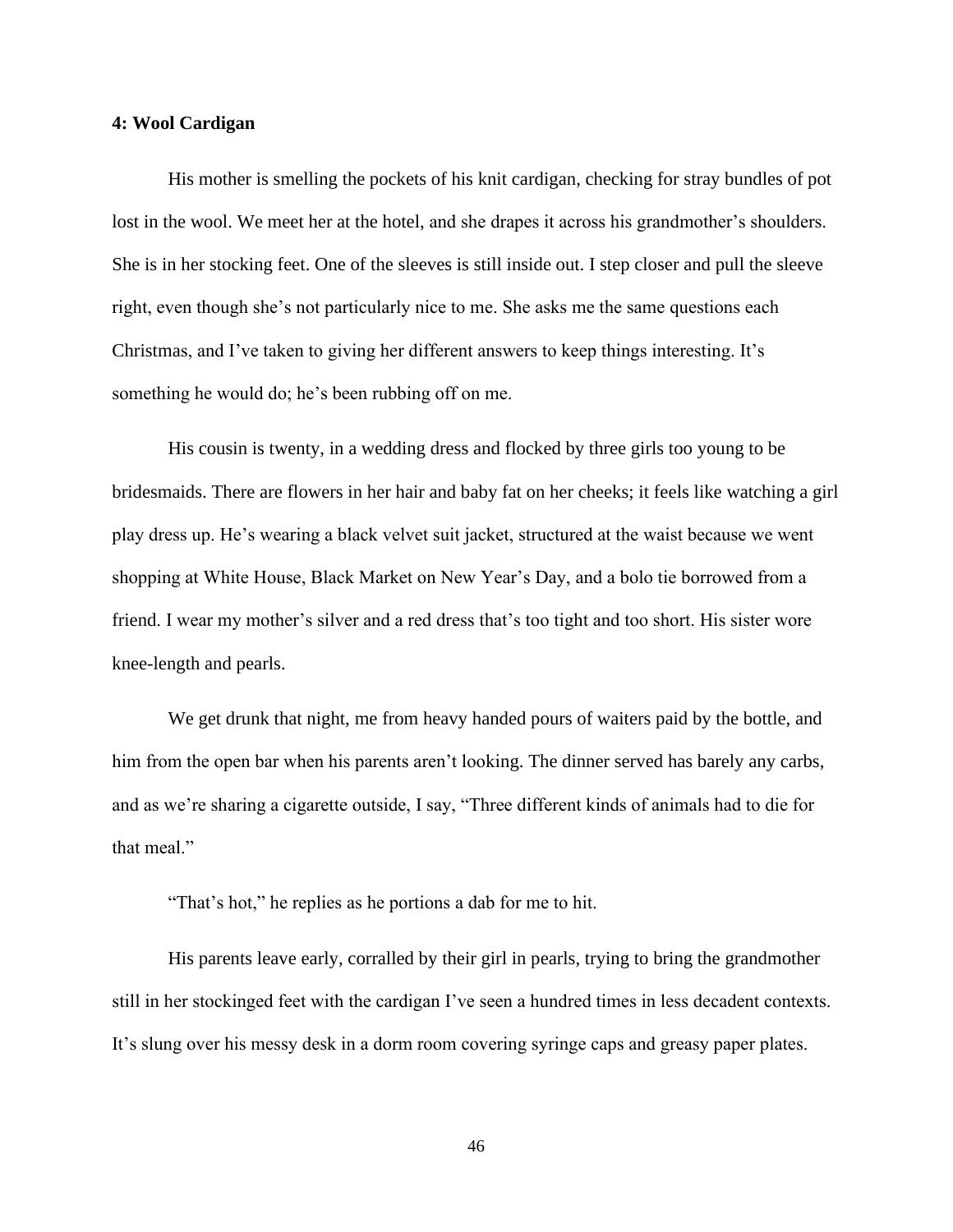He's wearing it on the low brick wall in his backyard under the stars while I dole out my own shame in small doses.

I'm in my last semester of college, a poetry class that I have to pass to graduate. Any feel for the line, for verse is lost on me, because parts of me went missing when my grandfather did.

## *Prompt: Write a love poem that's not a love poem or something to that effect.*

I'm thinking about that sweater he got in Ireland and that room with the twenty-year old in the wedding dress and his mother offering to dry clean the pot smell away. No one has ever offered to send my clothes off for dry cleaning. My family doesn't have country club weddings with open bars. The last wedding in my family looked like several cars and motor homes on the boundaries of an old ranch in Arizona, too much box wine, the cops getting called, my aunt passed out in her Jetta. So, I write a love poem, an angry one because the places where poor and working class carved themselves into me are still raw, and his family wears post-graduate education, natural fibers, their own pearls instead of silver inherited from dead mothers.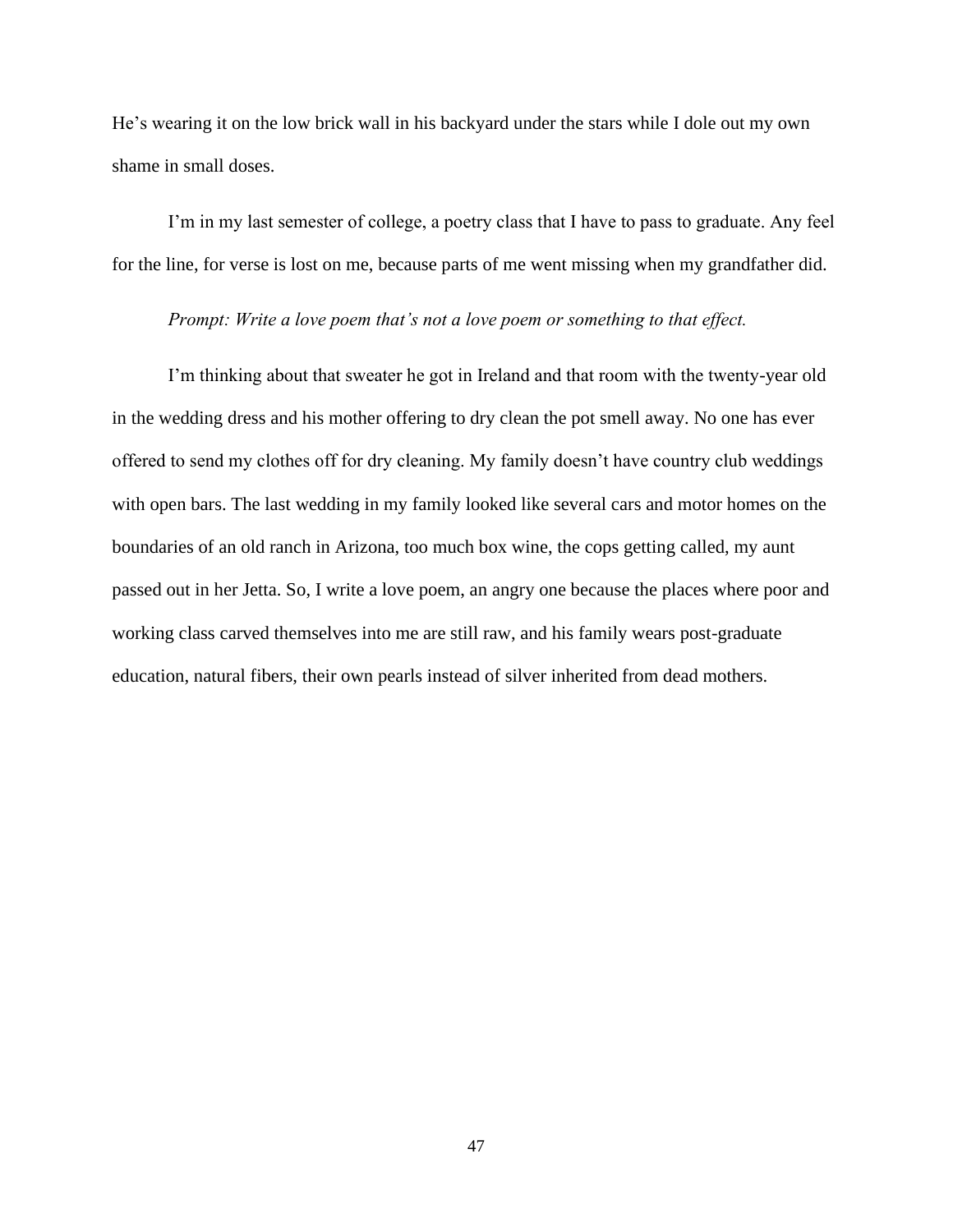## **5: Narcan**

I didn't know I'd be here, farther north and deeper into a forest I didn't yet know the extent of. I didn't know Liam would be here either, passed out in my bed as the votes rolled in too many red. Fingertips blue and skin pale, watching Pennsylvania go and then the rest, he nodded off soon after.

I stayed awake, because there was no room for me in the bed and I couldn't move all six feet of him, all the dead weight, and long limbs. I couldn't go to sleep for fear he'd stop breathing because the yelling outside was the only reminder that anything was happening past the four walls of this dorm.

For me, everything was here, in the slow rise of his chest and every exhale. I watched the election. I watched him. I watched the election results roll in against the edge of an almost overdose, through a night of breaths per minute, votes per state and so much red. Like the sweater he was wearing the first day I saw him, and I knew he'd be something to remember.

The next morning, I had to tell him we lost, but we had lost a long time before.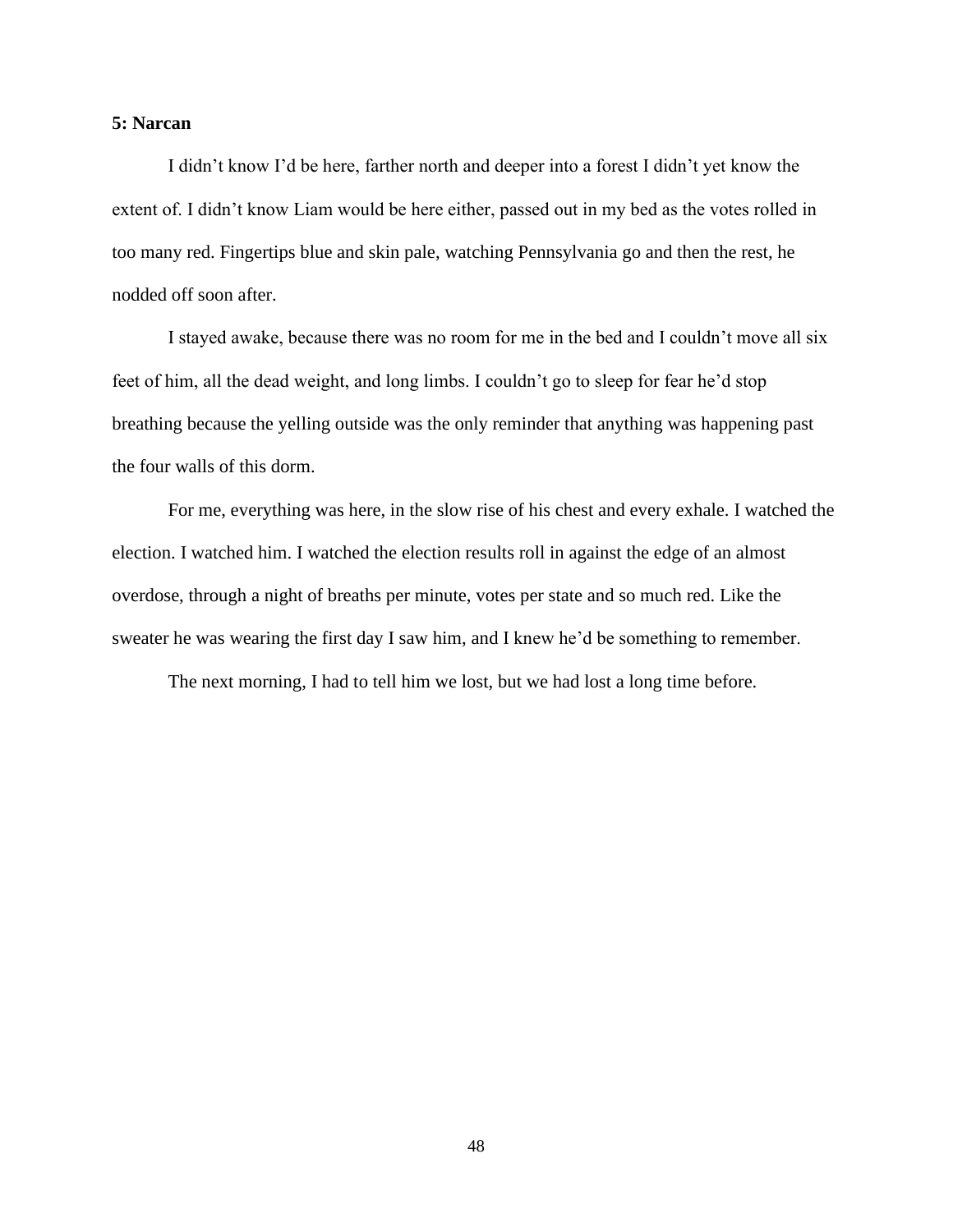## **Good Clean Dirt**

I arrive on the doorstep with a suitcase and a paper bag from the grocery store: dry oats, unsweetened peanut butter, unsalted almond butter, honey, a bunch of bananas and apples. It's all I've been eating lately. I'm seeking refuge in the suburbs of Las Vegas with my best friend, Tate, his parents, and his younger brother. I'm trying to gain back the weight.

The year before, Tate and *Mamo* came to my house with little slices of cream cheesecakes wrapped in foil. It was their offering to the grieving ones. So, when I'm drawn back to the desert, they take me in, girl with no parents, girl living out of her car and bouncing around the southwest. They ask no questions of my continued presence as weeks stretch to a month. They don't ask about the oatmeal.

In the mornings, I take my tea on the patio in the backyard. I do some stretching on a yoga mat. I eat oatmeal, two sometimes three times a day, gaining back the pounds I lost over the last six months. Tate leaves for his shifts as a prep cook and I make his bed, straighten his room and the corner where my things have taken on new life and begun to occupy his small space.

I drive his little brother to the mall with his friends in the back, listening to their teenage gossip, the who's been hooking up with who, what happened last night in the tunnels. I pick up lentils on the way home for *Mamo*. It's a simple way to spend a summer. And I craved simplicity and peanut butter that summer.

I arrived just in time for the first heat wave, projected at 112 degrees. One morning, Tate and I wake up under a duvet each in the crisp air conditioning that bounces off the tile floors. I hid a worn plastic bag with five or six grams of mushrooms from Northern California in his desk,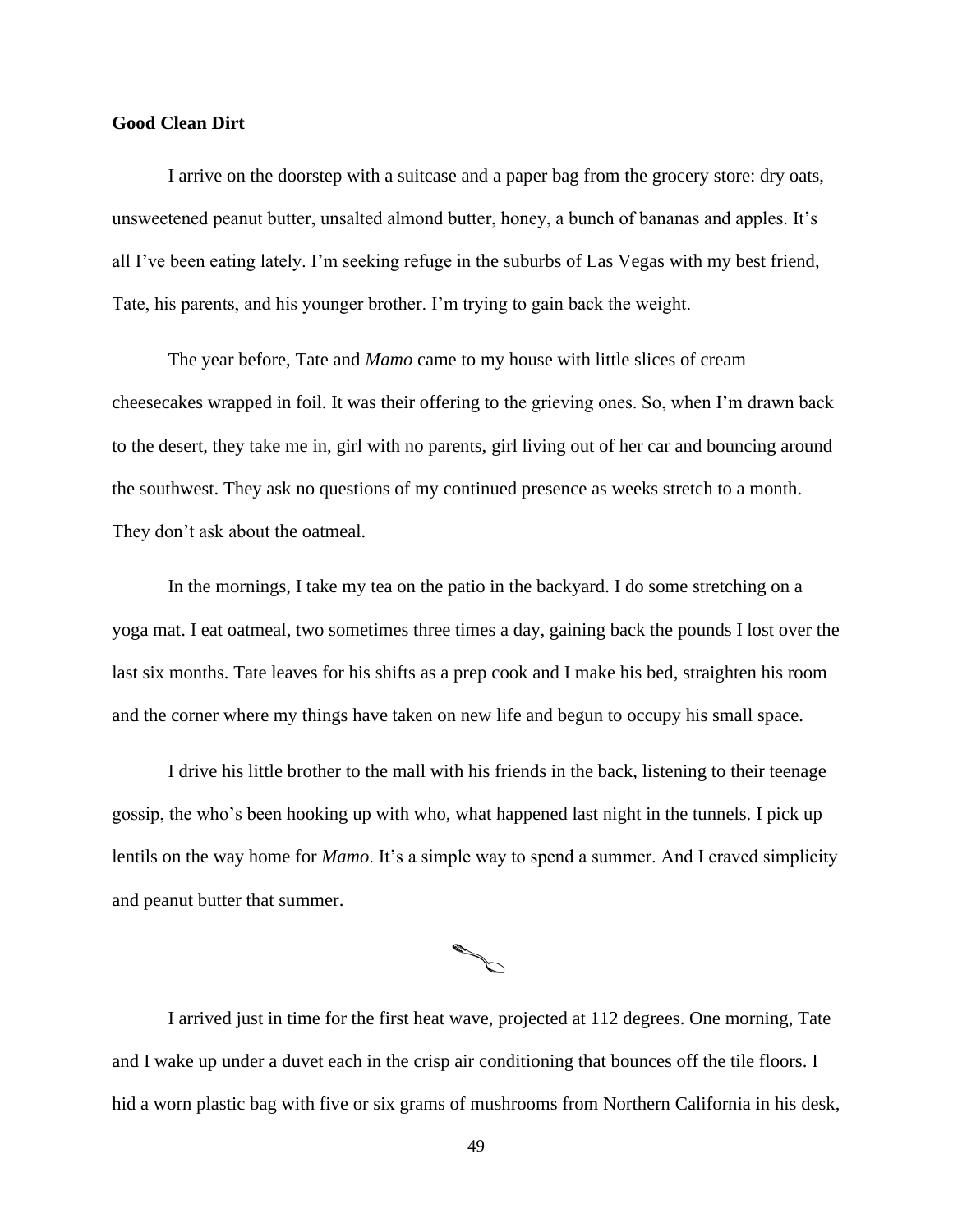and we have no plans for the day. We make the bed, dress in comfy clothes, and eat shrooms for breakfast. The rolling in our stomachs crests up and down as we play with the fairy lights hanging over the bed. They light up the blood behind our fingertips when we grasp them, do the same to nostrils and toes and ears. We take turns showing each other, the blood pumping inside us, holding the little bulbs between lips and teeth glowing.



Tate's room is dark most of the time, the window covered by a tapestry I bought when I was fifteen and handed down to him. One afternoon, I hide in the corner where the bed is pushed up against the wall. The sun is blocked out, no lamps are on, and I'm sad because loss gnaws against my stomach and I'm too thin and my stomach hurts when I eat. There's a soft knock on the sliding door, his room was meant to be an office, then painted purple and green for a bedroom, then occupied by a boy now a young man. I'm sure that Tate has come home sweaty and smelling like the trays of onions he chopped for hours.

But it's *Tato* who peaks around the door to offer hot chocolate. I wipe the tears off my face and sit with him at the kitchen table as he presses pure cocoa power into a paste with the round of spoon against the bottom of a mug and heats milk on the stove. He drinks espresso from the stovetop percolator full to the top of a mug but pushes sugar toward me. I take a sip first because I've never had hot chocolate made rich and bitter and not with Swiss Miss. I add a couple spoonfuls and we sit quietly.

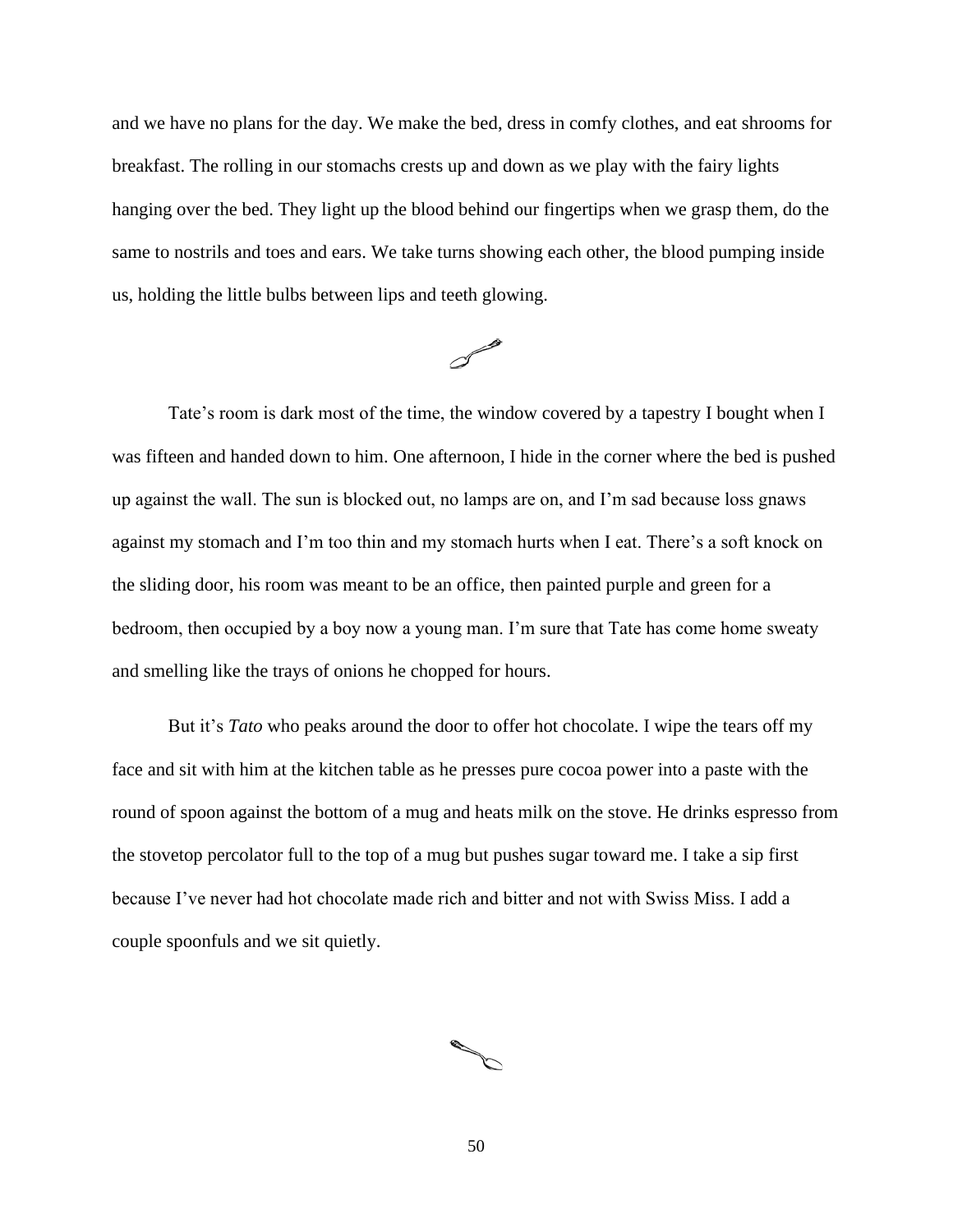I want to put the world in my mouth. This want of novelty drives Tate and I from the room. The outside looks pleasant enough, no clouds in the sky, the manicured lawns are bright and even, so we make stumbling preparations with shoes and a bag with necessary supplies.

We smoke in my car on the deserted street. No one will go outside today. The blacktop can get up to 160 degrees, the sidewalks a little less, and in a car quickly up to 120, but the weed kickstarts the trip, so it's almost worth it.

The plan is to seek shade, solitude, and trees at a park around the corner. In the Henderson suburbs, you'll hardly ever be more than a half mile or so from a park. That's the claim to fame—affordable bubble-burst homes in family neighborhoods. Easy access to a Whole Foods or a Target, the best schools of an underperforming, underfunded district and always a greenspace within walking distance.

Halfway up the street my vision goes dark and begins to make patterns with the reddish browns of my eyelids. I was sinking into the warm womb of myself. I went with it willingly, reveling in the warmth of burning concrete. I thought the sun kinder than it was. I probably had heat stroke.

I was laying in someone's driveway. That is what someone would have to see if anyone ever walked the streets when it was that hot. But most neighborhoods will have an eerie emptiness to them in the heat of the day. The sun beats down and absorbs all the sprinkler water from last night, the wind rustles the leaves of carefully rounded bushes and trees, no front doors open.

He pulls me up, pulls my arm over his shoulder and walks us another fifty yards or so until we round the corner and are out of sight of his house and others. For a time, I only feel his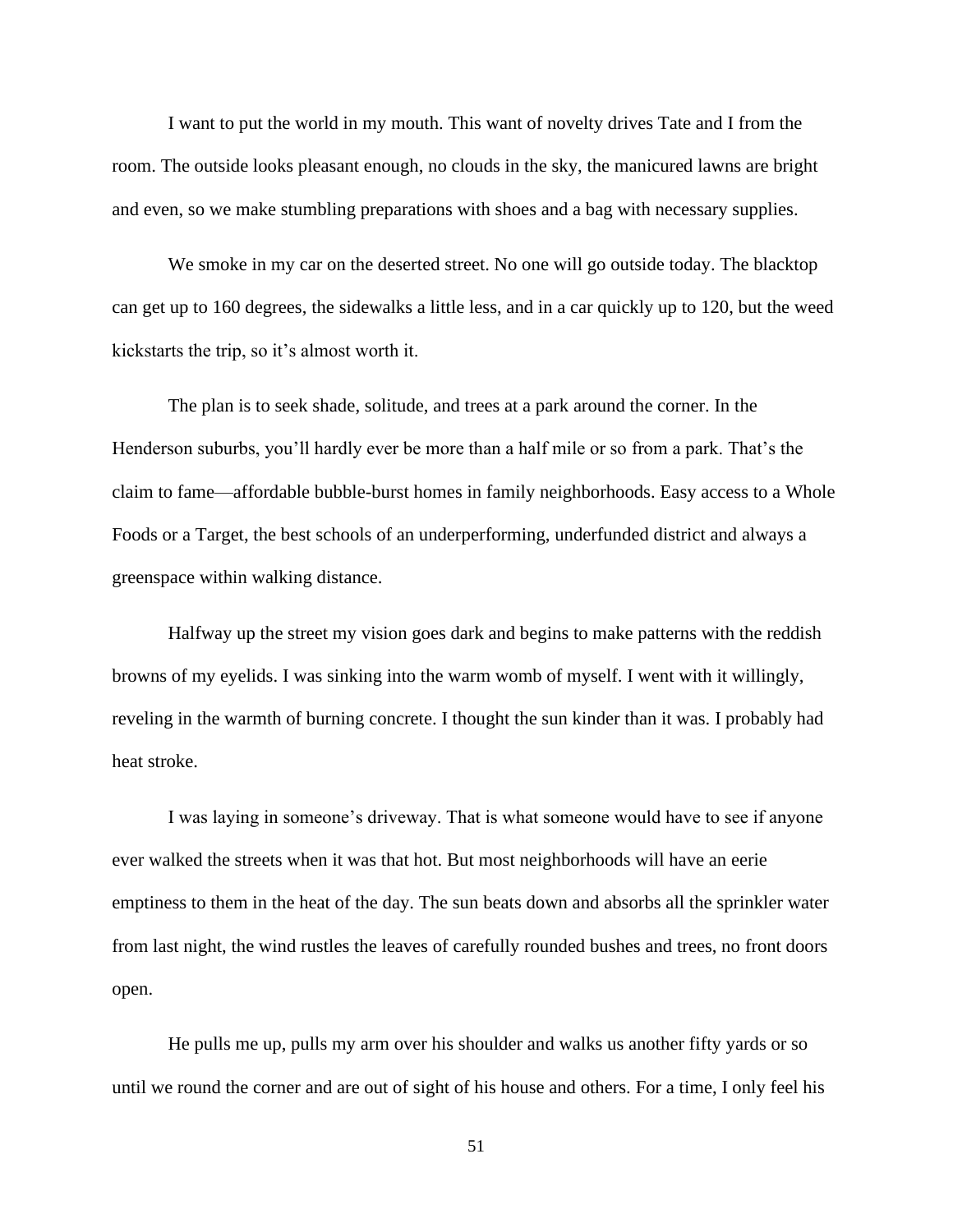arm around my waist, the heat underfoot. I wonder when I'll see again. I don't voice this concern. Fear is highly transmittable in these contexts.

Then he sits me down on the sidewalk and dumps water on my head. My eyes open to a world so drenched in sunlight it hurts to remember just how bright the desert can be. I find that I feel quite profoundly like a sunflower. I tell him so. Fed by light and water, I'm reborn by way of water bottle into a safe and well-tempered world.

From here on the corner, the park is just visible beyond the mirages that rise from the road. It seems to beckon with an enticement that feels so childlike our excitement is renewed. The fear that had filled us both a moment ago dissipates and we are simply going to the park. Crossing the empty street with a single-minded drive on the wavering hill of grass ahead, we collapse onto the ground in the dappled shade.

We are laying in the grass, watching the trees. My hair and clothes are already drying as if the dousing never happened. At the water fountain we drink, fill the empty bottle sacrificed to my heat exhaustion, take turns cupping the water in our hands and pouring it over the other again and again. Each time feels like brightening birth, baptismal shocks of soft water curling around our ears. It becomes compulsive, each welling in cupped hands, each emptying palmfuls onto the other. The heat dries us so fast we have to go back for more salvation.

The water has collected in little puddles on the rocky soil. We splash in them, feel the slap of water on the pads of our feet. I set out to make mud, but I'm missing the silt and the clay. I mix in more water, turning the soil again and again, willing it to a consistency hospitable for growth. I cover my feet in it anyway, the palms of my hands, the backs, then my legs. I offer to cover him too, but Tate doesn't like to be dirty.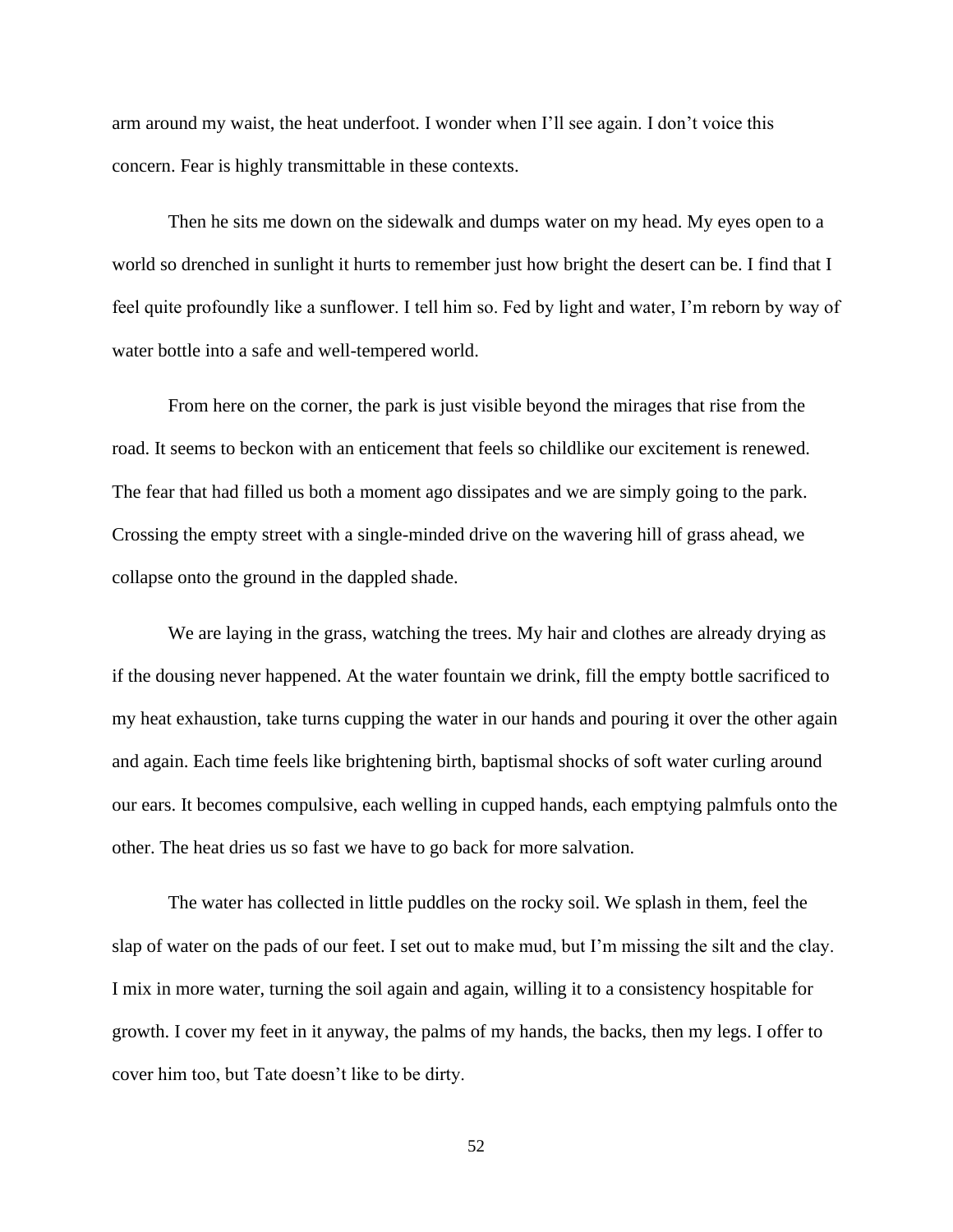I'm rooting the places where I touch the earth, burying them with dirt. He lets me cover his feet. I pay special attention to the toes and the webs in between. He helps me wash my hands, so I can drink another insatiable handful. The grit of it has smoothed my skin, washed away sweat from the lines of my palms and between my toes. I have been scrubbed pure by that dirt. I am as clean as I'll ever be.

We tip our heads back, holding mouthfuls of cold water open to the sky as if waiting for the sun to evaporate the well of our bodies or the monsoons to flood us. We close our throats and fill each other with water. We take turns gazing into the basins we have made with our mouths, splashing a single finger against the soft palate. We are fountains, bubbling and gurgling through our noses, spitting it out in small, untidy geysers. It feels good to play this way. To drink, to drench, to dry and start again.

This play is tireless, an endless cycle of drying and soaking, of soiling and rinsing, and I feel we'll never run out of water, of sun, of dirt, of joy. We walk home filthy, damp, sunburned, and giddy. We return to the house, walking hand in hand with giggles still in our lungs and smiles despite the heat. His mother asks what we did all day, and we tell her the truth: We went and played at the park.



My mother said, *you have to eat a pound of dirt before you die.* A pound is the tipping point, the place of no return. I eat half of his. Between us, he and I, a few milligrams perhaps lingering in the plastic baggy, specks more that float in the water-logged fountain, traces on my fingers as I splash the water in his mouth.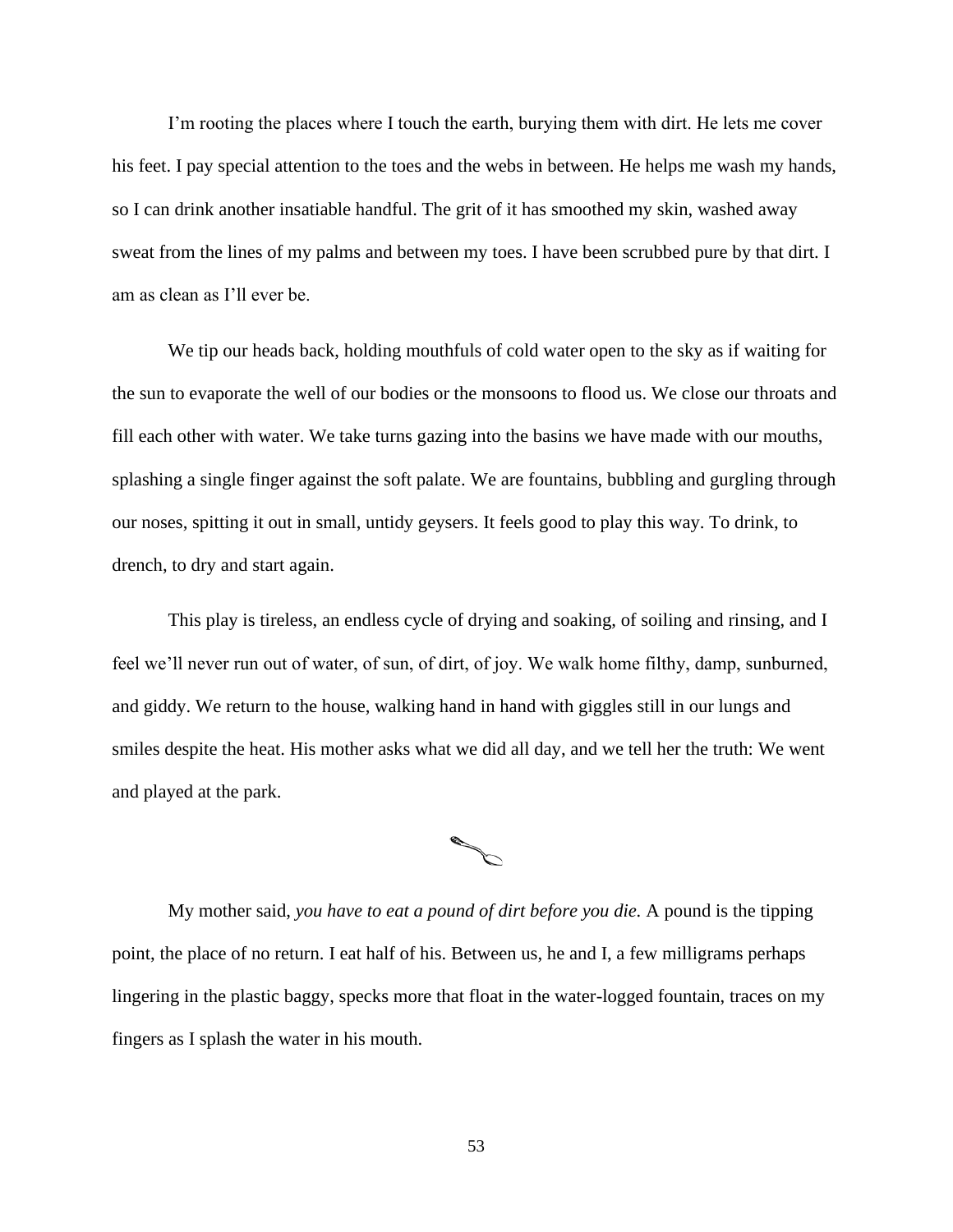Maybe she meant a little bit of dirt is harmless or maybe she meant that over the course of a full well-lived life, you'll make it to a grand total of a pound of dirt from beach days and unwashed celery and wiping the smudge of a garden glove against your chin. Perhaps she was pointing out that a commitment to such a quantity guarantees death.



I worm my way into the household that month. Empty the dishwasher. Aim to please. Pick up Polish words in passing. They fall out my head. When I leave, *Mamo* and *Tato* wrap me into the center of them to say goodbye, they place me between their bodies, and hold me like I belong to them.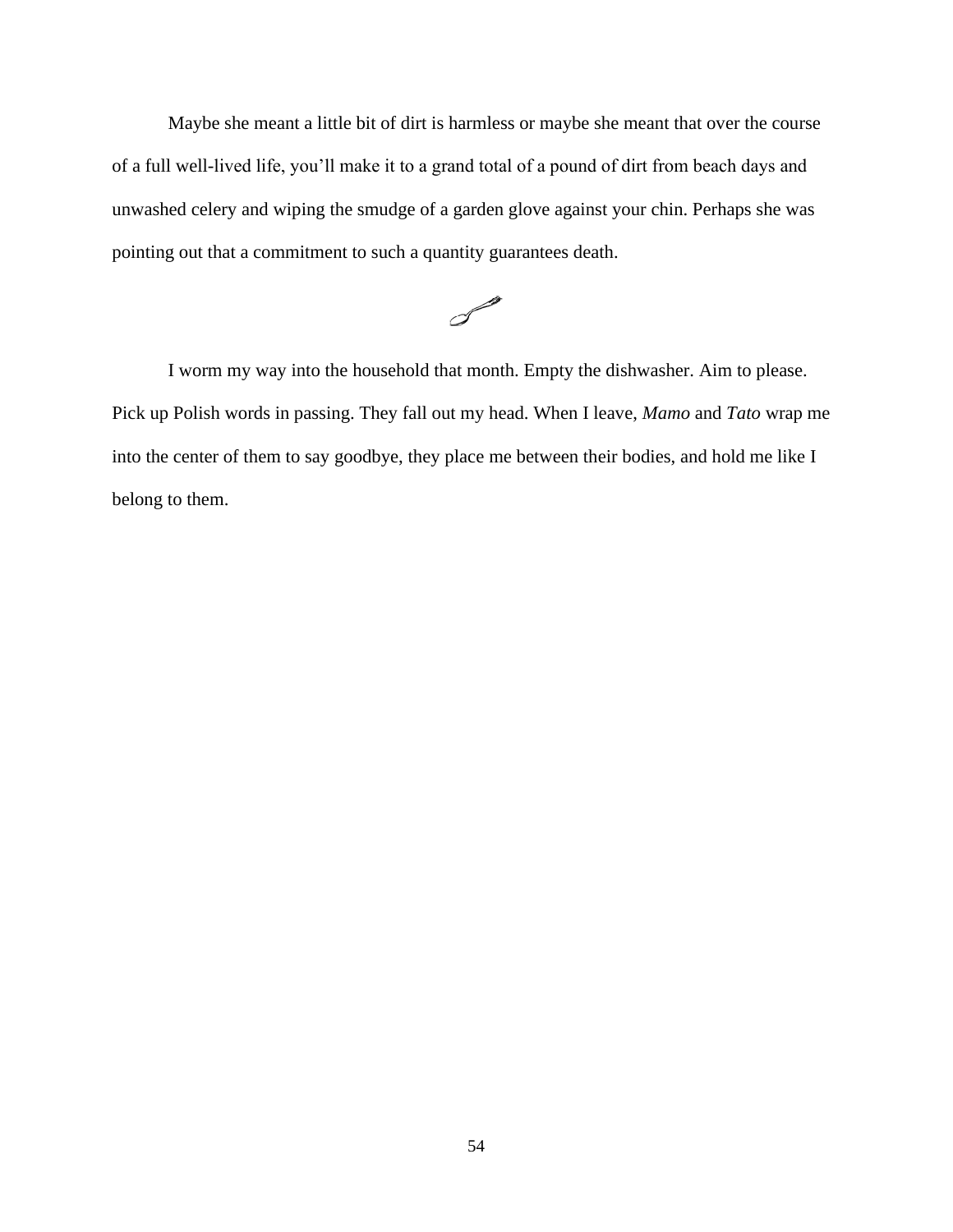#### **Stories from the Archive of My Mother's Deathbed IV**

I stop sleeping in my mother's bed when she leaves the military, but she still tells me secrets, and we have more and more each year. Our doors are always closed, front door always locked, blinds always shut tight.

My nana begins to tell me stories. She begins to tell me secrets as the two of us orbit around my mother when she gets sick. She tells me that when she was a single mother, she was always scared, and she kept the blinds closed too. Nana was scared of her shadow, of all shadows. Sometimes, she was scared of her daughter too.

She tells me that my mother once ran away from home, but that she was the kind of runaway who calls after a week, wanting forgiveness, wanting to go home, and leaving behind the girl who had no home to go back to.

She tells me my mother left school when she was fifteen. My mother would spend all day with a pen and paper, drawing the same intricate pattern again and again. She wouldn't leave her room for days. She whispers these things to me as my mother gets sicker.

My mother tries to parent from her deathbed. She reminds me not to walk to my car alone at night. Downstairs, Nana whispers that when my mother was fourteen, she was raped in a parking lot at night, and that's why she was scared for me. I hadn't heard that story before, but I already knew why my mom said what she said. I didn't need to know about parking lots to understand why she was always afraid. Mothers pass their fears on to their daughters hoping that fear will make them safer somehow.

Nana tells me, as we sit in a sparse hospice room, that she might have never been a nurse, that she might have been a nun instead, as her peers had always taunted and if the Latin masses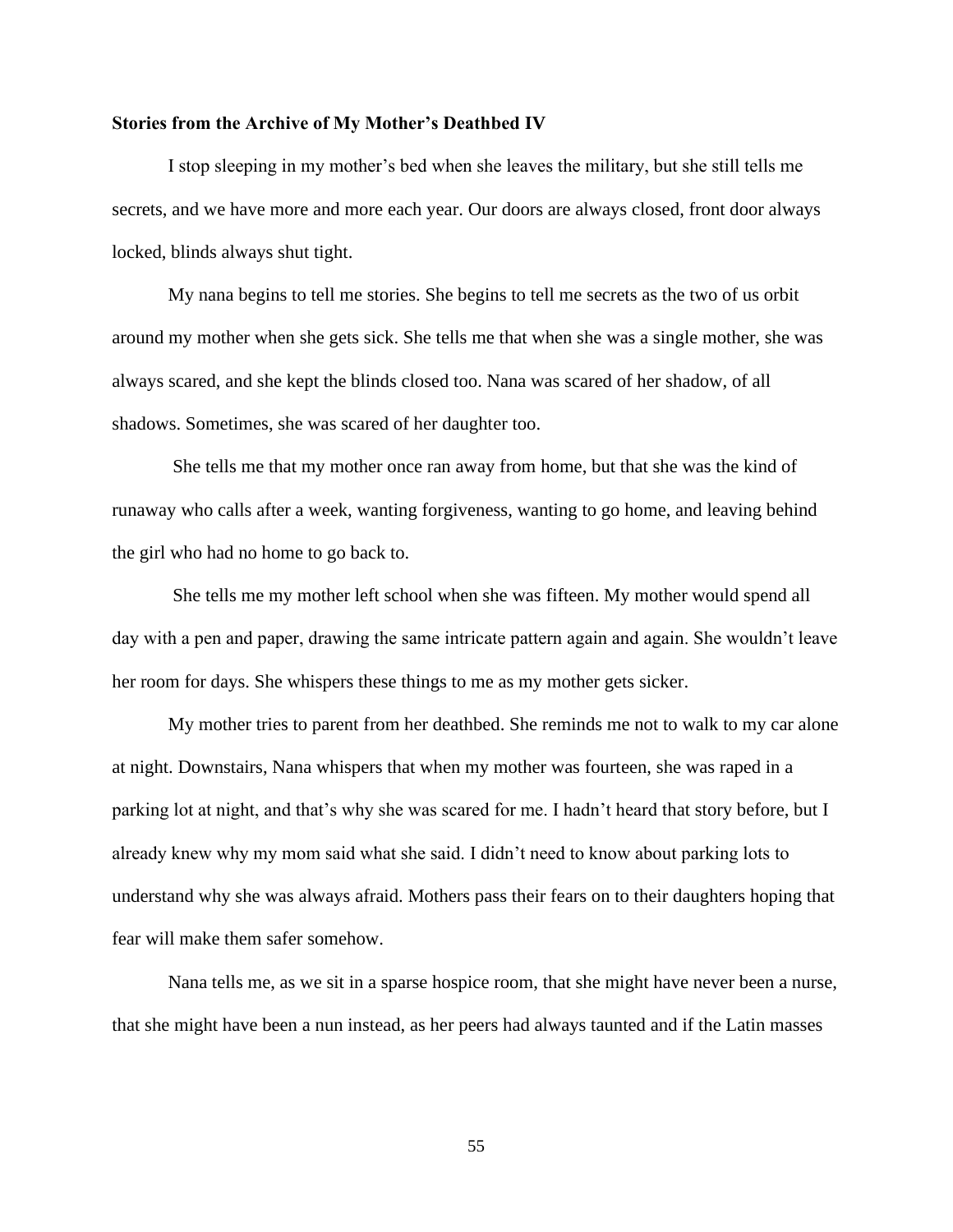had prevailed. I know she is wondering how much pain she could have spared herself if she'd chosen differently.

I ask my grandfather about parking lots. He says he gave her a ride to a clinic once, the same kind of clinic she'd told me about, the kind that was always a secret. He tells me he didn't ask questions and she offered no answers. I already knew that story. She'd told me that story a long time before.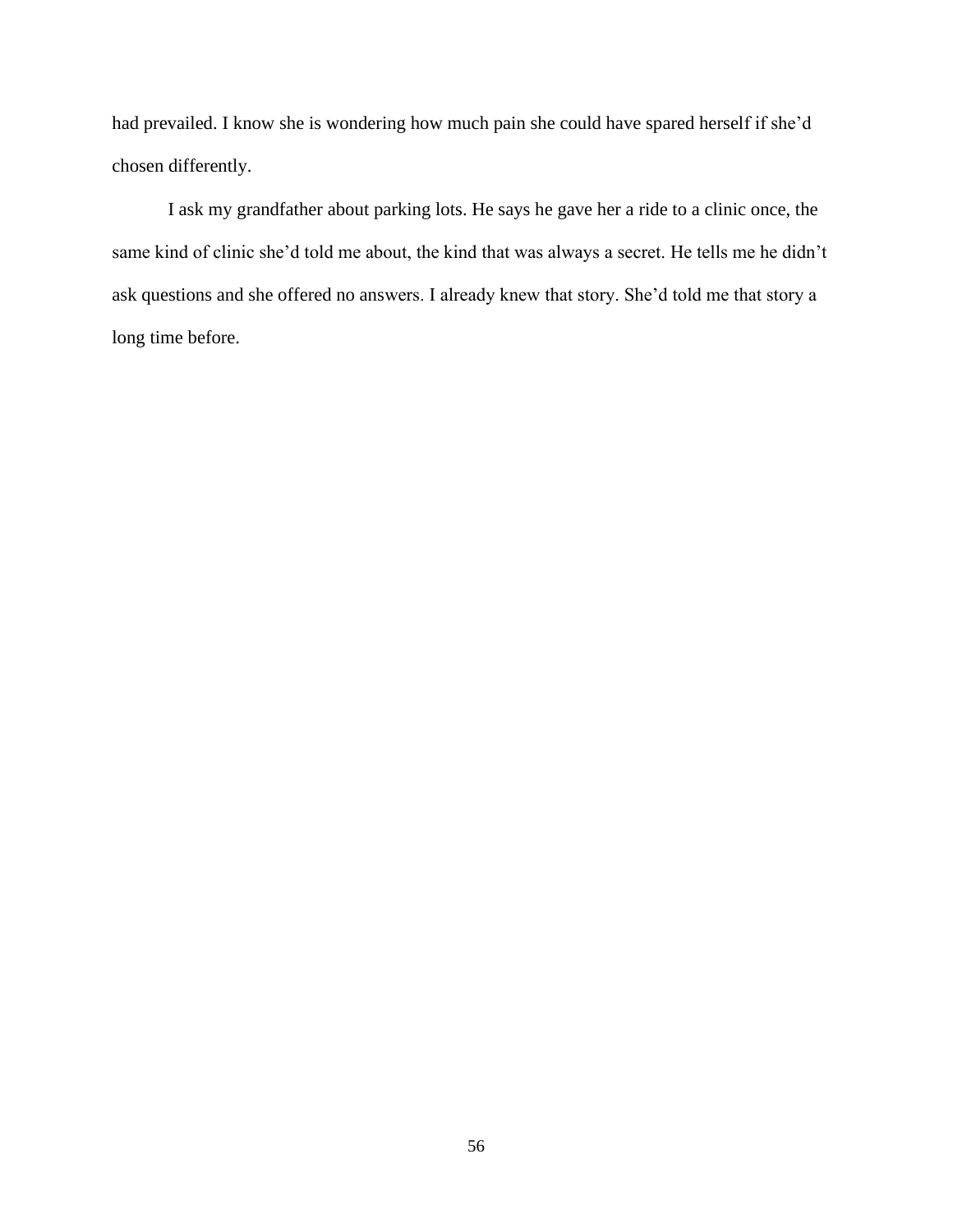### **Well Being**

We fell out of the back of the car as the sun was coming up. His credit card was in the gutter. I couldn't find my ID which I'd last seen in his hands chopping up lines and was probably lost down a crack under the seats or caught up in blankets. *What was I just saying?*

We're standing in the kitchen around a butcher block island, taking a knife to a white crystal. It's a come up with no break, no peak to it. It undulates past me; I can't grasp it before the ebb. *Now I remember.*

It's late December and a cold still night, the whole neighborhood and unfamiliar cul-de-sac lit up with twinkles, some stars visible in a sky tinged with city light. We're too susceptible to chill.

We climbed into the car, just enough room with all the seats down and blankets piled soft. Our heat warms the space, fogs the windows. *Rail this*.

He ground the rest of the dust down fine and palatable against the blank screen of my laptop, orderly rows enough to keep the come down at bay, which felt a shuddering against the ribs. *What was I just saying?*

When I arrived, the bong was broken. Newly broken and another had to be fetched before commencement. Hot water, boiling, cold shock and crack. We drive up to Oceanside, head shop, *ID please*. We don't have it. Come home empty handed and start cutting up plastic. Empty liter bottle finesse.

The lights are twinkling. I've been living out of my car on this trip. I keep a mattress pad in the back and the seats flattened down. The batteries are dying, and the lights keep flickering, or the wires are frayed, and we are fraying under the flashing. *I don't remember.*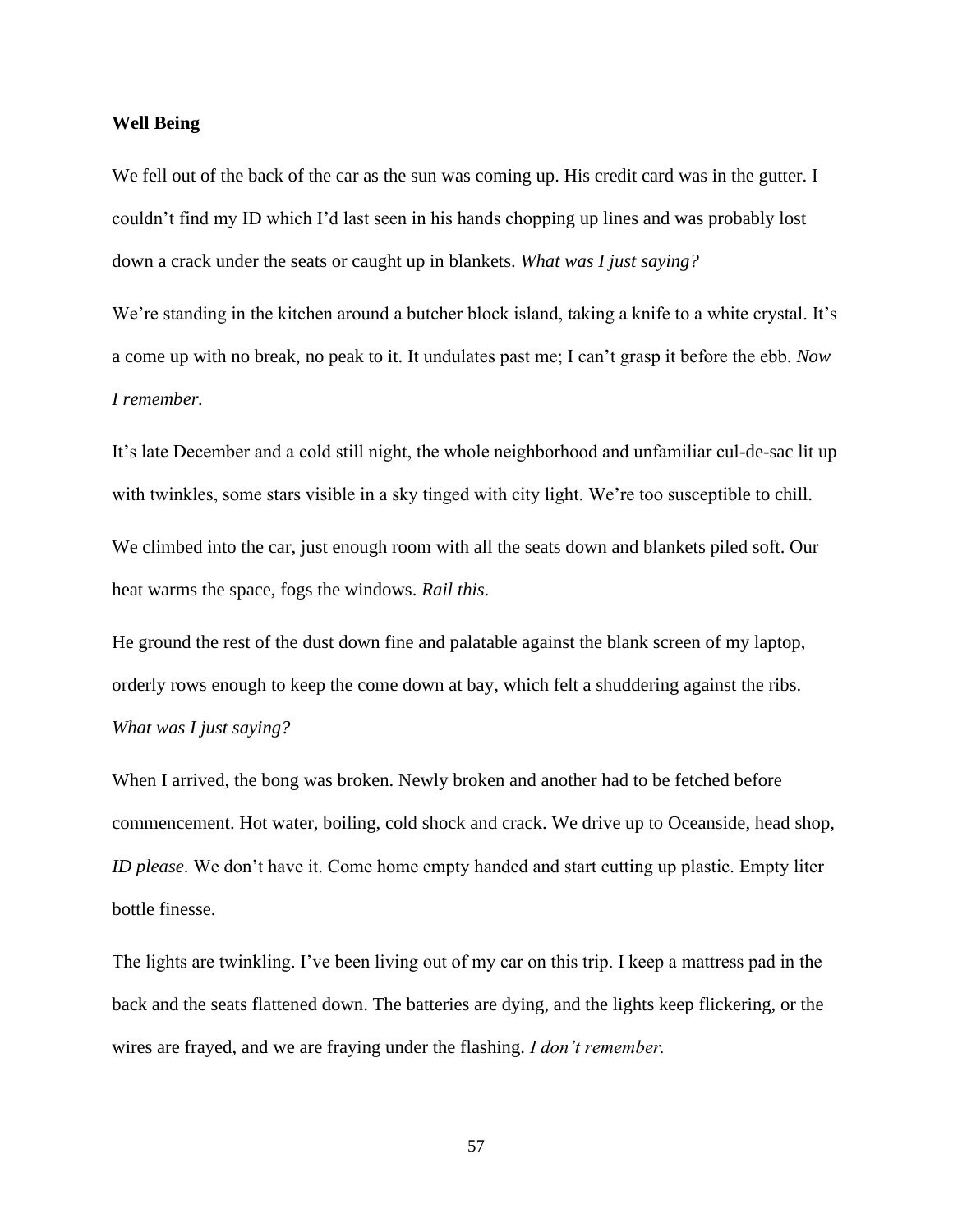I keep going off my SSRIs. It's easy to let the refills pile up when the pills don't change much of anything. In November, I fell off citalopram for the third or fourth time. This time was intentional. Reuptake inhibitor, like a plug in the drain to run a bath. *What was I just saying?* I learned how to reduce harm with Bactine antibacterial spray. When I was young my mother would spray it on my scraped knees and blow gently to *take the sting out*. I sprayed it on the crooks of his arms. He took off his sweater and stood there in his short sleeves, reaching out, palms up. I blew gently. *What was I just saying?*

Accoutrements must be gathered. Supplies are best sorted when sober. Gum, water, dress in layers because cold will run hot and then run back. Keep a few Xanax on hand should things take a turn for the rough. Keep the car keys far away from the ignition, ideally lost in the back seat so one can claim ignorance. Build a nest. Have cash on hand. Don't flood the system.

I know this seems hardened, but this is a tenderness. How can I explain that sobriety is truer when it's commemorated with rolling, that when arms finally heal, taking drugs is a Christmas present, being sobered is a gift. *What was I just saying?*

*Now I remember.* Doctors have been giving me pills since I was thirteen. They claim the pills will fill my mind with just enough serotonin to bathe in. But MDMA floods the brain with a rush of that well-being hormone. It's best to unplug the drain beforehand. It's good to come down. We need to remember to come down.

*What was I just saying?*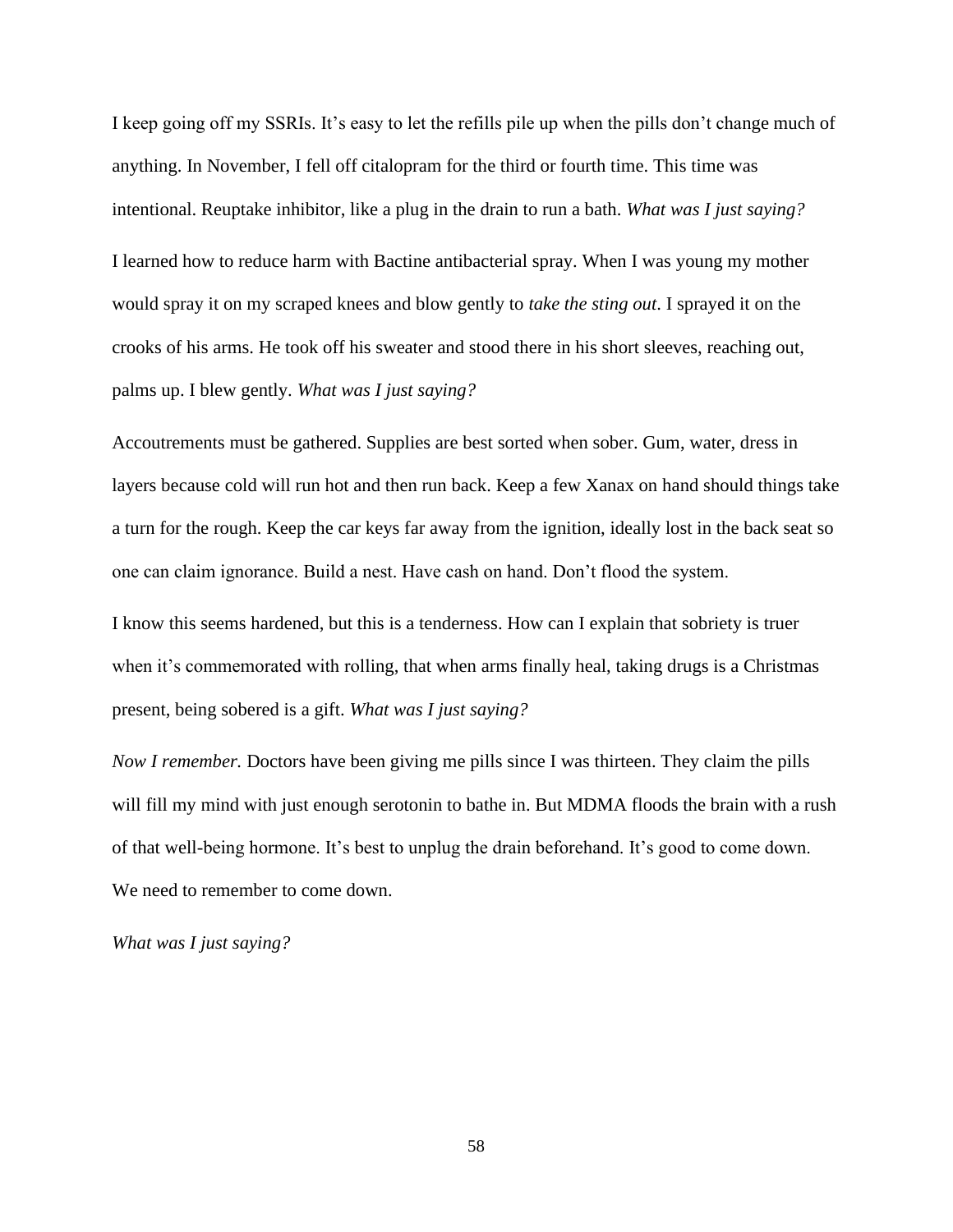## **The Museum of Us**

If I were to pray, I'd pray to the bacteria inhabiting the microbiome of our gut, love them for their unique make up, worship the way they enable decomposition inside us. We are their world made of many stretching lengths twisted and bundled small inside us. We are always dying, skin cells shedding away left along the paths we walk. Do not reject the filth, the dirt, the many ways that disease makes us stronger. Germs find their way into our permeable bodies through eyes and mouths and ears, become a part of us, become turncoats.

Squish your toes in the dirt where we bury the dead, mix it with water cupped in your hand, pound it smooth and soft and cover your face with the clay and soil like elephants do. Laugh that water up your nose and swallow it back down your throat. We are all body. That food brushing past your lips, stuck in your molars, that's you now. That crumb that lingers dry at the back of the throat isn't just inside you, but it has given itself to be part of your body. Those powders you sniff up your nose, those oils that seep into cracked skin, the air in your lungs for the briefest of breaths—in—out—are you.

And when we trim our baby hairs, we do not feel pain, but loss is tied into those locks, stashed in Ziploc like a secret in the bottom drawer of the bathroom cupboard.<sup>8</sup> The room where we wash those invaders down drains that lead far away and bristle crumbs from between our teeth with fluoride, where we flush ourselves down u-bends and gather in massive collection pits.<sup>9</sup> Here we collect our toenail clippings in half-moon confetti, mixed up in jars with every trim. $10$ 

<sup>&</sup>lt;sup>8</sup> My mother kept my baby hairs in one; it was lost in moving boxes. Tate's mother kept his hair, too, all eighteen inches of a daughter cropped short to son.

<sup>9</sup> We are the shit and vomit and isn't it nice that we're all together even when the door is closed.

<sup>&</sup>lt;sup>10</sup> I've been collecting my fingernails and toenails for two years. I'm not sure why.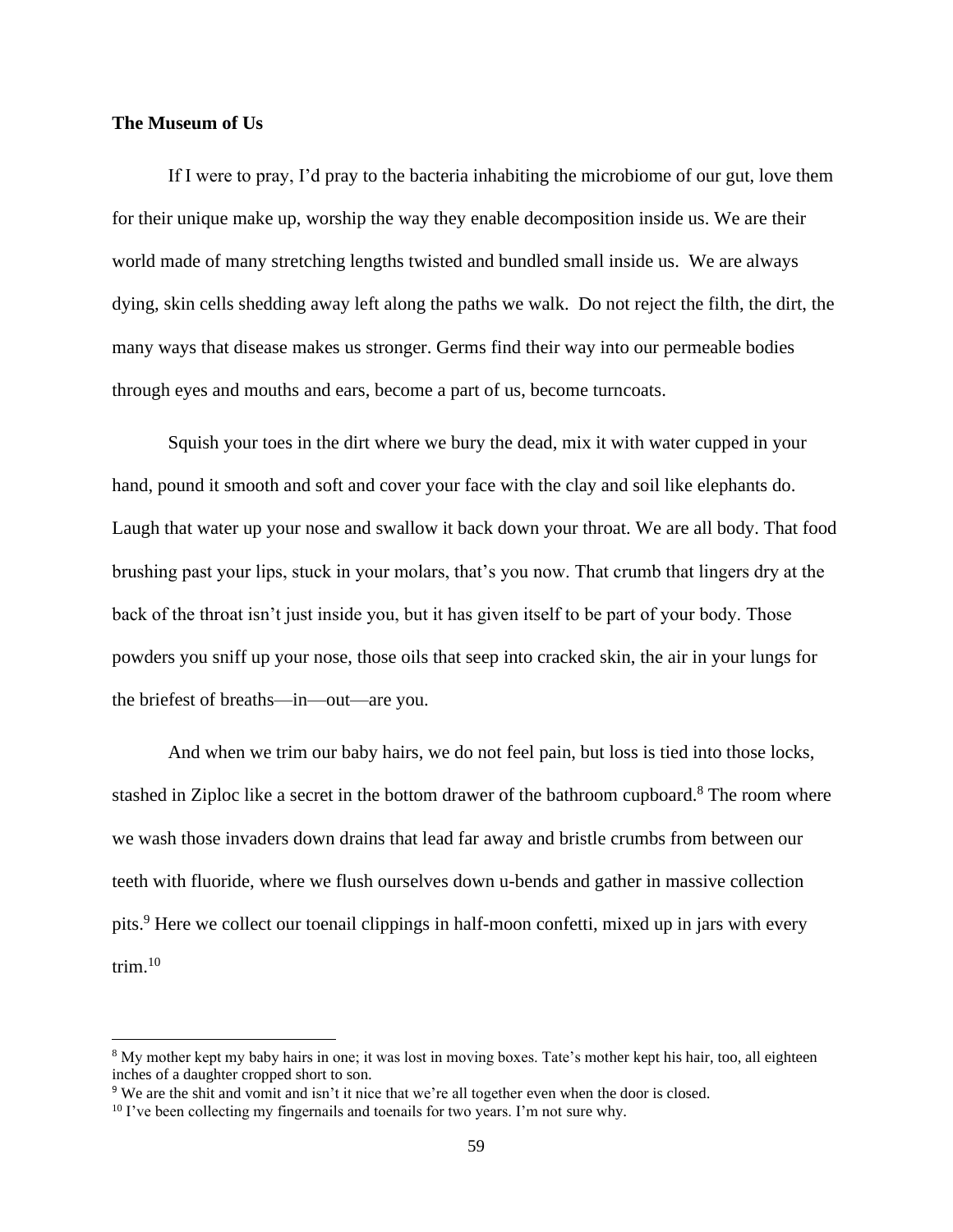And when the sun beats down to turn your skin a painful red, hot to the touch as you lay outspread on blankets laden with your night sweats, on pillows who have absorbed those single tears that well and brim without reason, use those soft nail edges to scrap and lift up those thin sheets that peel from irradiated skins.<sup>11</sup> Press them, clamped between pages like wildflowers plucked before pollination. Revisit them, dry leaves impressed with the creases of your skin preserved.

I want you to swallow those pieces of your wintertime lips that chap and peel in the bonedry heat of your homes, the blistering cold of winds that rush off the bay. Scrape them away from their bed in the crease-cornered spaces of your mouth with ridged teeth. Bite at those splinters that peel from edges of your nail beds, get them stuck between your teeth like the flimsy skin of popcorn kernels. Tear away the flesh—already dead—and notice the seeping behind those wounds where the skin cells split, bursting open red droplets. Lay that finger heavy on your tongue, thick and dense in the hollow where the wetness of your mouth shrivels the sensitive pad of your fingertips.

Should you attempt to protect those soft layers, take the ash from your fires, soft, pillowy, disappearing between blackened fingers,  $12$  dust your vulnerable shoulders, the thin, purpled skin under your eyes with the paste of these combustions. And if you cannot stamp out those embers with sole-hardened bare feet, let them blow away like seeds in spring winds—planting, swallowing large gulps of gusts that blow over the earth, picking up pollen,  $13$  dust, blowing over the crests of those hills of sand.<sup>14</sup>

 $11$  I peeled layers from Tate's sunburnt back, a shedding of skin, and I wanted to save pieces of him.

 $12$  After a night in the drainage tunnels, I returned home with ash on my hands, pine needles in my hair, and cops in the dining room.

<sup>&</sup>lt;sup>13</sup> Spring winds left our world blanketed in yellow, bursts of plant insemination and no fruiting trees to catch it.

<sup>&</sup>lt;sup>14</sup> When I press my cheek to the earth, every mound of sand becomes a mountain.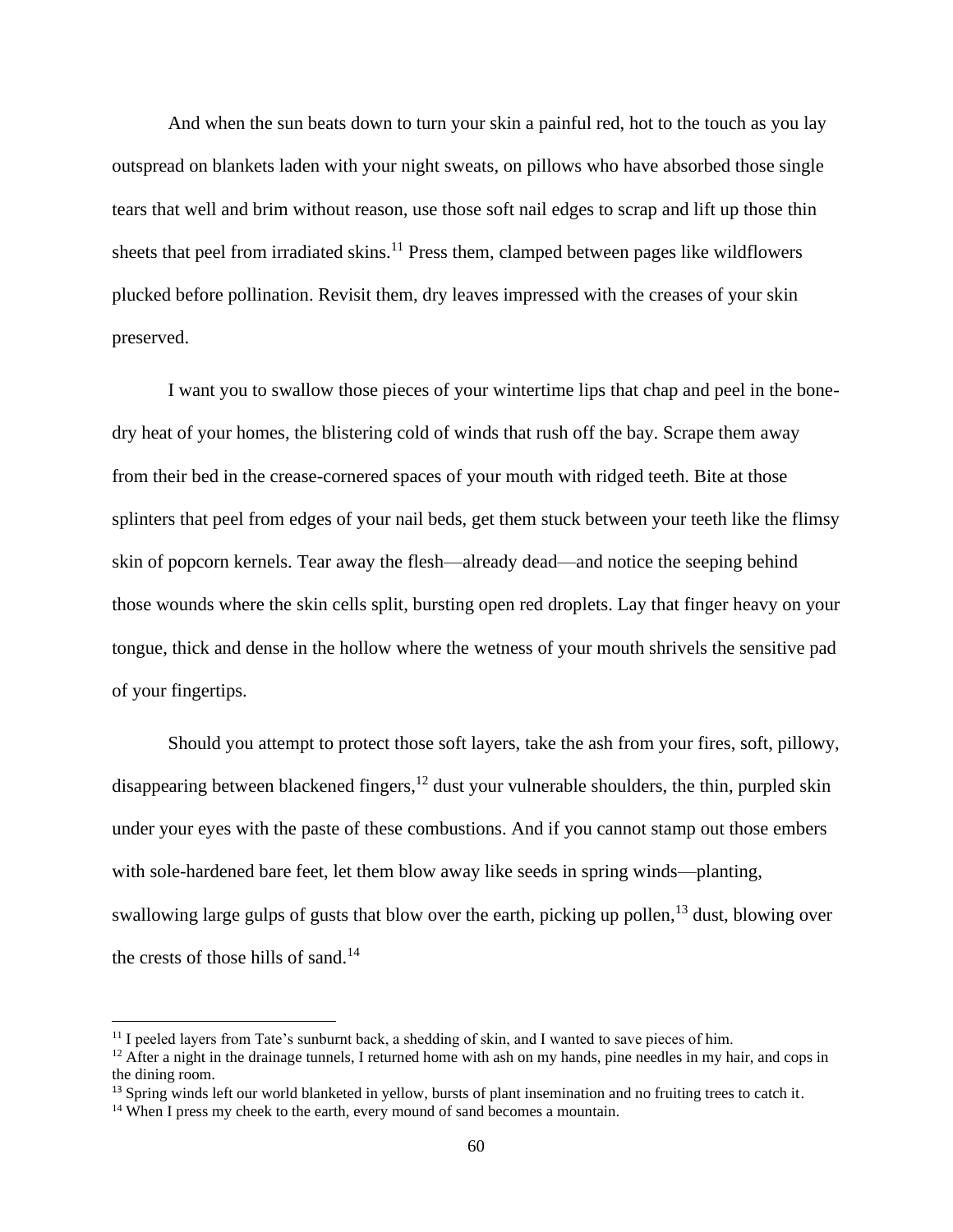## **Stories from the Archive of My Mother's Deathbed V**

The stories my mother told me were my history, carefully crafted and negotiated so that one day I could tape pieces of fairytales grim and impoverished back together. In her stories boats floated along neighborhood streets and everyone flooded eventually. Her stories were the things about childhood that are beautiful even when they're about small dusty towns in the middle of deserts. Her stories were about crying outside nursery room doors. They were about piles of gold lining the streets of foreign lands and the square where they'd cut your hand off if you tried to take more than life gave you. They were about realities that she knew I'd grow to see and ones already so deep inside me that I couldn't escape them. They were about women.

Resilient women who kept white couches spotless when even they didn't feel clean, women who starched sheets and pajamas and everything they could get their hands on, women who were addicts and women who could have been nuns, women who ran away and came back and women who never did, women who thought being a woman was about having a period and not about being scared in parking lots and wondering how you were going to raise your kids all by yourself, and how to sound convincing when you say you fell off the ladder, and how to call your kid from rehab and how to die while still being a mother.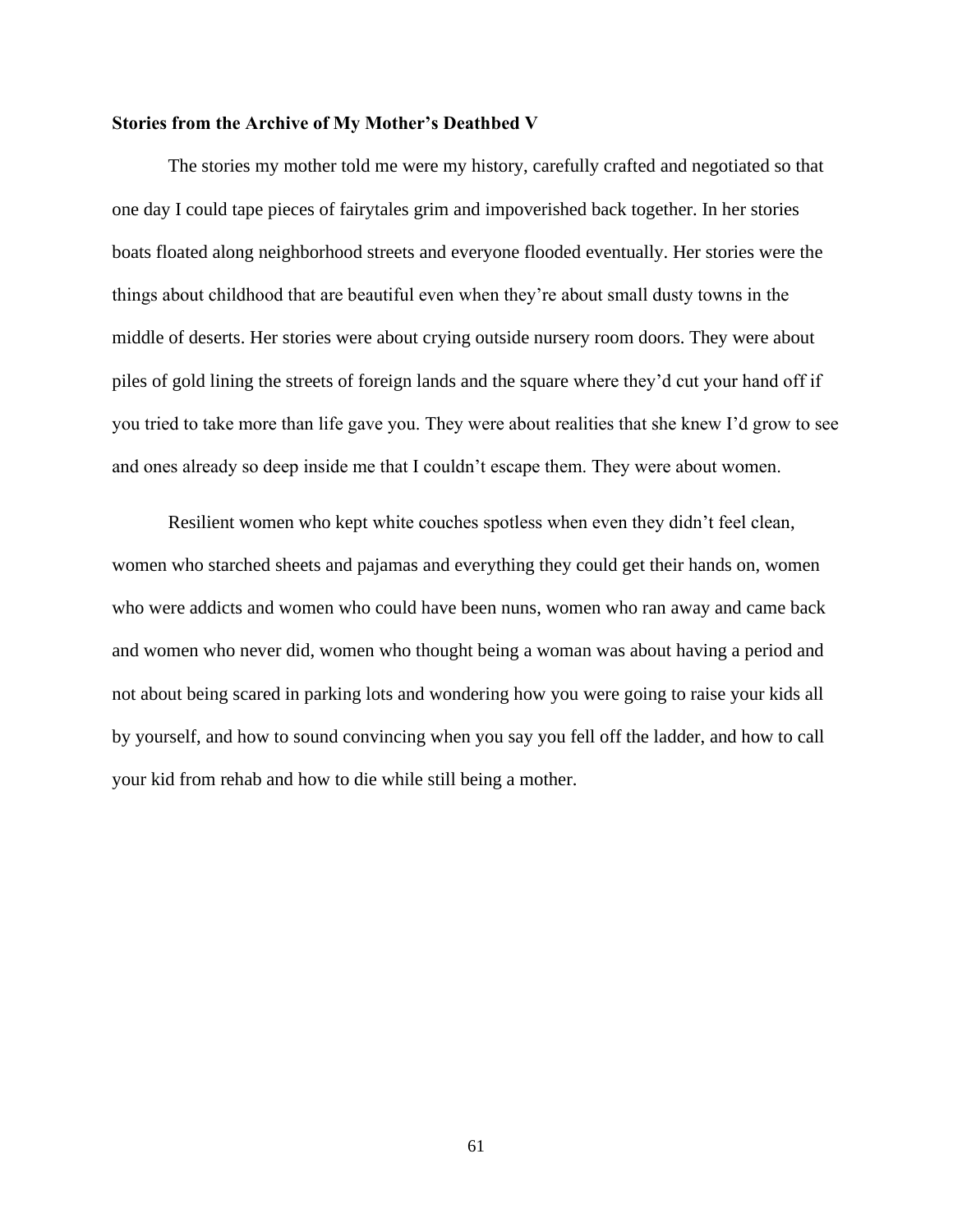#### **Bottom Feeder: Specimens in Silhouette**

Summer heats the pool to a lukewarm even night cannot cool, the stagnant air only lacks sun. Step into the pool and there is hardly a difference on her skin, which has ceased to sweat in the dry night. The air might as well be another water to move through, thick as it is with the heat still rising from baked ground. She sits on the edge, watching the blue light of the pool bathe her legs, palely swaying through still water. Her skin goes dry, chlorine crisps the ends of her hair, and only the brightest stars emerge from a crowded purple cast sky.

I didn't mean to drown her. It was only that she withered so quickly before my eyes. I was saving the morphine for a rainy day, but summer monsoons kept holding back. She always cried so readily in smooth strokes of night swims; I couldn't choose another way. She had always been laid bare in the water, floating defenseless—the only time she let me see her.

 When the monsoons came, they came hailing. Water rushed the streets, picked up tumbleweeds and cigarette butts, carrying them down the gutter. When the storm drains clogged and the rain kept coming, it flooded roads, overtook medians; there was no way to drive home. Before the storm broke a needle pierced me a few hundred times, depositing ink with each quick stab on the thin skin of the inner wrist, marking my body with evidence.

 I never would have drowned in those drainage tunnels, the ones that carry away sins of our concrete, our city that forms a bowl against the rain shadow mountains. I can smell the rain coming, the way it mixes with wind. I can see the color of it, that purple dark approaching. While the flood channels wait to be filled, I wait for their filling to carry me away.

 A moment of taking stock of the body I carry: it is shaped like me and looks like her. I lift her up. She is smaller than she was and weightless, wrists and fingers not quite yet emaciated,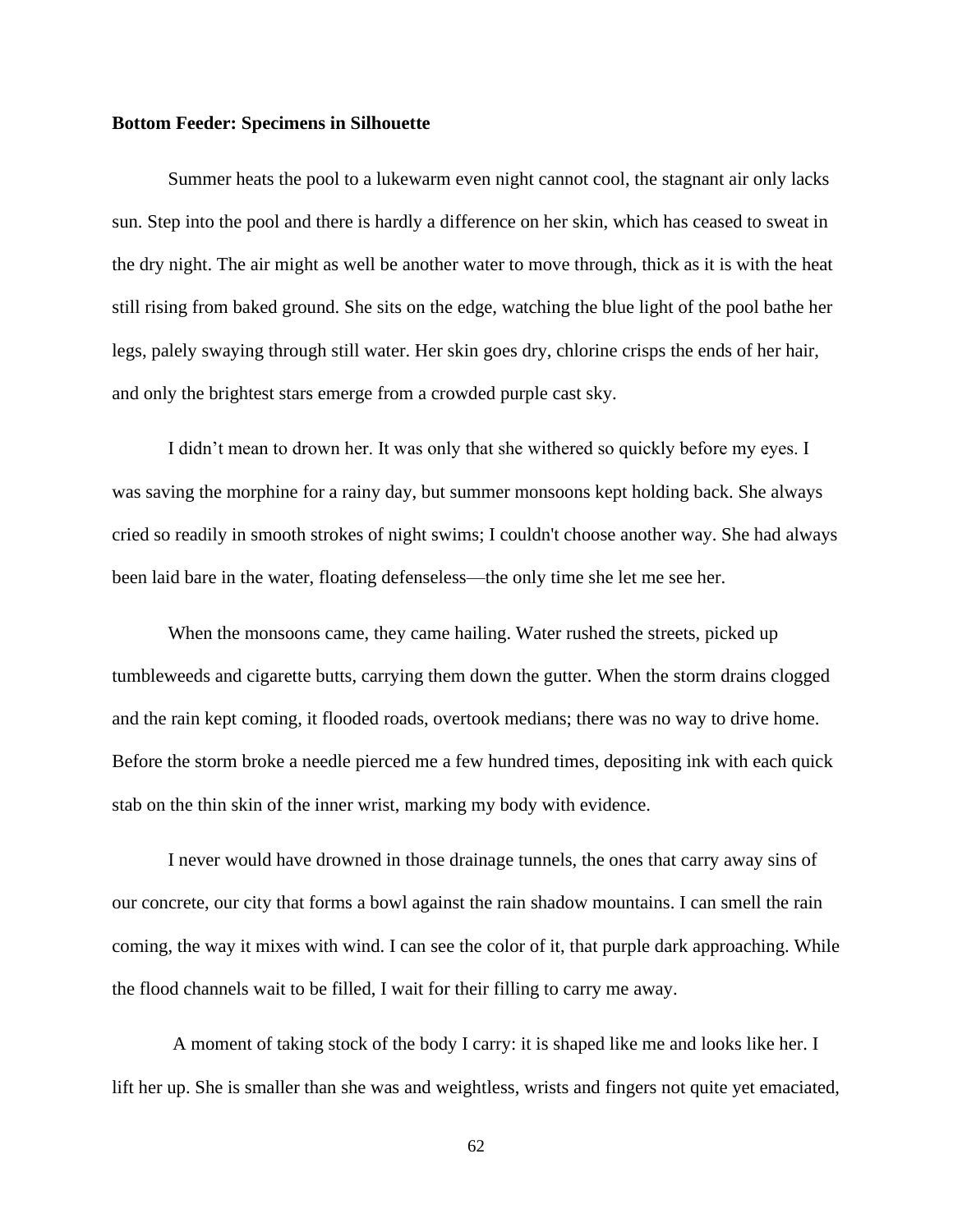just a thinness in the extremities to tell me I've already lost a portion. I carry her to the backyard, and it is night, but the pool glows bright as it would in day, white flickers refracting off the blue bottom like the sun set itself underwater. I take us to the edge of this pool and step down. I walk steadily into that water until she floats in my arms. She doesn't wake. I let her head fall back, a face framed in tension halo. She begins to sink, or I begin to pull her down and she is still under the surface.

## I didn't drown my mother.

 She was dead only a few months before I decided to get a tattoo. I stole her drawing, two rough leaves and three small berries from a Holly bush, and got it pushed underneath my skin. That needle pierces the inner wrist, pressing pain radiating sharp tingles again and again my brain floods with a loving kind of hurt. Just a pinch of her ashes mixed into the ink.

I could have consumed her too.

 Once I marked myself with her name, the monsoon broke. Water rushed downhill and blocked the road towards home. I watched it come up over the median, fast moving and foaming with city debris. Bruised clouds folded over mountains, torn open, bleeding themselves clean on the whole valley. Hail threatened to pierce the windshield while the water rose around me. I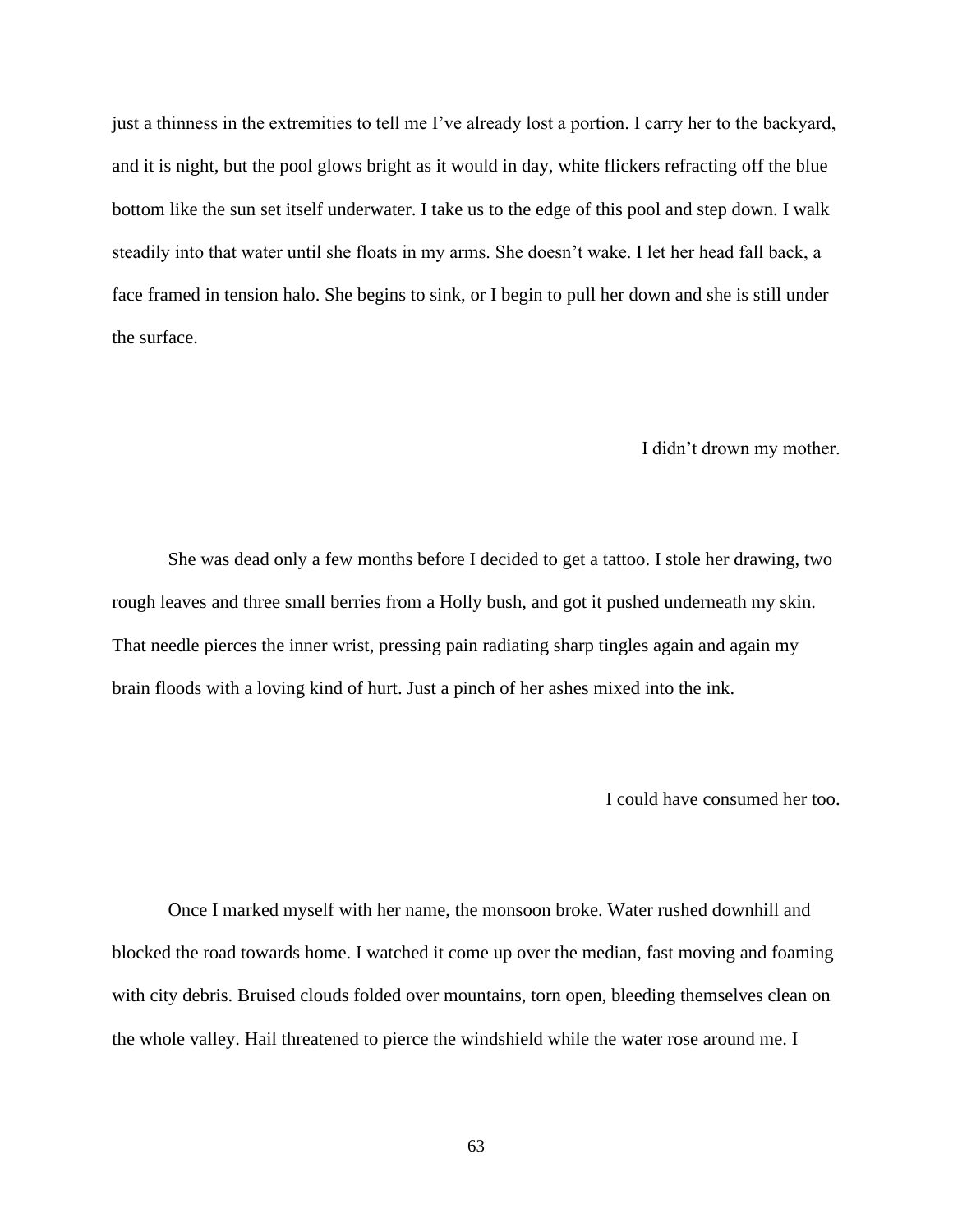turned from the flood, wrist burning with the evidence of what I'd done, and waited for the waters to drain.

 I hear my mother calling me, her voice rises, urgent and bouncing off the floors of our home. My bare feet make slapping sounds against tile, mix with her call, "Come!" The kitchen door is cracked, so I lean into the night and look towards the garden then down the path. I see her there towards the end, a shadow waving me forward, silhouetted against a soft glow; the night is very dark. I don't want to step away from the light the kitchen casts through the glass-paned door. "Come outside," she says:

"I want to show you something"

 I walk down the path, running my hand along the wall of the house, so the night doesn't take me far. When I reach her, she grabs my hand and shifts to stand beside me. She says, "Look," pointing at the full moon, large and bright, alien like no moon I'd ever seen. So large as it rose, home seemed close enough to touch the pitted surface. I can see the shining against her cheeks and the moon, it seems to sit right there on the sidewalk, it seems to roll towards us as it rises. It seems to be making her cry and it's too bright to look at. It hurts my eyes. This moon scares me. I pull away and run back into the house; I leave her out in the night, crying at a big moon.

 I found her out there some nights, a cigarette crushed between her fingers and a tattered notebooks' pages lifting in the wind, eyes wet with clouds, staring impossibly at a full moon. I went by her side and turned her wet face away from the moon. She sipped from the halo at first,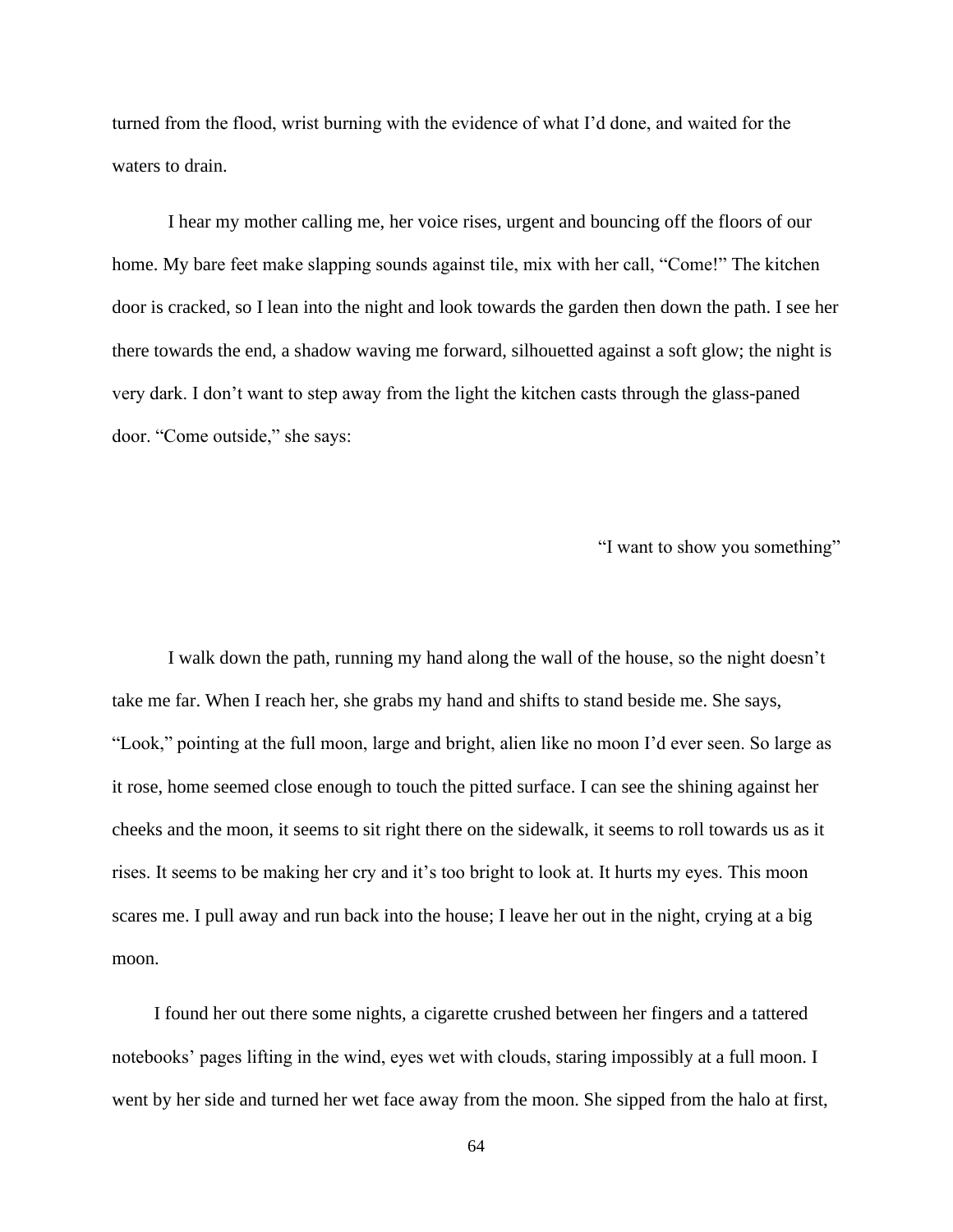then gulped for the fullness of it. I fled from her still, back into the electric glow of the house. She stayed by its side all night.

I've been keeping close eyes on summer moons, trying to look for whatever it was she saw up there. I sit on the porch and watch the moon come up from behind the trees growing brighter and brighter, it's lighting up the clouds beside it. This glowing other-worldly orb, polarized like a morning. I don't trust this moon, it seems hardly dark outside. I've yet to see the moon itself, only light, rays of reflection off the surface of that rocky place nearby—softened sun.

 I may drown myself in this moon. I may sit in the curve like a womb when it glows a bloody red. These cycles concern me. A daughter becoming a mother, phases of moonshine: the space a mirror lives when it gazes into another. I used to think the new moon, my mother's period and the Gregorian calendar began at day one. I remember when the tide broke between us, when none were in synch with the flux of another, we were flux together, mirrors in standoff, and the space between ebbing to riptide.

 I know that rocky surface pulls against water, shifts back and forth. Once a storm surge met tidal push, we found a thousand dying stars in the sand. Starfish pale against sun rays. To save stars still twitching, we cradle delicate arms, mouths suckling air, spindly legs sticking to our palms dip back in gulf shallows. We were only two, not enough to save every star in the tide, so we brought home their dried bodies. She enlisted my help even as I kept running to water with half-dead. We carried armfuls of skeletons; dozens taken from the shore.

 She piled them on counters, leaving sand grit across the floors and the kitchen sink. The low tide-dead dipped in bleach baths, washed with dish soap, set to dry. Our kitchen was devoted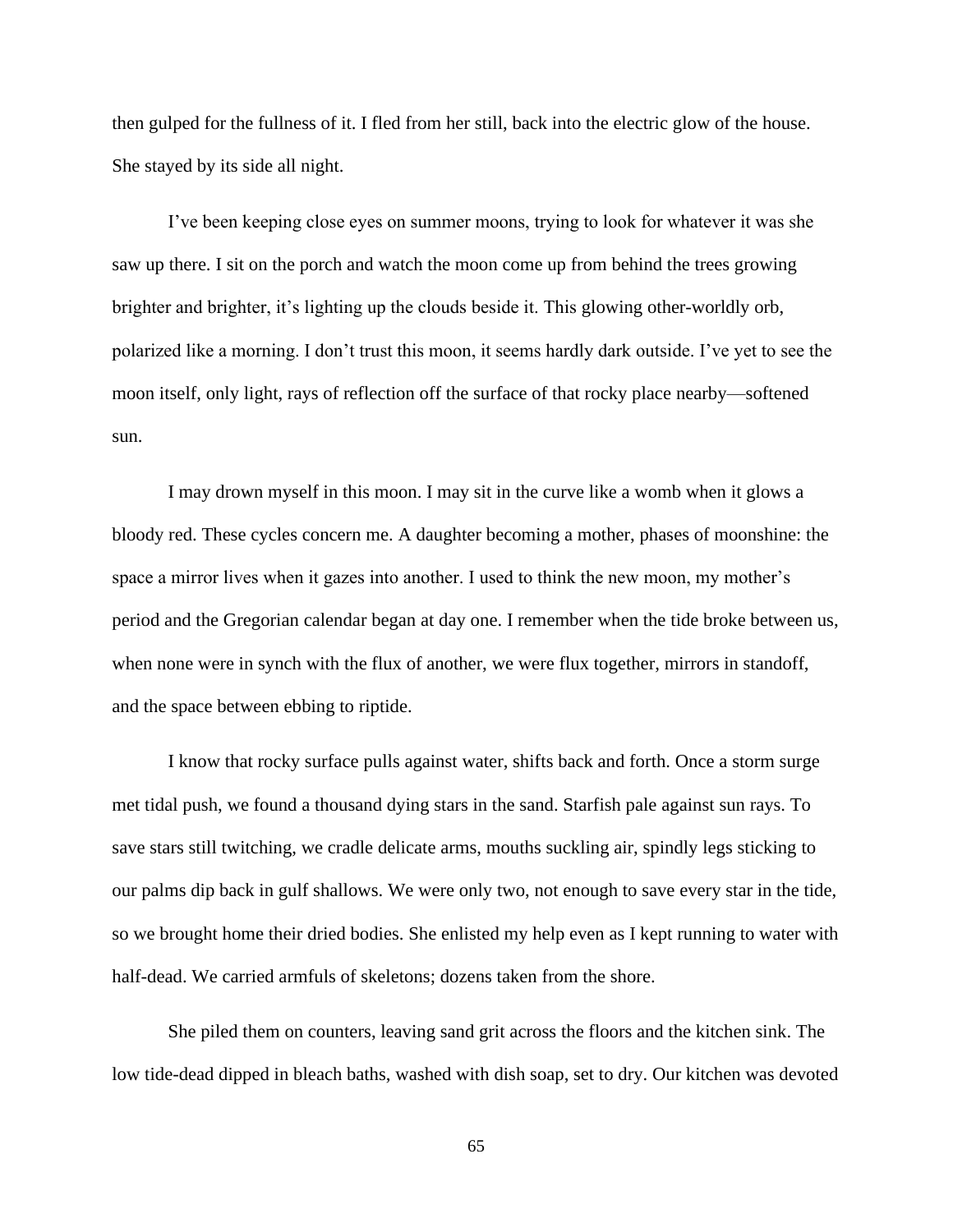to preserving bodies—a mortuary for bottom feeders. While most of the fish made their way to the trash, a few were left intact.

She painted them in glitter.

 She later admitted to insanity and desperate preservation. They were fish. Ridding them of stench and decay with kitchen chemicals, a hysterical negation of what we'd seen and done: the death we witnessed at the hands of a storm and our hopeless hurling of their flesh into the sea. Two decades pass before the evidence of decay wafts away. I still have two stars whole, while she is ash—ocean—dried corpse, the last particles of her kept in a jar like specimen, until I return to the place where we found all those dying stars and tried in vain to save us from the moon.

I threw her in the ocean.